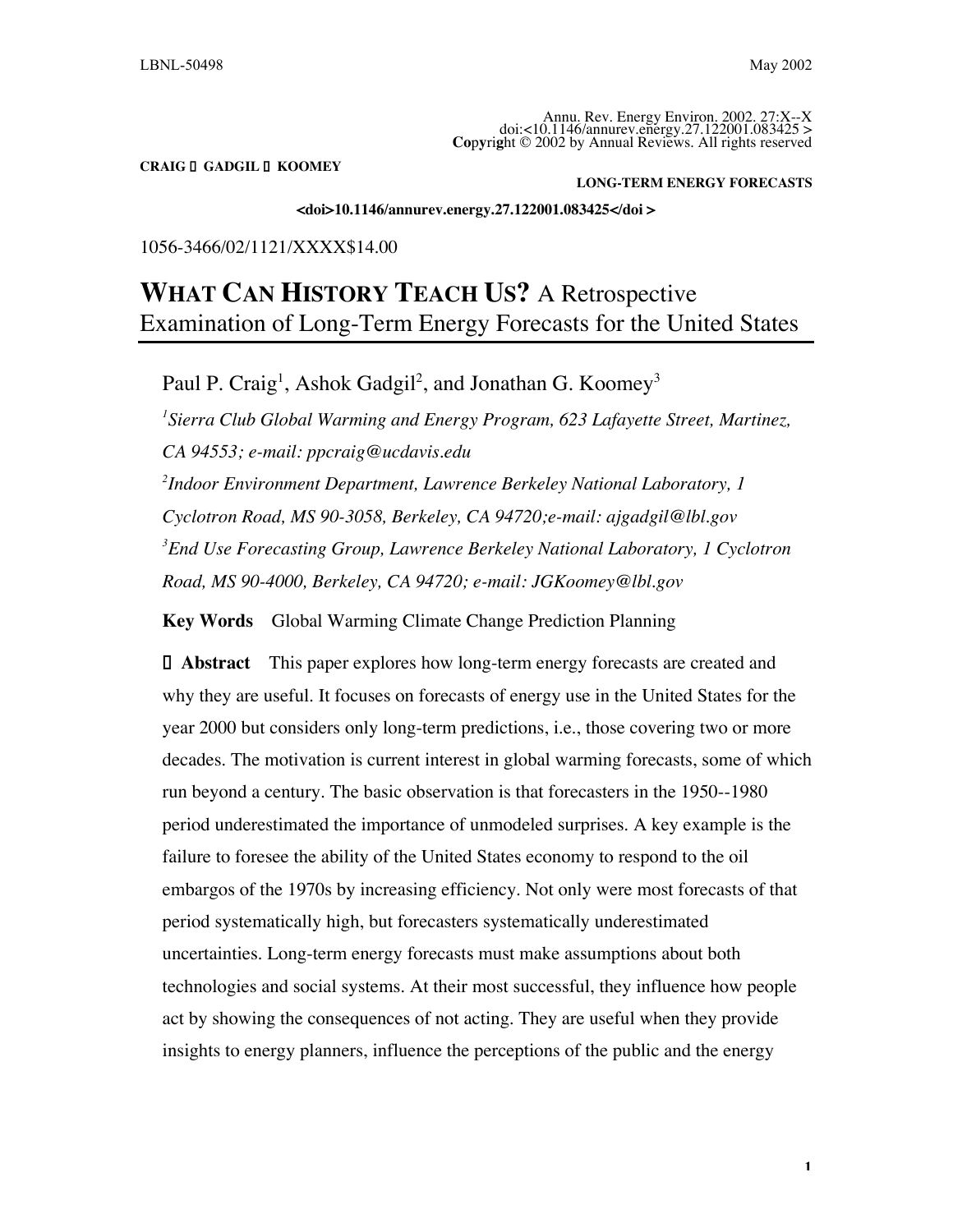policy community, capture current understanding of underlying physical and economic principles, or highlight key emerging social or economic trends.

It is true that at best we see dimly into the future, but those who acknowledge their duty to posterity will feel impelled to use their foresight upon what facts and guiding principles we do possess. Though many data are at present wanting or doubtful, our conclusions may be rendered so far probable as to lead to further inquiries… (1:4)

#### **1. INTRODUCTION**

This paper explores how long-term energy forecasts are created and why they are useful. By long-term, we mean forecasts with a time horizon of more than two decades. Measuring the success of such forecasts is much more difficult than assessing the accuracy of models of physical systems. Because human beings change, constantly inventing new technologies and restructuring their social networks, no methodology can consistently forecast future energy demand with accuracy.

A good forecast can illuminate the consequences of action or inaction and thus lead to changes in behavior. Although these changes may invalidate a specific numerical prediction, they emphasize, rather than detract from, the forecast's importance. One may judge a forecast successful if it (*a*) helps energy planners, (*b*) influences the perceptions of the public or the energy policy community, (*c*) captures the current understanding of underlying physical and economic principles, or (*d*) highlights key emerging social or economic trends.

Energy forecasting has been compared to using automobile headlights, which help drivers avoid obstacles in the road ahead. However, the analogy does not go far enough. It may be a foggy night. The headlights may fail to illuminate adequately the path forward, causing one to miss the sign pointing to the crucial exit from the freeway or notice too late a large rock fallen on the road. Failure to acknowledge imperfections in forecasting can therefore lead to misjudgments.

This paper addresses these issues. We examine the methods available to energy forecasters. We describe a range of methods, demonstrating their strengths and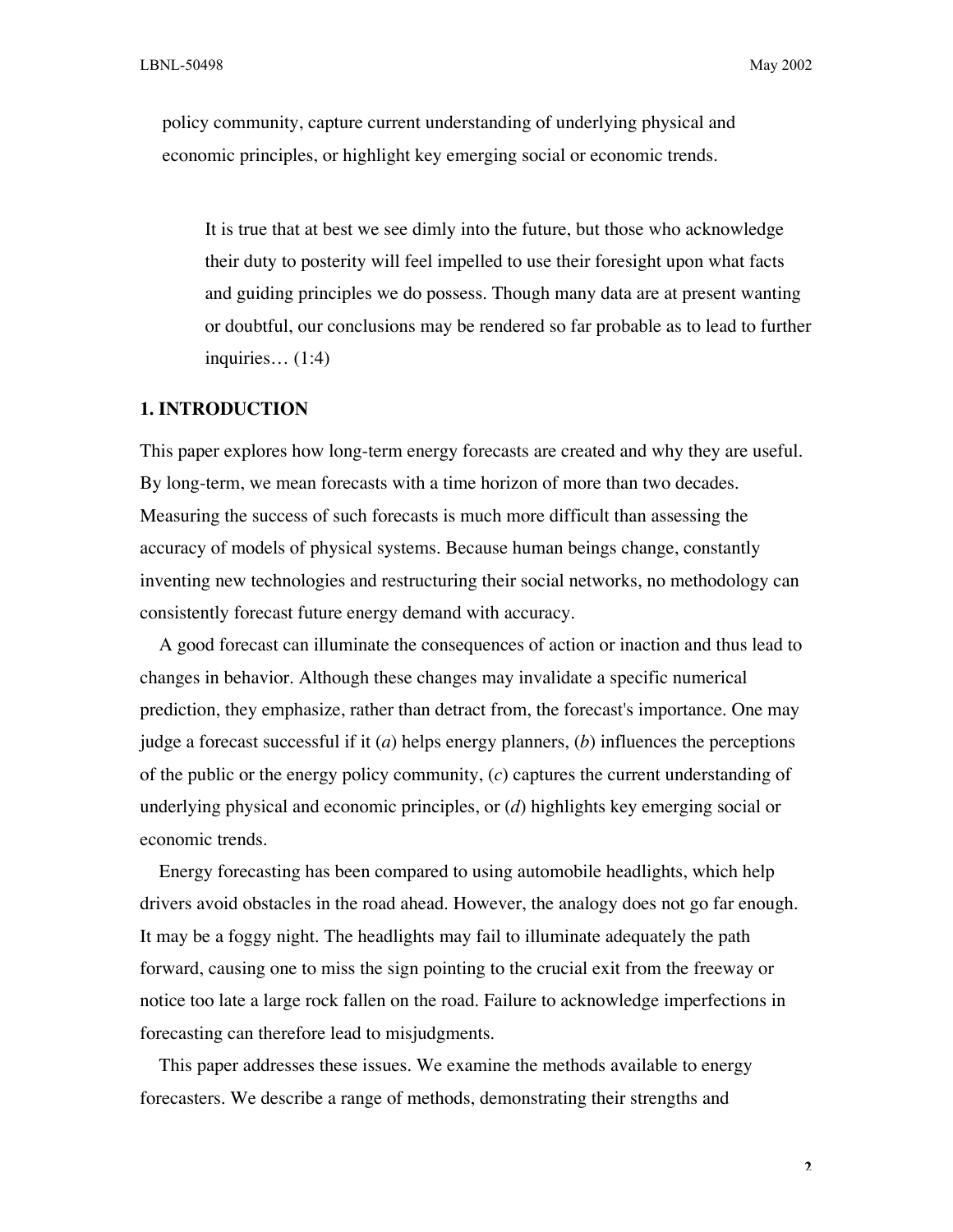weaknesses through historical examples. We consider issues of risk, uncertainty, and public perception that influence how forecasts are received and present a number of prescriptions for avoiding the pitfalls and for exploiting the capabilities of the various modeling techniques. Though centered around energy forecasting, our recommendations should apply equally well to any field in which technical and policy concerns interact or decisions have to be made under conditions of extreme uncertainty.

The paper is organized as follows. In this section we discuss why we forecast. Section 2 is a review of the uses of long-range energy forecasts. In Section 3 we summarize major types of long-range energy forecasts and their respective strengths and weaknesses. Section 4 addresses the issues of risk from decisions based on the uncertain forecasts of energy demand. Section 5 discusses the technical quality, public attention, and policy impact of energy forecasts. In Section 6 we present our observations for both the forecasting community and the users of these forecasts. Section 7 summarizes our conclusions.

## **1.1. Why Do We Forecast?**

Forecasts have become an essential tool of modern society. It is hard to imagine a government action or investment decision not based in some way on a forecast. For example, investment decisions in power plants or home insulation are routinely assessed using economic techniques that require assumptions about future energy prices, which depend in part on assumptions about future energy demand. New technologies often come into existence if someone anticipates a market.

Commenting on environmental forecasting, Bella points out that ...changes [in the environment] can be accomplished one at a time as if they were essentially in isolation from each other. Moreover, only a small part of the environment and only a few environmental properties must be understood in order to produce a change. In contrast, to foresee the consequences of change

Global climate change is a particularly salient example of an environmental problem whose solution requires very long-range forecasting, imperfect though it may be. At its best forecasting contributes to better social decision-making and minimizes adverse side effects, both direct and indirect.

requires that one examine the combined effect of many changes (2:15)

**3**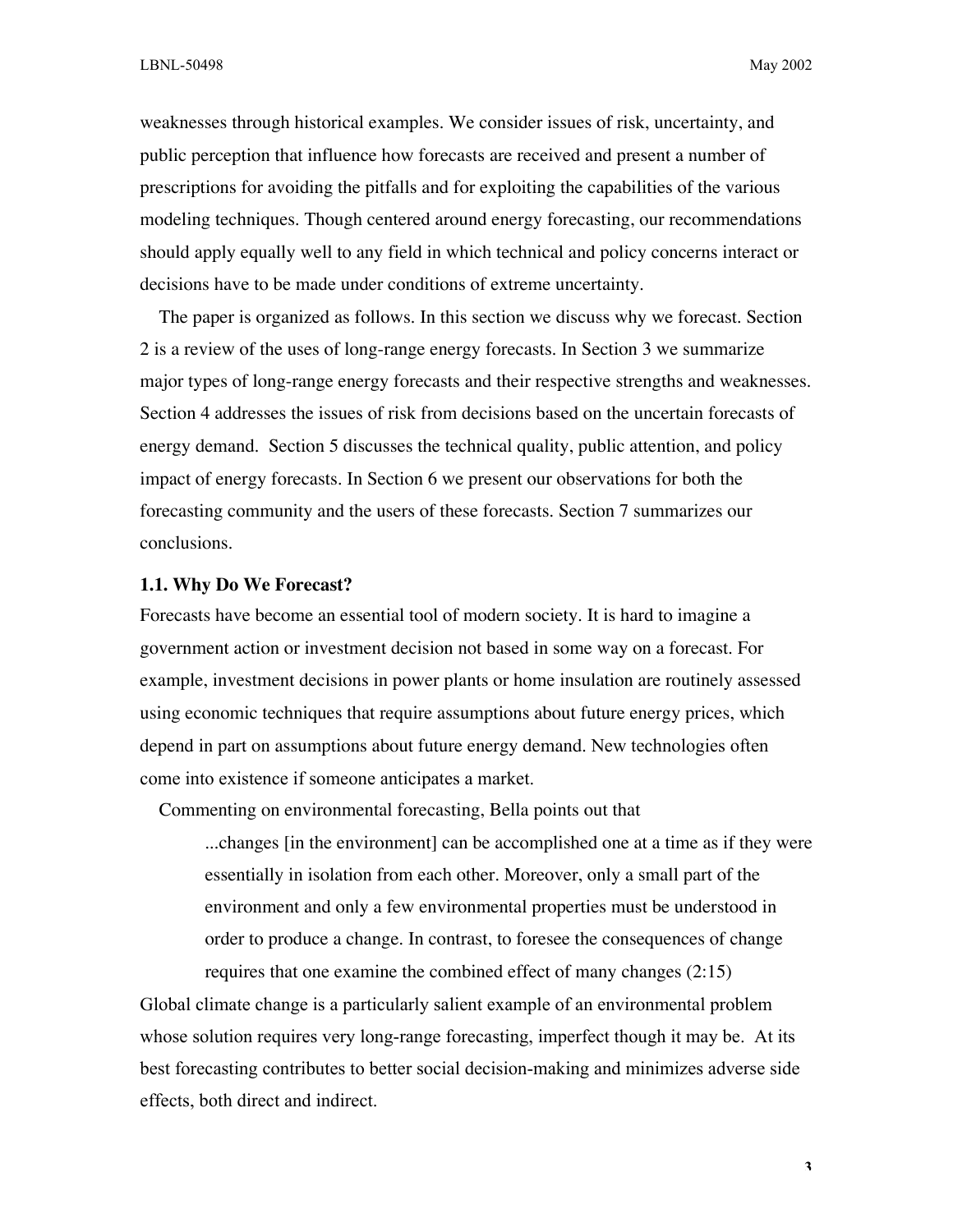#### **1.2. What Makes a Good Forecast?**

Energy forecasters working in the aftermath of 1970s oil shocks expended enormous effort in projecting future energy trends. Because 2000 is a round number, it was routinely used as an end-point. Today we can look back. As **Figure 1** shows, the forecasts summarized in a review by the U.S. Department of Energy (DOE) varied enormously (3). Actual U.S. energy use in 2000, which we have superimposed on the graph, was at the very lowest end of the forecasts. Energy use turned out to be lower than was considered plausible by almost every forecaster. The Lovins scenario, discussed below (which is not included in the DOE review) is an exception.



**Figure 1** Projections of total U.S. primary energy use from the 1970s. The figure is redrawn from a Department of Energy report (3) and simplified from a summary of dozens of forecasts. Actual use at the end of the century [105 exajoules (4)] is indicated. Forecasters clearly did not anticipate the ability of the economy to limit growth of energy use. Note that the figure suppresses the zero baseline. Sources for the individual curves may be found in Reference 3.

In long-range forecasting "success" is a highly subjective term, and as explained in Section 2, the measure of success hinges on the intended use of the forecast. Long-term forecasts are primarily useful for the perspectives they give to current users at the time the forecasts are freshly generated, not to future users.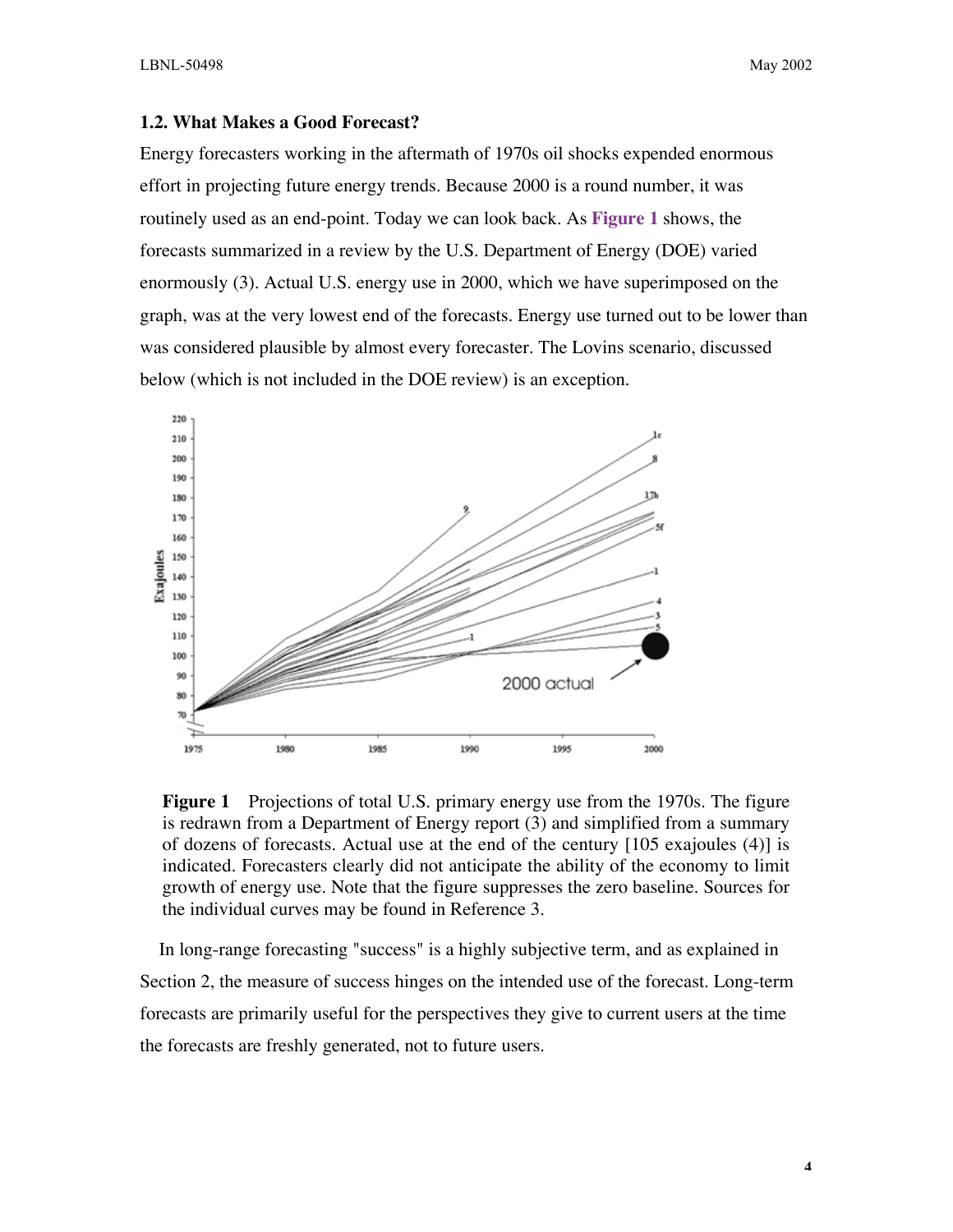Perhaps the most interesting reason why a model might fail is that predicting problems can lead to changes that avoid them. In this sense failure would in fact indicate the success of the model. Much global climate change modeling has the goal of providing information intended to affect the future. As we discuss below, retrospective interviews concluded that some of the forecasts referred to in this article did indeed influence policy (5).

Long-run forecasting models generally assume that there exist underlying structural relationships in the economy that vary in a gradual fashion. The real world, in contrast, is rife with discontinuities and disruptive events, and the longer the time frame of the forecast, the more likely it is that pivotal events will change the underlying economic and behavioral relationships that all models attempt to replicate.

Models always have static components, but except for invariant physical laws, there is nothing static in the economy. Energy forecasting necessarily makes assumptions about human behavior (including social, institutional, and personal) and human innovation. Institutional behavior evolves, individual behavior changes, and pivotal events occur, affecting outcomes in ways we cannot anticipate. Static models cannot keep pace with the long-term evolution of the real world, not just because their data and underlying algorithms are inevitably flawed, but because the world sometimes changes in unpredictable and unforeseeable ways. Further, data are always limited and incomplete. Important characteristics of the energy/economy system may not be measured or are tracked by companies that do not make the data public.

#### **1.3. Long-Range Energy Forecasts Are Not Validatable**

Hodges & Dewar (6) distinguish between what they call "validatable" and "nonvalidatable" models. In their terminology, validatable models have the potential to yield predictions of the future in which one can have high confidence. Whereas nonvalidatable models can have many useful features, they are likely to have low precision and unquantifiable errors.

Situations describable by validatable models are characterized by four properties:

- 1. they must be observable,
- 2. they must exhibit constancy of structure in time,

**5**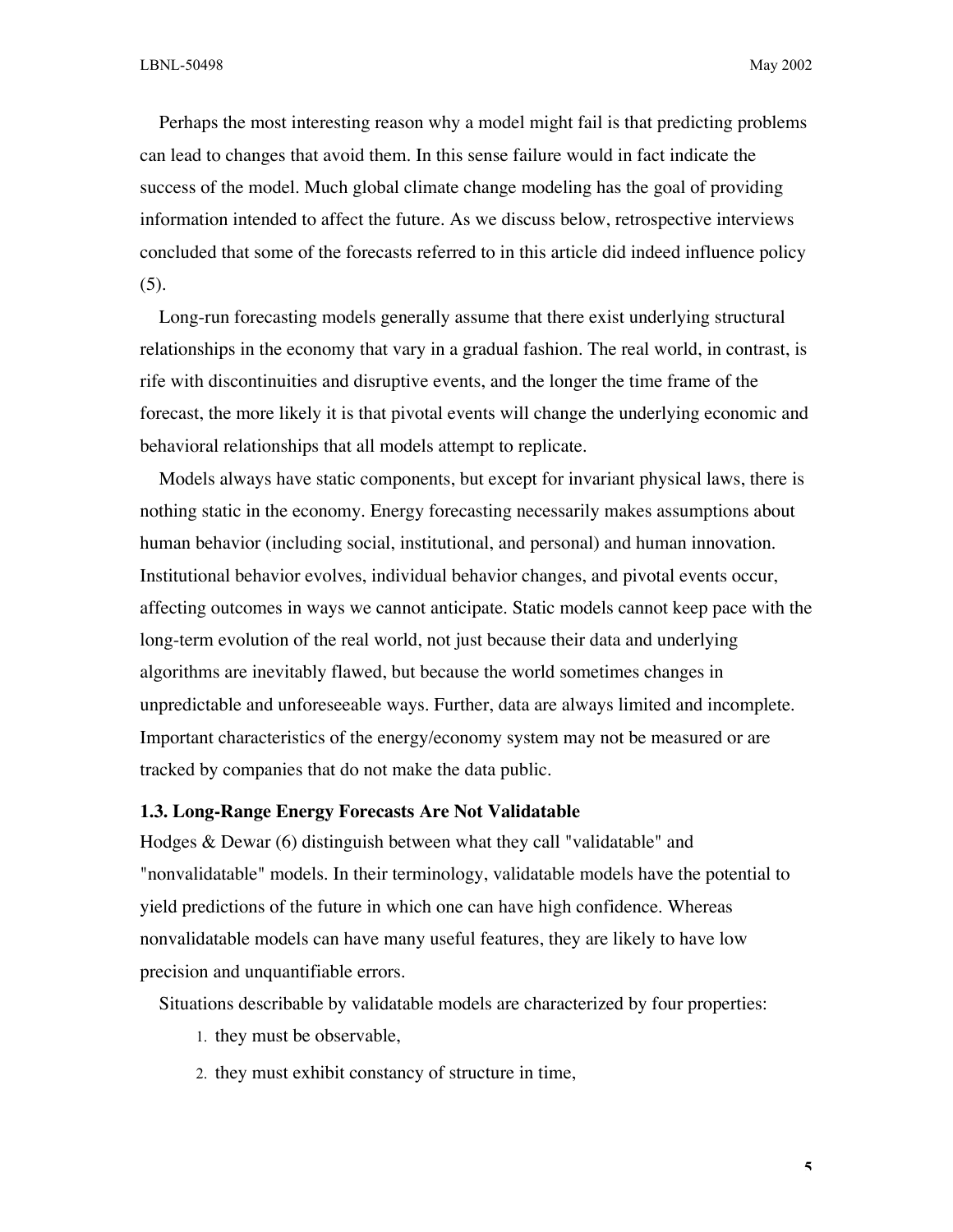- 3. they must exhibit constancy across variations in conditions not specified in the model, and
- 4. they must permit collection of ample and accurate data.

In some instances it is possible to forecast precisely and confidently. Astronomical and satellite orbital predictions are a clear example. Satellite orbits can be calculated with enormous precision because orbital mechanics passes these tests. This precision makes possible technologies such as the satellite-based global positioning system.

The fact that a model is validatable does not necessarily mean all properties of the future outcome can be predicted to any desired accuracy. Both quantum mechanics and chaos theory assess and quantify fundamental limits on prediction.

The situations modeled by long-range energy forecasting tools do not meet criteria 2 and 3 in the list above. Consequently, long-range forecasting models are not validatable in Hodges & Dewar's sense.

#### **2. USES OF LONG-RANGE ENERGY FORECASTS**

In spite of being nonvalidatable in the sense of Hodges  $\&$  Dewar (6), long-range forecasting is useful. This section, which combines ideas from Hodges & Dewar (6) and Greenberger (5), discusses why. We observe that accurately forecasting the future does not appear in the discussion.

#### **2.1. Use 1: Bookkeeping Devices**

In this use models are a means to condense masses of data and to provide incentives for improving data quality. Consider an energy forecasting model that disaggregates energy use by economic sector, and within each sector by broad end-use category. Using this model to forecast future energy demand, even by trend projections, may point to a lack of good data in some end uses or sectors, thus inducing better data collection. Comparing energy supply data with energy use data may disclose inconsistencies due to reporting errors, overlooked categories, losses, etc. For this purpose a model can be considered useful if it confirms that outputs correctly add up to inputs, or if its use reveals shortcomings in existing data quality and induces improvements in the quality of data collected in the future.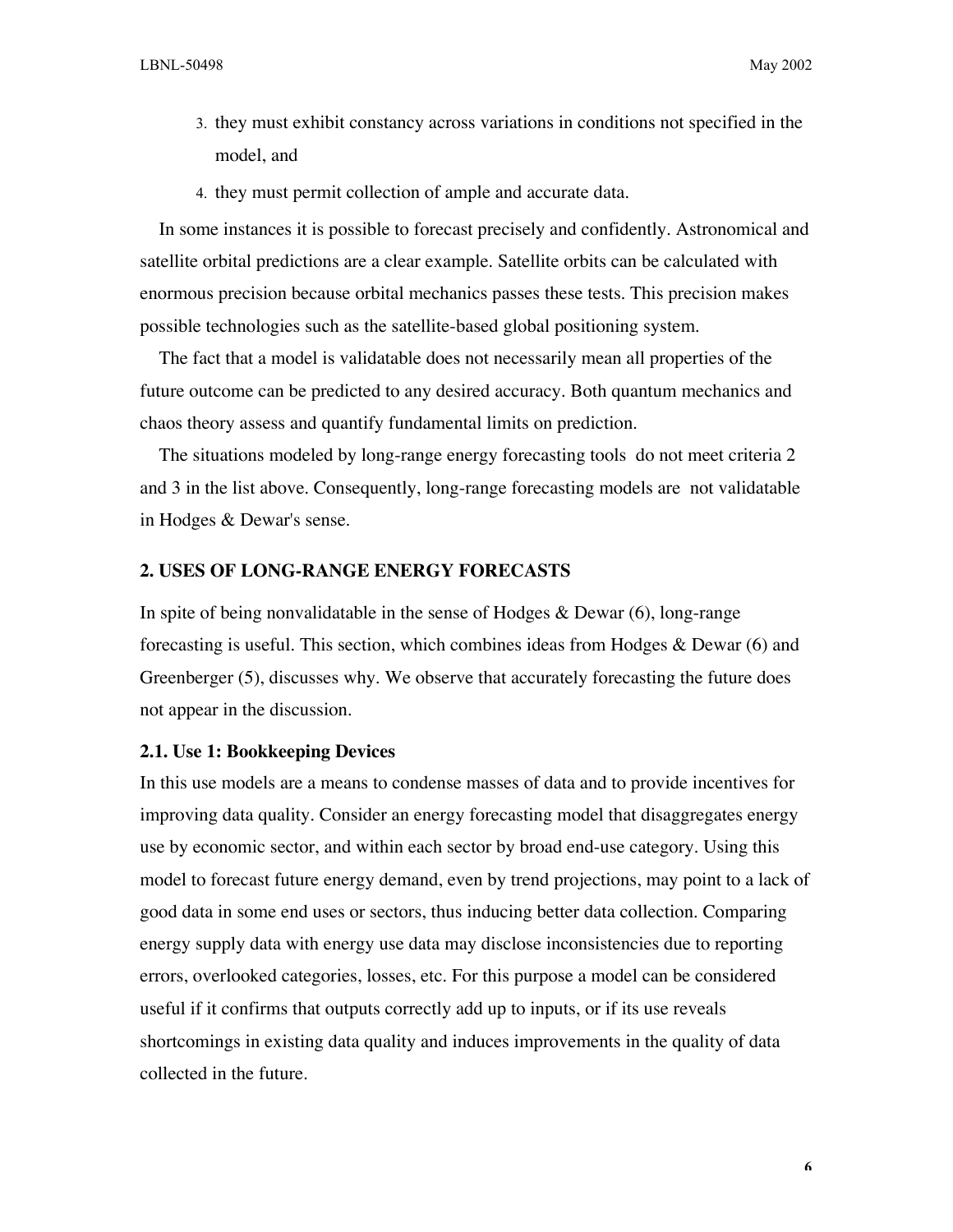Forecasts that disaggregate to high levels of detail are necessarily complex and data intensive. This type of forecast can only be carried out with large staff and substantial budgets. Such detailed forecasts may be required for applications focusing on details of specific sectors (e.g., assessing sectoral carbon dioxide emissions). One should be careful in using such forecasts, because deeply buried assumptions may drive high-level results in ways that are not easy to understand.

## **2.2. Use 2: Aids in Selling Ideas or Achieving Political Ends**

Within a month of the first oil embargo, President Nixon (then battling Watergate and under pressure to respond aggressively to OPEC cutbacks in production) announced "Project Independence," an energy plan that was claimed would lead to the reduction of U.S. oil imports to zero by 1980 (7). Figure 2 shows the proposed energy trajectory.<sup>1</sup>. As was almost immediately predicted by some energy experts, the goal failed (8). Imports were higher in 1980 than in 1973 (9).



**Figure 2** President Nixon's "Project Independence" plan of 1973 to reduce U.S. oil imports to zero by 1980. The plan failed. The quantity plotted is U.S. oil use. The figure has been redrawn and converted to metric units. The original caption read, "Self-sufficiency by 1980 through conservation and expanded production."

 $1$  This graph had little or no analytical basis. It was a sketch to support a policy goal (P.P. Craig, personal communication)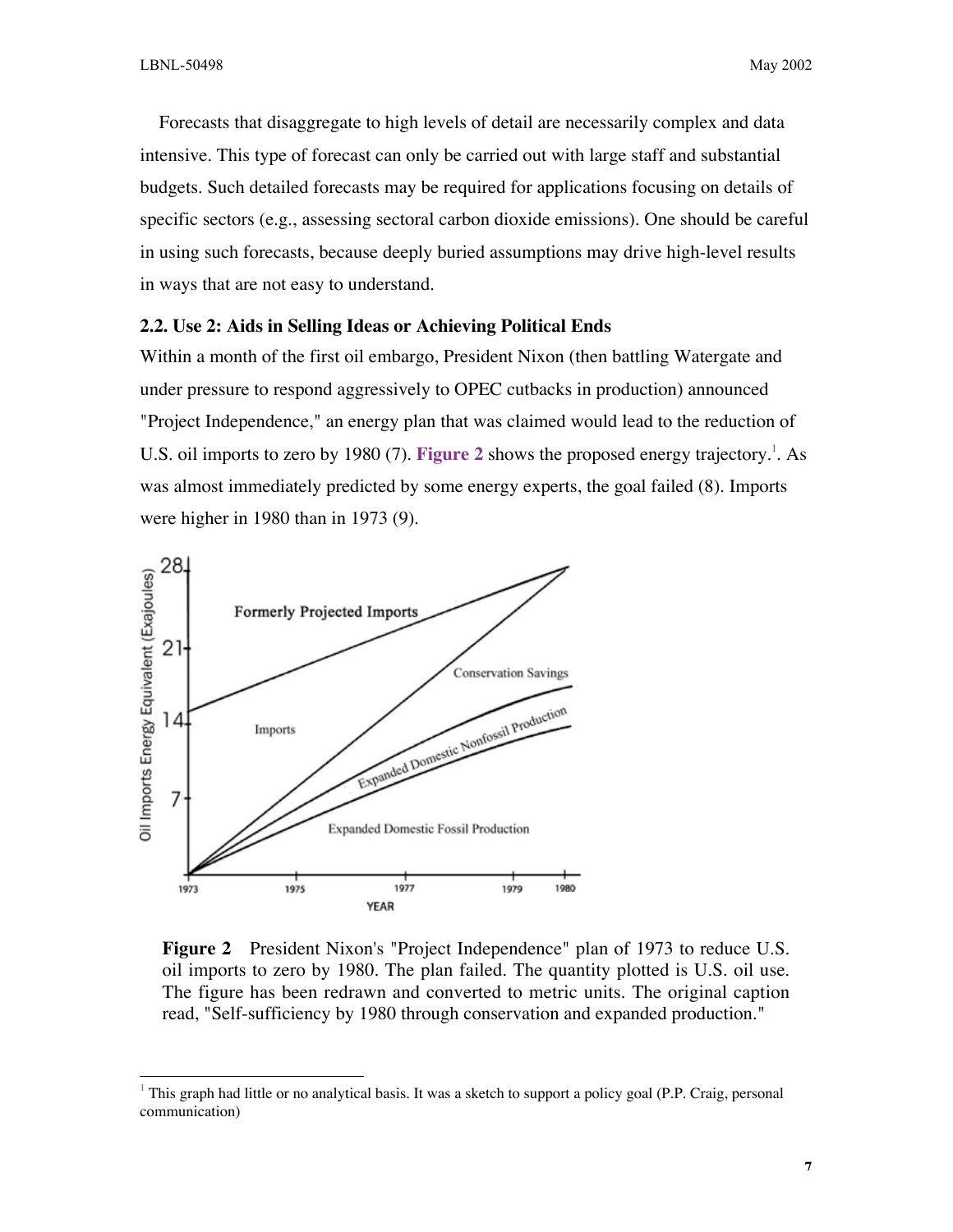A more subtle example is shown in **Figure 3**. This is from a 1962 report prepared by the Atomic Energy Commission (10). It was designed to sell nuclear power plants by making the argument for sustained growth in electricity demand. The analysis was based on historic growth rates of total electricity and optimistic projections of the costs of nuclear power. The citation is a Congressional hearing that includes testimony describing the kinds of reasoning used. We discuss some of this reasoning below (see **Figures 4 and 5** and the accompanying discussion). As a result of this optimism, utilities subsidized early nuclear plant orders (often with considerable help from the government, such as the Price Anderson Act limiting liability). Following the Organization of Arab Petroleum Exporting Countries (OAPEC) oil embargo of 1973 and the oil shock in 1979, electricity growth rates dropped to a few percent per year. The cost of nuclear plants did not decline as predicted, and by the 1980s orders for new plants vanished.



**Figure 3** An Atomic Energy Commission forecast from 1962, designed to show demand for nuclear power plants. The curve of interest here shows electricity demand. The authors judgmentally assumed a growing nuclear market share. Actual electricity and nuclear electricity in 2000 is indicated (10).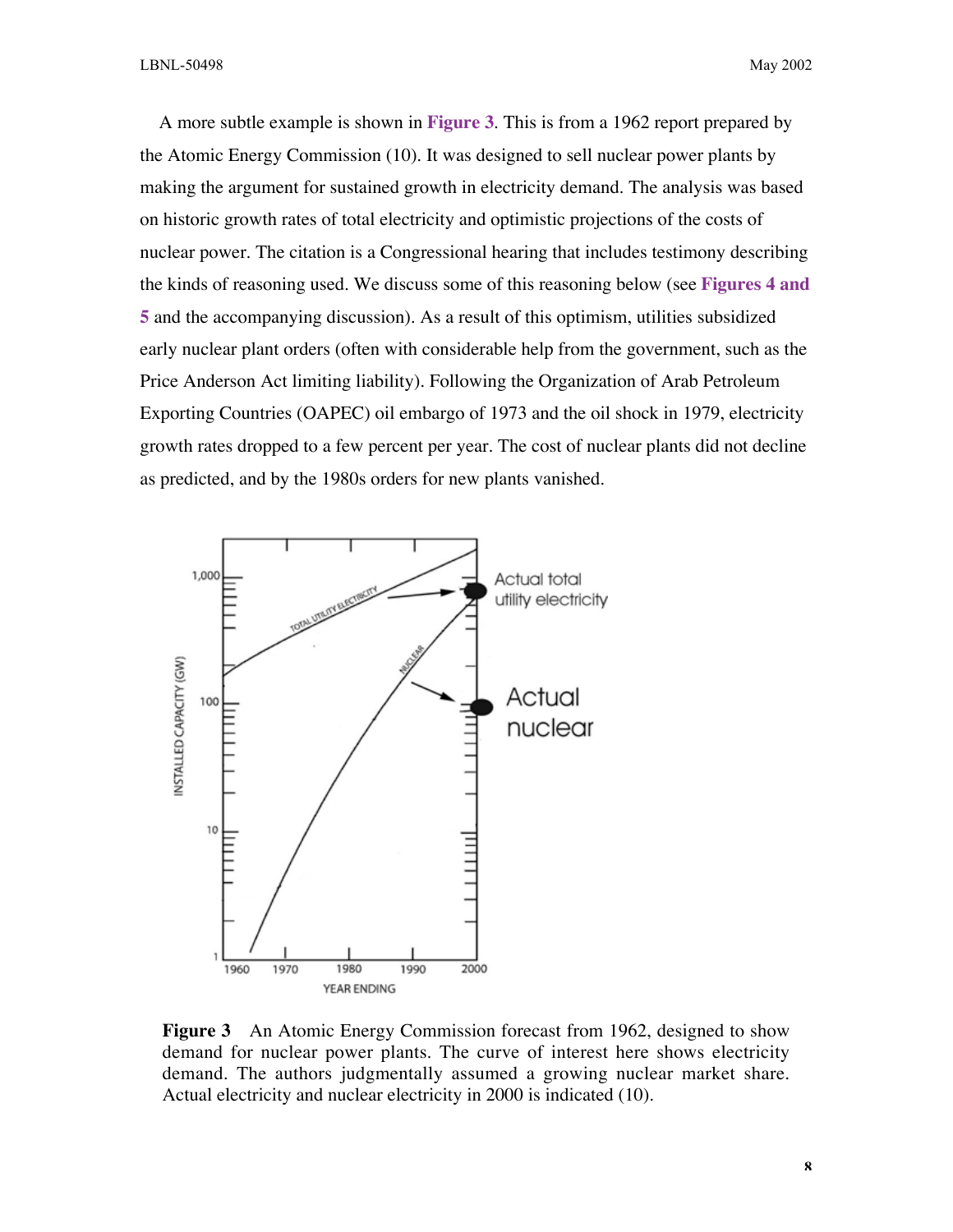An analysis may be used to provide an appearance of concern and attention for the benefit of constituents or the general public. It is not uncommon for advocates to cite reports selectively or out of context for promotional purposes. Similarly, studies may be used to provide a cover ("fig leaf") of technical respectability to a decision actually based on hidden values or self-interest.

Should a policy decision turn out to be ineffective, a politician may try to avoid personal criticism by implicating the analyst. Officials routinely take credit for success but disavow responsibility for failure. A DOE administrator put it this way: "Analysts must learn there is no fame for them in this business" (5).

Studies can be commissioned as a delaying tactic. When all responses look like political losers, a decision-maker may commission an analysis to gain time and maneuverability. As additional facts come to light, the problem might resolve itself or a compromise might be arranged.

Government agencies sometimes commission studies to moderate overly ambitious goals (e.g., as embodied in acts of Congress or presidential proclamations) toward more reasonable expectations.

## **2.3. Use 3: Training Aids**

The applicable measure of success here is the degree to which the forecast can prompt learning and induce desired changes in behavior. The Limits to Growth model (discussed below) has been widely used to help students understand the counterintuitive nature of dynamical systems (11). Simulations and role-playing games have also been used to teach executives in the utility industry how new markets for SO<sub>2</sub> emissions permits or electric power might behave. Experience with exercising these types of models can improve intuition for the behavior of complex systems (12--14).

## **2.4. Use 4: Automatic Management Systems Whose Efficacy Does Not Require the Model to be a True Representation**

Hodges & Dewar use the example of the Kalman filter, which can be used to control (for example) the traffic on freeway on-ramps. These filters can model traffic flow, but only in a stochastic representation that does not pretend to be exact and validated, just useful. Similar filters can also be embedded in management systems controlling power systems or factory processes. As long as the model cost-effectively controls the process in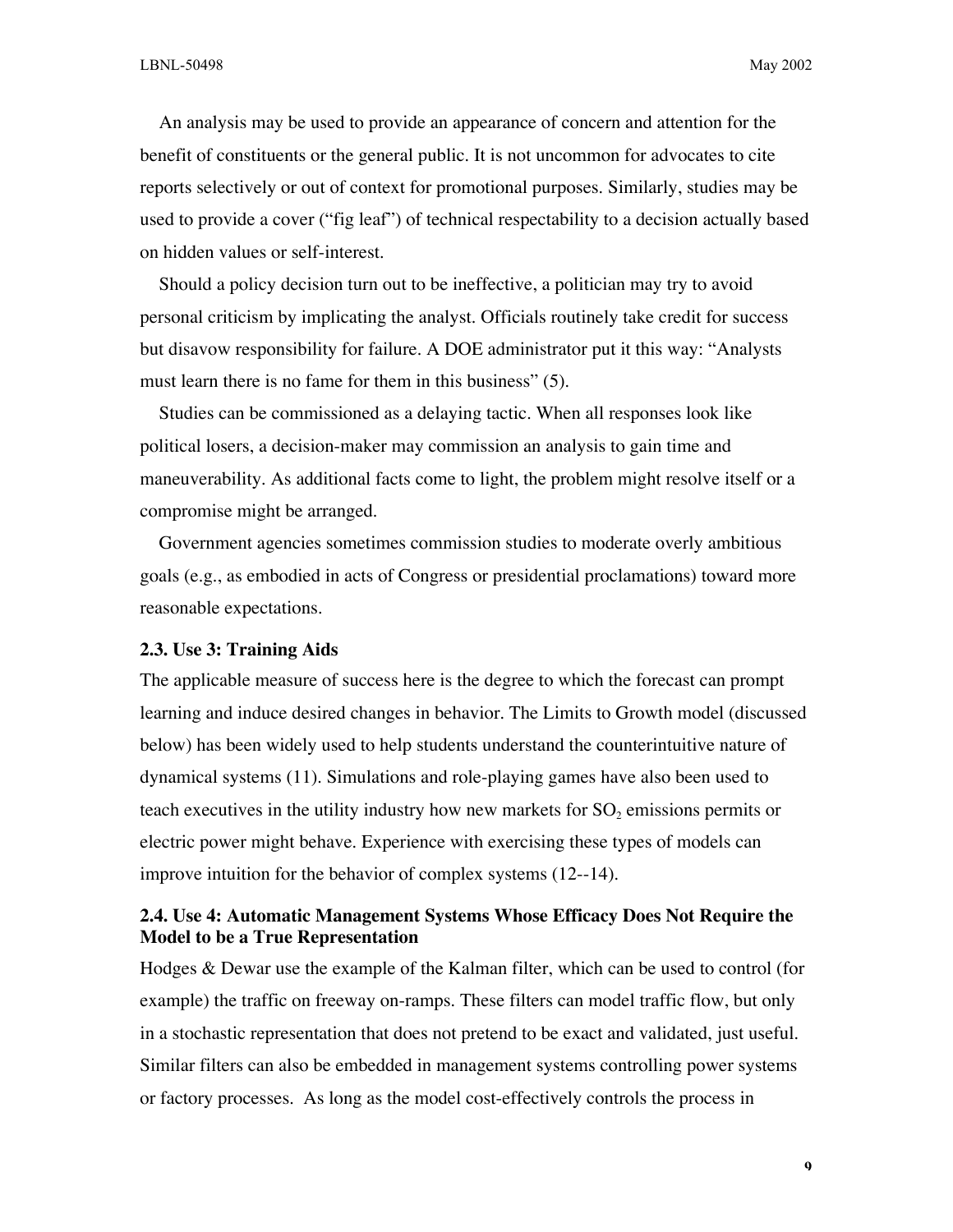question, the issue of whether it is an exact representation of reality is not of concern. Neural networks fall into this category (15).

#### **2.5. Use 5: Aids in Communication and Education**

By forcing analysts to discuss data and analysis results in a systematic way, forecasting models can facilitate communication between various stakeholders. The measure of success for this use is the degree to which the model improves understanding and communication, both for individuals and between groups with different mindsets and vocabularies.

For example, the population of a developing country at some future time might depend on childhood survival rates, longevity, female literacy, affluence, income distribution, health care, and nutrition. Modeling these influences could permit better understanding of interlinkages between them and improve communication between expert groups with diverse backgrounds. Such a model could inform, for instance, a government's long-term plans. Another example is the U.S. DOE's Energy Information Administration (EIA) Annual Energy Outlook forecast (16). This widely used forecast, based on the EIA's latest analysis of the current data and industry expectations, provides a baseline that others can and do use for their own explorations of the future.

When a problem is being analyzed, word leaks out and leads to suggestions, ideas, and information from outside parties. This can add to the analysis directly, or stimulate helpful complementary work by others. A politician facing a thorny problem might commission a study to locate knowledgeable people. Thus, studies can identify talent as a by-product. The National Academy of Sciences CONAES (Committee on Nuclear and Alternative Energy Systems). study, one of those assessed in the DOE review of forecasts from the 1970s (**Figure 1**) (5), was directly or indirectly responsible for many career shifts. The American Physical Society "Princeton Study" held during the summer of 1973 was explicitly designed with this intent (17). The oil embargos of the 1970s had led many physicists to think about making career shifts. The study gave them an opportunity to learn about energy issues, to meet and get to know experts, and to find jobs.

**2.6 Use 6: To understand the Bounds or Limits on the Range of Possible Outcomes** Models can enhance confidence through limiting or bounding cases. The Princeton Study referred to in Use 5 includes many examples (17). This study emphasized energy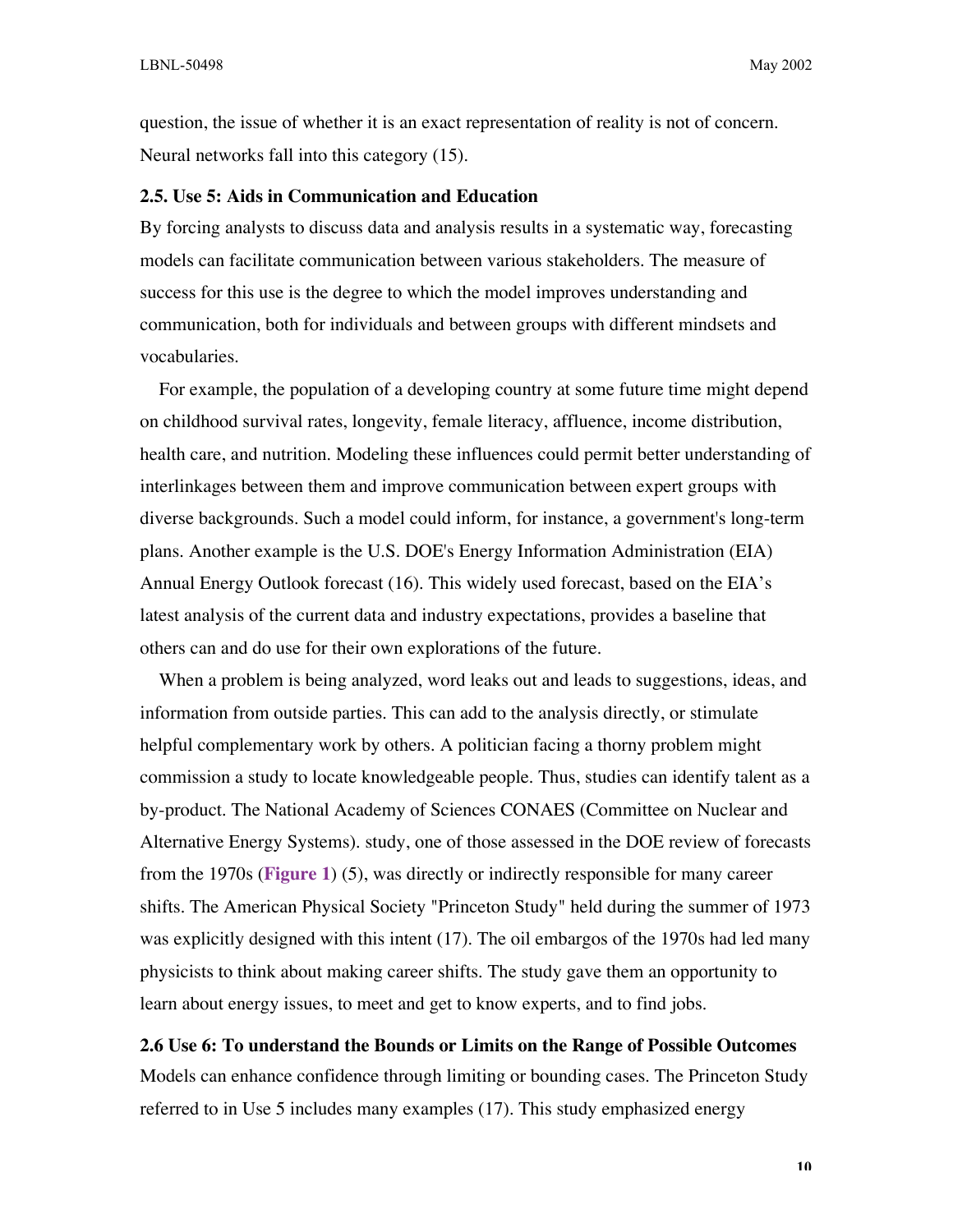efficiency, with a focus on physical constraints to energy use. The cornerstone of the analysis was the concept of fundamental physical limits such as the first and second laws of thermodynamics. This work showed that great potential existed for improving efficiency by engineering change. Energy efficiency became a major theme of energy policy and remains so to this day.

## **2.7 Use 7: Aids to Thinking and Hypothesizing**

Forecasts can help people and institutions think through the consequences of their actions. Researchers often begin their exercises with baseline or "business-as-usual" forecasts, which attempt to predict how the world will evolve assuming current trends continue. Alternative forecasts are then created to assess the potential effects of changes in key factors on the results. For example, an economic forecaster might use such an analysis to assess the likely effects of a change in property taxes on economic growth in a particular state.

Computer forecasting is an excellent tool to teach people the dynamics of complex systems (12, 13). The behavior of these systems is often counterintuitive, so such forecasting games can help people learn to manage them better. For example, systems dynamics models (described below) were used in the 1960s to explain why building "premium" housing in urban areas can under some plausible circumstances accelerate, rather than slow, migration to suburbs  $(14.5)^1$ .

 $1$  Urban renewal generally seeks to make down-town regions more attractive. Under some circumstances these programs can drive up home prices to the point that they drive away more people than they attract.

Some forecasts are generated as part of scenario exploration exercises, which can be helpful any time a person or institution faces a critical choice. Oil companies, for example, are well aware that at some point the transportation sector may have to switch to some other fuel. Even though this switch may be a long time in the future, the prospect needs to be part of current contingency planning. Considering a wide range of scenarios can help institutions prepare for the many different ways the future can evolve. Institutions use forecasts to allocate physical and personnel resources. Some businesses have massive infrastructures with long time constants and find it useful to forecast over decades. (18)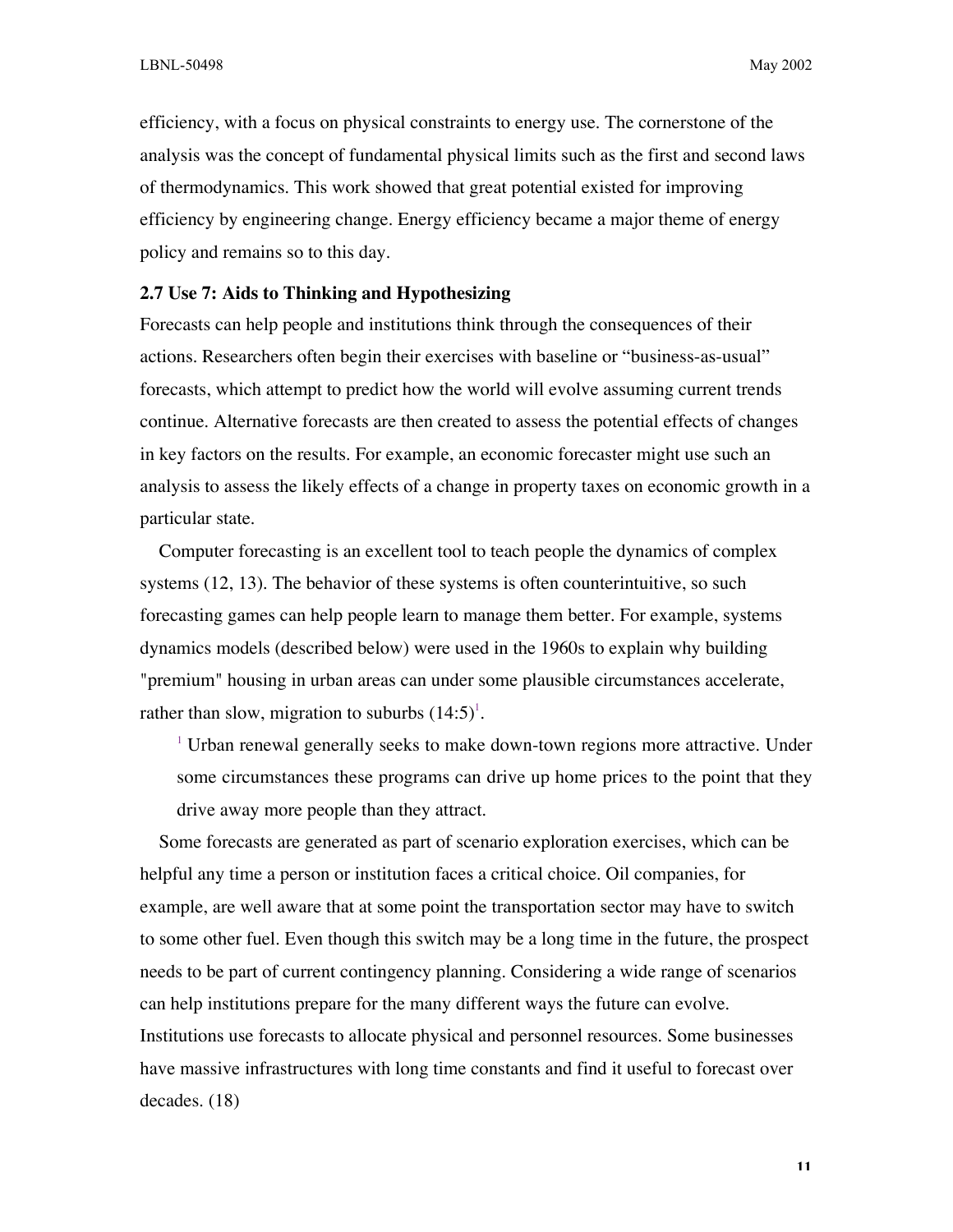LBNL-50498 May 2002

#### **3. TYPES OF FORECASTS**

Forecasters have available to them a considerable tool kit. Armstrong discussed forecasting techniques in 1978, and two decades later edited the most comprehensive review of forecasting principles of which we are aware (15, 19). Armstrong's handbook discusses and assesses many types of forecasting, including some techniques (e.g., neural nets) not to our knowledge used at all in long-range energy forecasting. The *Journal of Forecasting* publishes technical articles on virtually every technique [see also  $(2, 20, 10)$ ] 21)]. The most-used long-term forecasting methodologies fall into six categories: trend projections, econometric projections, end-use analysis, combined approaches, systems dynamics, and scenario analysis. Each approach reflects a certain world view, which is often embodied in hidden assumptions. We describe these approaches and illustrate them with examples.

Forecasting is impossible in the absence of some sort of (explicit or implicit) view of how the part of the world of interest works. Even the simplest approaches to forecasting require deciding which variables to use. Energy use might be hypothesized to evolve as a function of time alone. A historical graph, on semi-log paper, of energy consumption versus time would show that this relation worked remarkably well over considerable periods. Alternatively, one might hypothesize that energy is linked with economic output. This approach is illustrated in **Figure 4**, below.

It is important to distinguish between approaches based on what is likely, and those based on what is possible. The most common approach is to predict what is likely to happen given continuation of current trends. The second approach is to assess what is possible, given hypothesized societal choices such as changes in government policy (22). Trend projection and econometric methods are typically strongest when used in the first way, whereas end-use, systems dynamics, and scenario analysis are generally most useful in assessing ranges of policy choices.

#### **3.1. Trend Projections**

The simplest assumption is that the future will be a smooth extension of the past. Key variables are identified and described in terms of time trends or correlation with other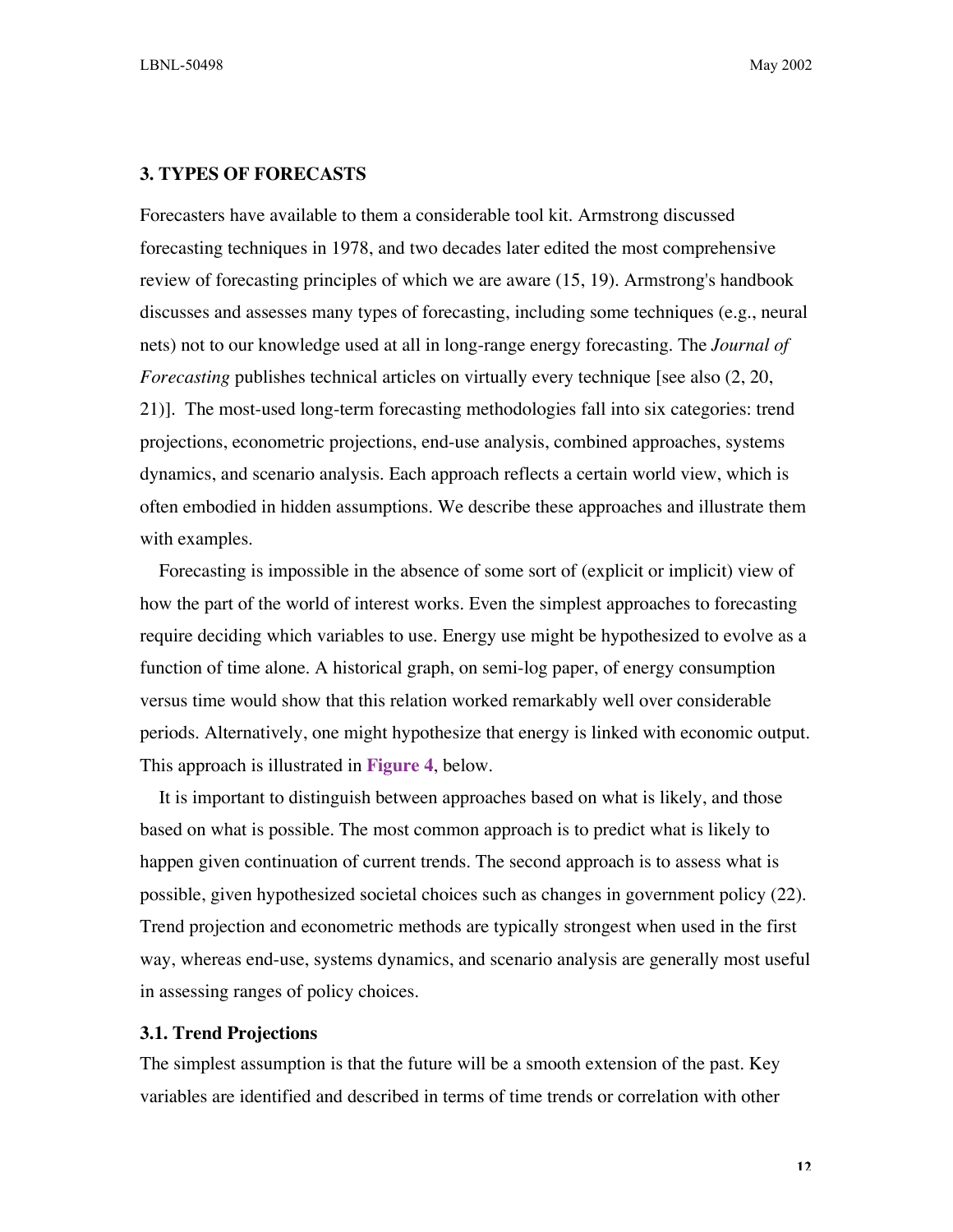variables. The simplest and oldest trend approach is drawing straight lines on graph paper. Two-parameter fits can easily be made using linear, log-linear, log-log, or other transformations.

**STRENGTHS AND WEAKNESSES** Trend projections rely on empirical correlations. The approach can work well in the absence of structural change (i.e., for short-term forecasts). It is also helpful for business-as-usual forecasts, which generally see the future as a smooth continuation of historical growth rates. Trend projections often assume (sometimes implicitly) the presence of exponential processes. The "exponential assumption" is so deeply embedded that economists often use terms like "steady state" or "constant" to refer to fixed rates of change (e.g., fixed GDP growth rates) rather than fixed levels.

A major weakness in trend-projection approaches is that they discourage searches for underlying driving forces. Typically these models do not include causality and cannot identify emerging contradictions, both of which can be critical in understanding how the future might unfold.

**EXAMPLE: DUPREE & WEST** For several decades prior to the 1973 OAPEC oil embargo, U.S. energy use was empirically correlated with GDP (gross domestic product). In such forecasts, energy use was projected to continue increasing in lockstep with GDP. The embargo led to increased attention to energy efficiency, destroying the historic correlation. Prior to the 1973 embargo, the last official U.S. government forecast for 2000 (23) projected total primary energy use of 201 exajoules (EJ), based on an expected exponential growth rate of 3.6% per year over the forecast period. This was comparable to growth rates observed in the preceding two decades. Actual primary energy use in 2000 was 103 EJ, so the Dupree & West forecast overestimated by nearly a factor of two. By 1975, Dupree had modified the forecast to reflect the postembargo realities of higher prices and additional government policies (24), so the new estimate came in at 172 EJ in 2000 (still more than a 65% overestimate).

**EXAMPLE: STARR Figure 4** shows an example in which energy use was correlated with GNP (gross national product) (25). The author assumed both that a relation that worked with high precision for several decades would continue and that GNP growth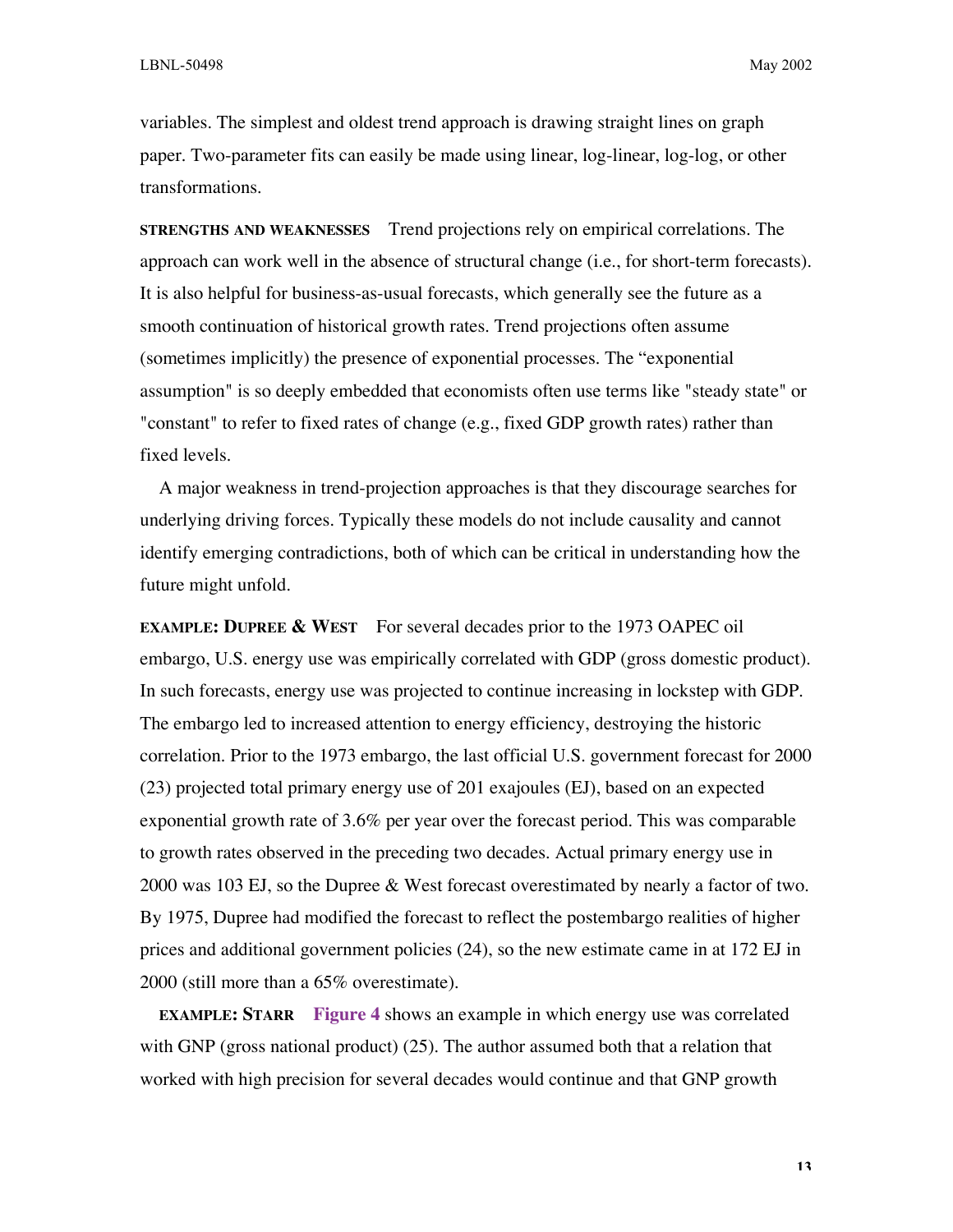would follow historic trends. Instead, the U.S. economy's growth rate slowed down, and the correlation with GNP was not sustained in the aftermath of the oil embargos of the 1970s. The actual year-2000 outcome is shown.



**Figure 4** An example of energy forecasting assuming continuation of the linear correlation of energy and GNP (gross national product) that occurred in the decades after World War II (25). GNP was forecast assuming the exponential growth rate of that period would continue. After 1973 the historic pattern changed.

**EXAMPLE: PRIMARY POWER FRACTION FOR ELECTRICITY GENERATION** For many decades electricity as a percentage of total energy use increased linearly when plotted on semi-log paper, as shown in **Figure 5** (25:182). In the 1960s Starr used this empirical observation to project high growth in the electricity sector. Because the fraction of energy devoted to making electricity cannot exceed 100%, this graph clearly has a limit, but the article did not consider where this limit might occur. High anticipated electricity growth, combined with optimistic cost estimates for nuclear power, led to massive overestimation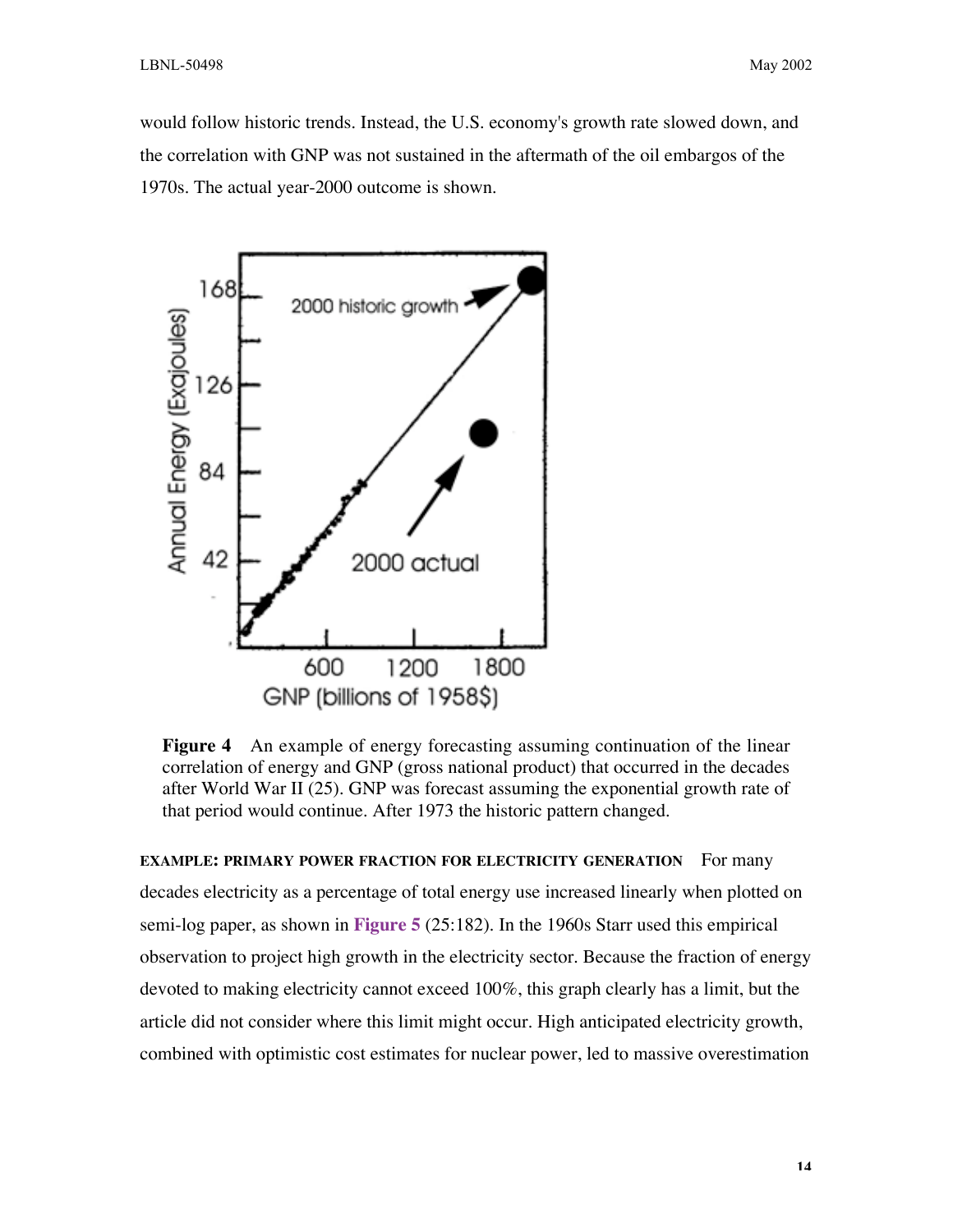of future demand for electric power generation, and especially for nuclear power plants. Note that the analysis has no economic component whatsoever.



**Figure 5** Energy input to electricity as a percentage of total energy (25). Starr assumed that the fraction of primary energy used for electricity generation would continue at the historic exponential growth rate of 2.6% per year. Whereas this trend obviously has a limit at 100%, Starr appeared to believe it could continue until the end of the twentieth century, when the trend suggested 50%. The actual fraction in 2000, 33%, is indicated.

#### **3.2 Econometric Projections**

Econometric approaches are a straightforward extension of trend analysis. The approach is made possible by modern computers. Whereas trend analysis is basically a graphical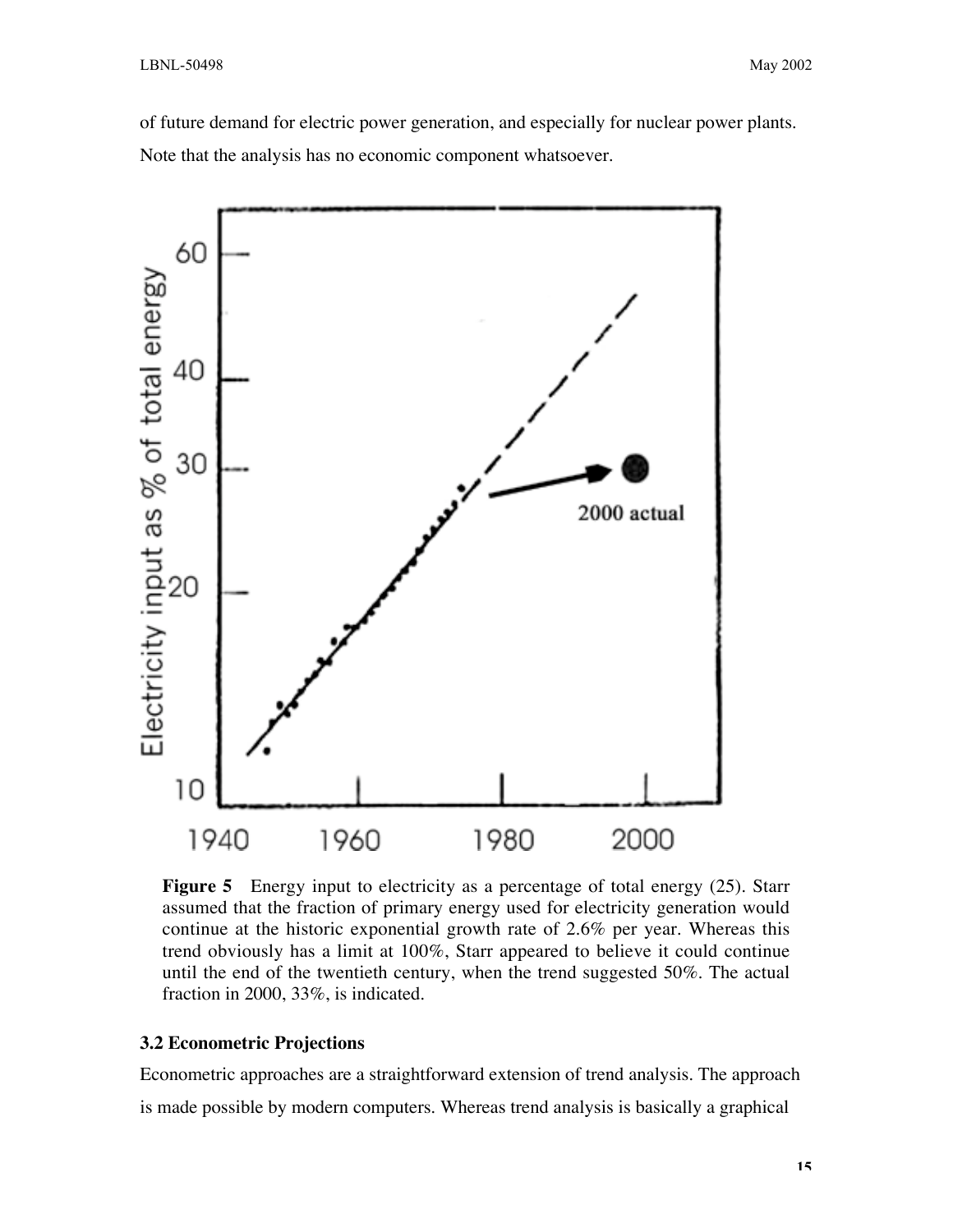technique used with one independent variable, computers make it easy to explore relations among many hypothesized causal variables. Dependent variables, such as energy consumed or carbon emissions, may be correlated with independent variables such as price and income.

Econometric analysis relies on regression analysis of historical data and thus assumes structural rigidity in the economy. Sanstad et al. note that some proponents of this method have proclaimed the importance of dynamic market forces, whereas their preferred analytical technique assumes economic rigidity (26).

**STRENGTHS AND WEAKNESSES** Just as for trend projections, the strength of econometric techniques is in short-term forecasts, when structural changes and technology adoption are limited in their effects because of the inherent lags in stock turnover. They become less useful for longer time frames, because of the greater likelihood that the past experience on which the econometric parameters are based will no longer reflect future conditions.

Despite their complexity, econometric models do not necessarily outperform the simpler trend-projection approach to regression forecasting. Huss (27) concluded from his analysis of the accuracy of utility forecasts during 1972--1982 that "in all sectors, econometric techniques fail to outperform trend extrapolation/judgmental techniques." Whereas this result may not be general, it points toward one of the key conclusions of Armstrong (15), that simple models can sometimes yield results as accurate as more complicated techniques.

**EXAMPLE: THE HUDSON/JORGENSEN PROJECTION** In 1979 Hudson and Jorgensen forecast U.S. primary energy use in 2000. We focus on their forecast because of the authors' prominence in the energy forecasting community, but we could have picked any number of other econometric forecasts for this example. Theirs was among the several dozen studies summarized in the DOE review (3) and shown in **Figure 1**. Their forecast assumed crude oil prices of roughly \$25/barrel and electricity prices of about  $6\phi$ /kWh in 2000 dollars. In fact, these were about the average prices for those energy sources in 2000. Although the projected prices were comparable to actual prices, the total consumption in their forecast was 168 EJ, more than a 60% overestimate.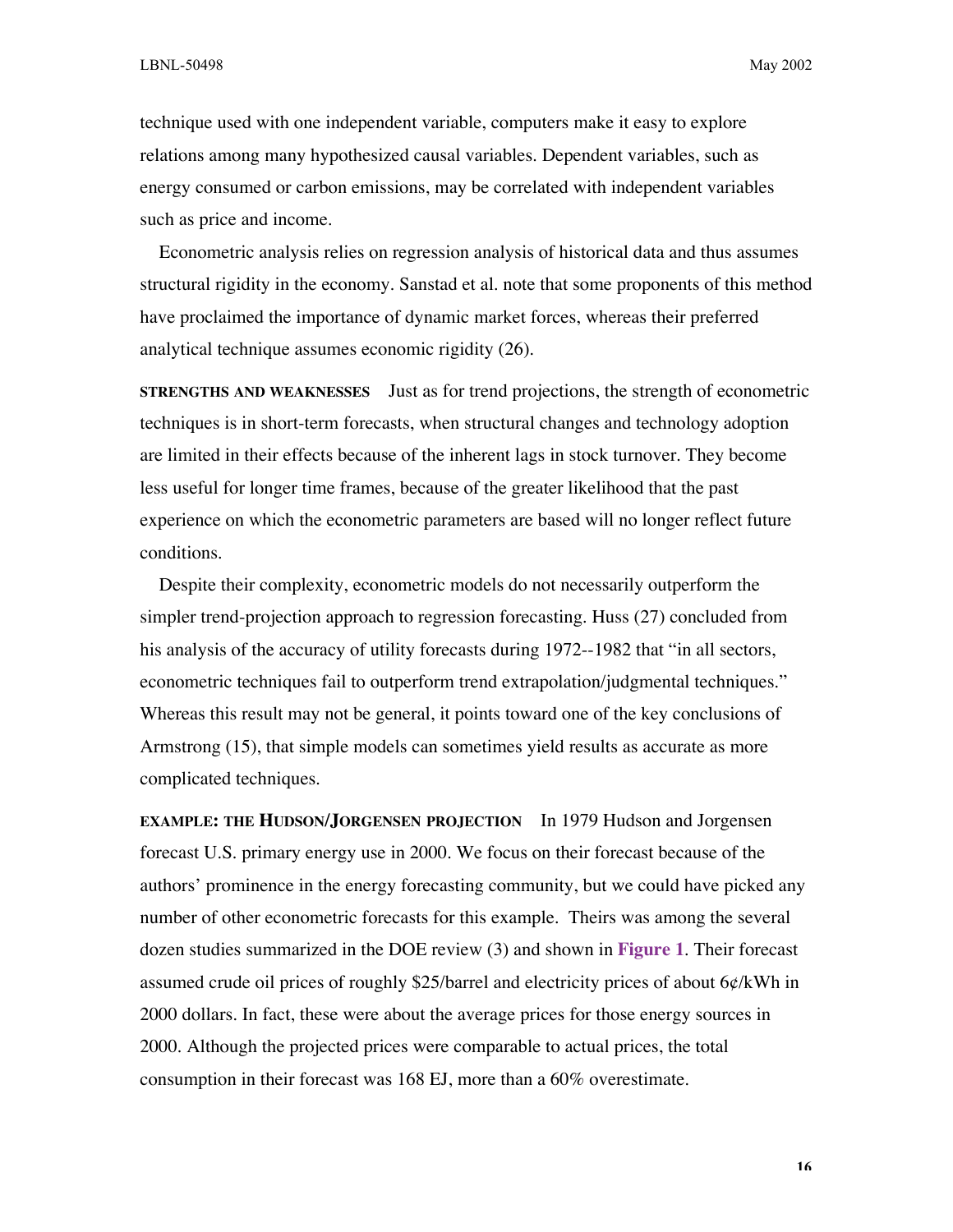Sanstad et al. (26) show that 1980 forecasts of this type yield correct year 2000 consumption if one replaces the assumed energy prices with much higher values. That is, agreement can be forced by using energy prices several times higher than those that actually prevailed in 2000. Sanstad et al. argue that the failure of these models results from their inability to treat endogenous technological change. Jorgensen has in recent years been one of the major proponents of incorporating better representations of technological change in such models (28).

#### **3.3. End-Use Analysis**

The end-use analysis approach disaggregates the energy sector into technologically distinct subsectors. Total projections are built up from detailed sectoral analyses of various end uses (e.g., lighting, cooling, refrigeration, heating, etc.). This approach begins by asking, "Who uses how much energy for what purposes?" Thus, it first focuses on the services that use the energy, then on the technological characteristics of the devices delivering those energy services (17, 29).

**STRENGTHS AND WEAKNESSES** Because these models explicitly represent end uses and the associated technologies, it is relatively easy to incorporate anticipated changes in technology and policy (e.g., automotive, refrigerator, heating plant, or lighting efficiency standards). The explicit characterization of equipment ownership in these models also allows saturation effects to be assessed (e.g., the saturation of residential central air conditioning will not greatly exceed 100% of the homes in any region; automobile mileage is constrained by the amount of time people are willing to spend traveling, etc.). Furthermore, because the approach embodies detailed representations of technologies, end-use analysis can account for physical limits (e.g., Carnot limitations or second-law efficiency constraints).

A downside of the end-use approach may be tendencies among practitioners toward excessive technological optimism or pessimism. Optimism places excess emphasis on new structure-changing technological devices, which may fail technically or in the marketplace. Conversely, pessimism results from preoccupation with incremental improvements to existing technologies, which may lead to overlooking structure-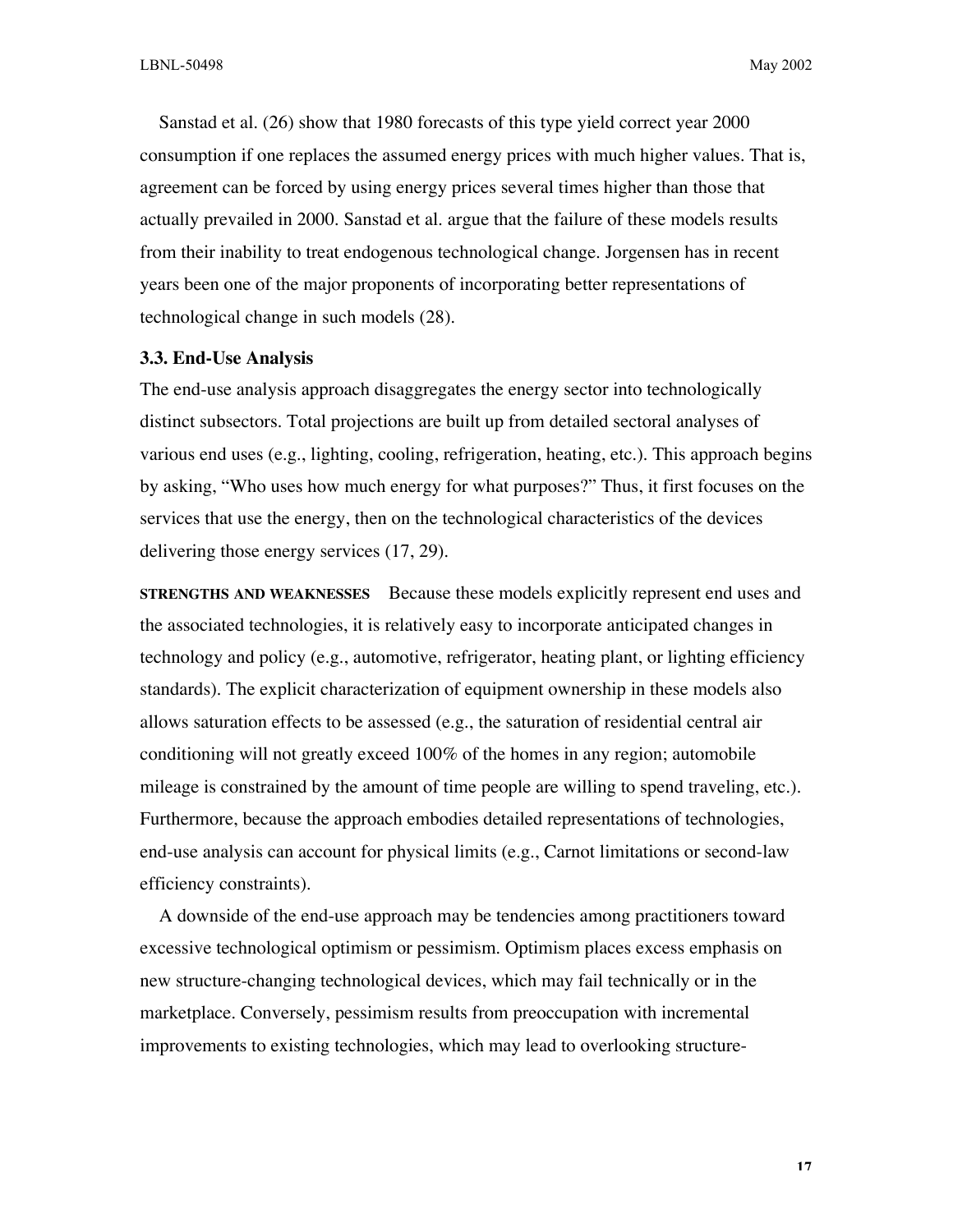changing innovations. These approaches often fail to capture the impact of interactions between price and income within the larger economy.

**EXAMPLE: ENGINEERING ECONOMIC APPROACHES** During the 1970s scientists developed detailed engineering-economic analyses of the potential for energy efficiency. The first major technical study was carried out by the American Physical Society (17). The approach was institutionalized and systematized by analysts at the California Energy Commission and Lawrence Berkeley Laboratory (29). The general conclusion of essentially all these "bottom-up" analyses was that energy efficiency was far below levels that made economic sense from a societal perspective. The 1973 and 1979 oil shocks gave impetus to a focus on efficiency and resulted in major changes in the relationship between energy use and economic output, changes that remain in place today.

**EXAMPLE: MARKET SATURATION LIMITS** Compressor-based air conditioning was introduced in the Sacramento, CA valley in the 1960s. By the late 1970s, when nearly all of the households in the Sacramento Valley had air conditioners, an argument based on saturation suggested that substantial future growth of air conditioner electricity demand in this sector and region was unlikely. This reasoning was a central part of the California Energy Commission's (correct) conclusion in the 1970s that electricity growth rates were likely to slow down. In this instance the "limiting case" might have turned out to be misleading had people decided to cool their homes more than in the past, or to build larger houses than anticipated in the business-as-usual forecast. In fact, total electricity use for residential air conditioning did not change much in absolute terms from 1975 to 1999. (30). The results of the technical analysis eventually were embodied in state, and later federal, law. The result was lowered electricity demand and cancellation of orders for many anticipated power plants (29).

#### **3.4. Combined Approaches**

Combined approaches employ both regression methods, when trends appear to be robust, and end-use analysis when it appears to provide more insight. This kind of approach is being used increasingly in both industry and government, and especially by the utility industry (27, 31, 32).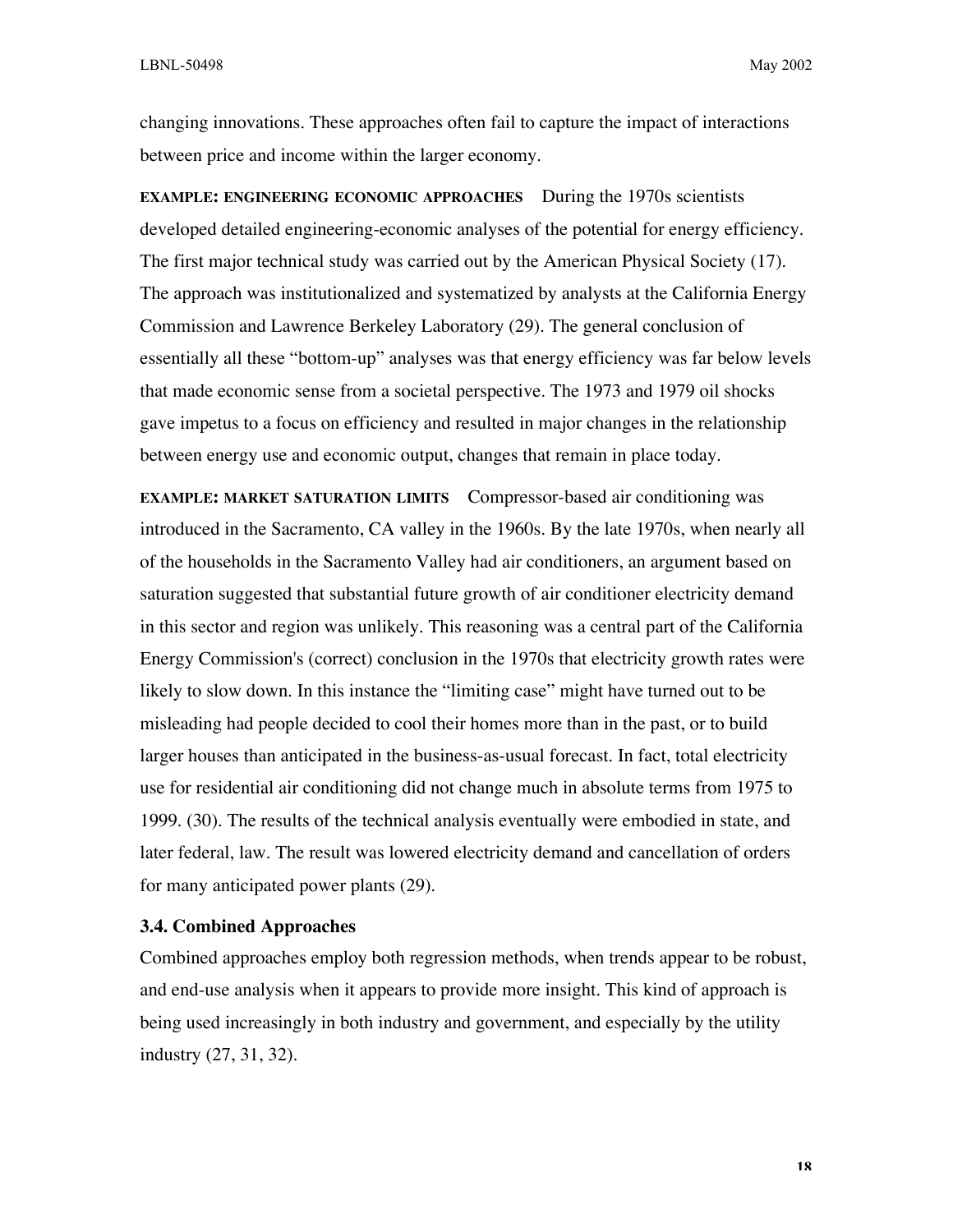**STRENGTHS AND WEAKNESSES** Combined approaches bring together engineers and economists, allowing them to draw upon the best analytical tools of each. Typically enduse, engineering-based, approaches are supplemented by parametric models that characterize economic behavior [such as usage elasticities in the Energy Information Administration's National Energy Modeling System (4)].

**EXAMPLE: RESOURCES IN AMERICA'S FUTURE** The study "Resources in America's Future," published in 1963 by the then-new Resources for the Future (RFF), was a landmark assessment of the demand and supply of all major U.S. resources from 1960-- 2000 (33). The study combined economic and technical analysis. Economic factors were drawn primarily from U.S. government reports. The authors did a considerable amount of bottom-up trend analysis, supplemented by their professional judgment. Some assumptions are grounded in the laws of thermodynamics, but most energy technologies are so far from fundamental limits that these laws provided minimal constraint. Rather, technological innovation and human behavior were the dominant factors, and these factors proved hard to anticipate.

The study's lead author, Hans Landsberg, revisited the report two decades later (34). His perspective was philosophical: "[O]ne is a captive of the time of writing or calculating, typically without realizing it." In his retrospective review Landsberg remarked on the consequences of the failure to anticipate the oil embargos of the 1970s (illustrated in **Figure 6**). The 1960--1980 period covers the embargo of the 1970s, which the 1963 study did not anticipate. Actual energy growth was higher than the RFF forecast from 1960--1970 and slowed dramatically thereafter. The RFF study showed no such "break-point." It assumed steady growth at a rate that led, fortuitously, to about the right outcome in 1980. The RFF forecasts become increasingly high in the 1980--2000 period as actual energy use continued to lag projected use (141 EJ primary energy demand in 2000 in the "medium" projection versus 103 EJ actual).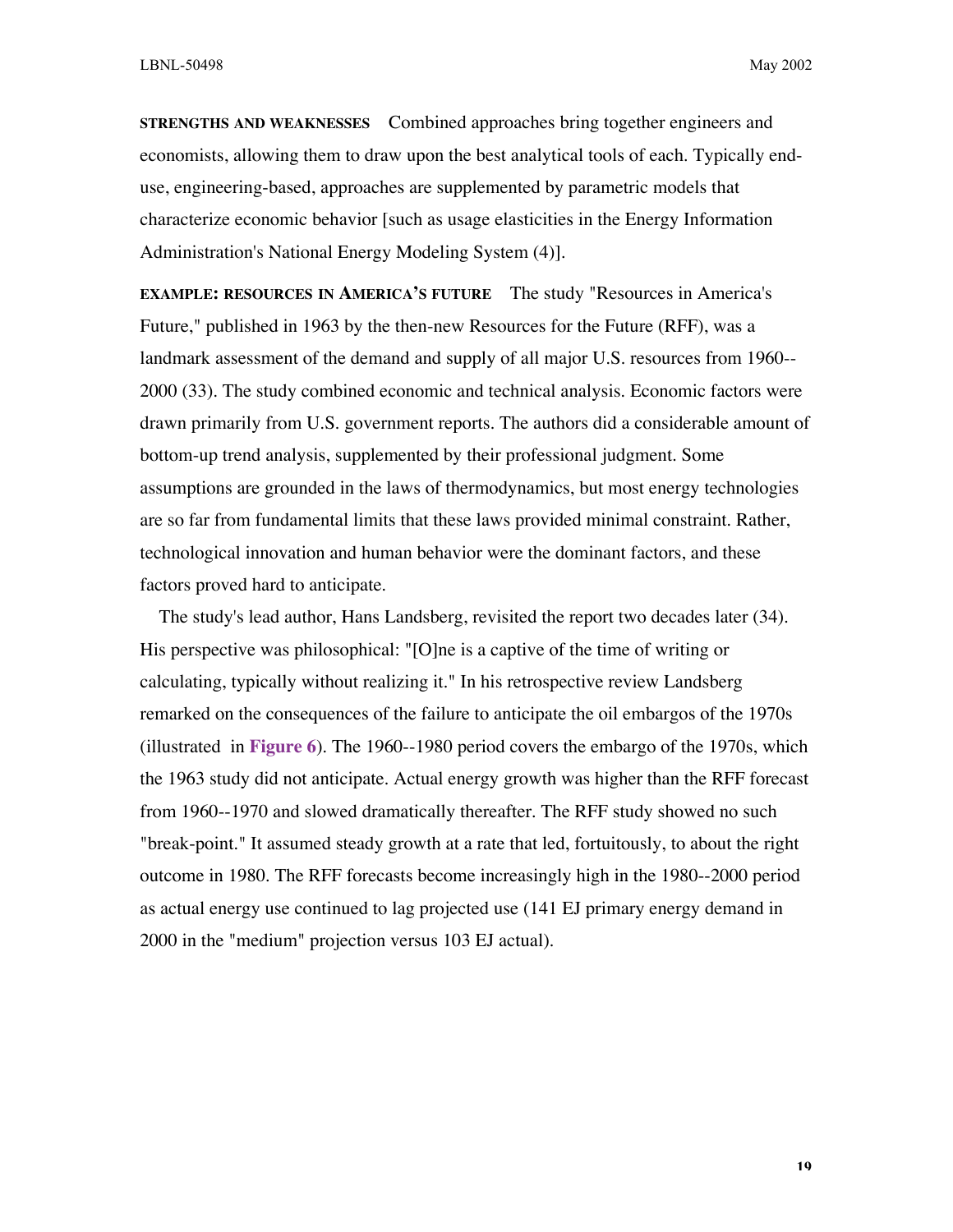

**Figure 6** Schematic diagram illustrating how a study done two decades earlier (Resources in America's Future) correctly predicted energy use in 1980, owing to compensating errors. The forecast energy growth rate was too low in the preembargo years, but the oil embargos of the 1970s led to a reduction in actual growth rate. The figure is reproduced from Landsberg's article (34).

## **3.5. Systems Dynamics (Bucket Models)**

The systems dynamics approach models engineering, social, and economic systems as combinations of reservoirs (buckets) that can accumulate and discharge quantities of interest (such as energy, population, and money). Flow paths, often representing nonlinear rate processes, link the reservoirs, creating feedback loops that define coupled sets of first-order nonlinear differential equations (18). The modeling technique emphasizes dynamics and identification of key driving variables. Once a model's structure is fixed, it is exercised by varying parameters and driving forces (13, 14, 35, 36).

**STRENGTHS AND WEAKNESSES** Systems dynamics forces precise specification of assumptions. It avoids the almost automatic incorporation of exponential growth so characteristic of the top-down econometric and bottom-up end-use approaches. Exponential growth, when it occurs, always results from specific positive feedback mechanisms. Systems dynamics requires the modeler to identify the feedback path in order to obtain exponential growth (or decay).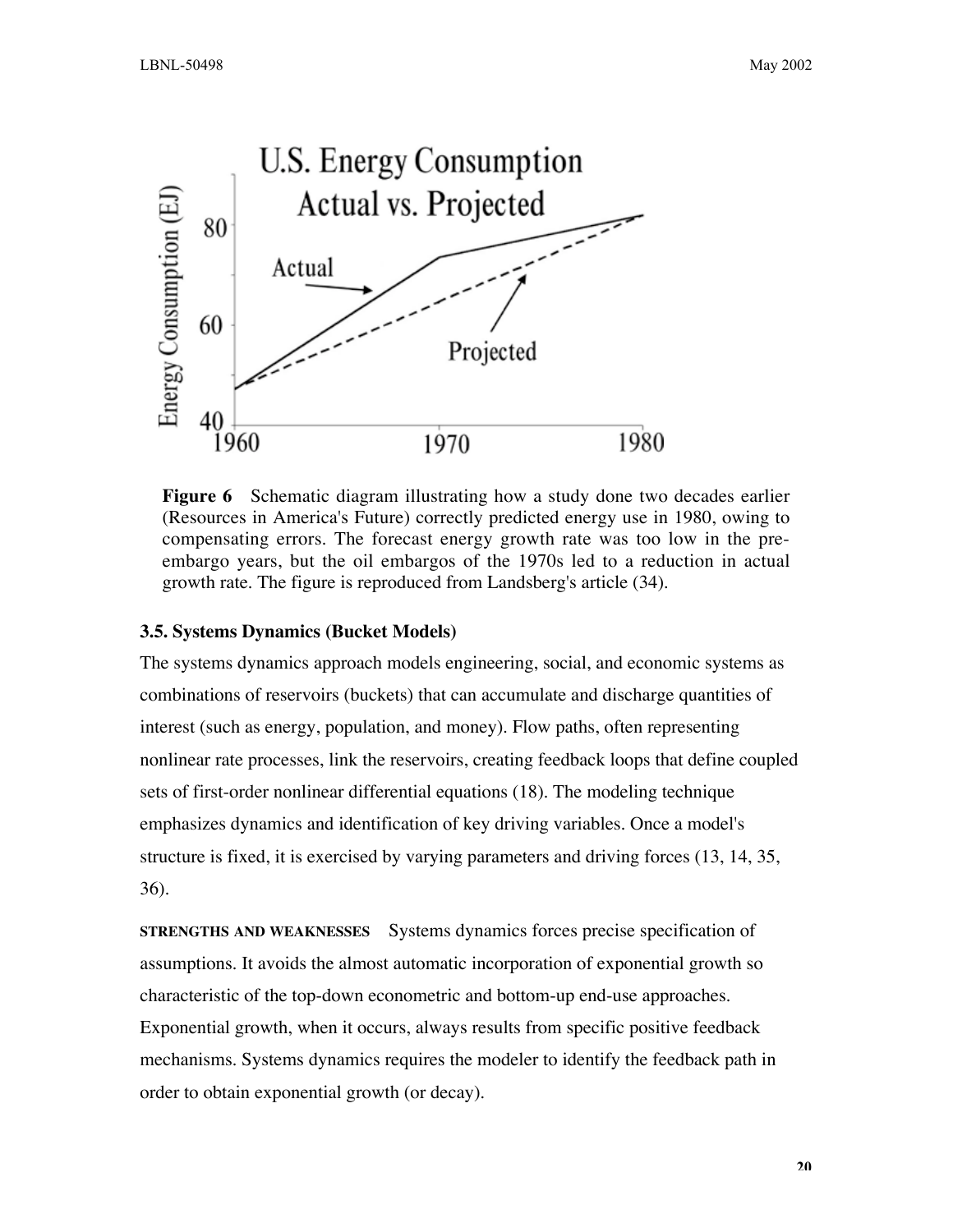Systems dynamics approaches to energy modeling have not been widely used for policy work, though they have been extensively used in university courses. Typically the approach has been applied at high levels of aggregation and abstraction. Systems dynamics modelers in the field of energy have not generally incorporated the wealth of detailed engineering, economic, and demographic data sets developed by the other approaches. Systems dynamics has been extensively used in other areas such as fisheries depletion and predator-prey relations (14).

**EXAMPLE: LIMITS TO GROWTH** The Limits to Growth study (11) was initiated in 1968, and the controversial results, first published in 1972 (a year before the 1973 OAPEC oil embargo), attracted enormous attention from the press and the policy community (37, 38). The report was reissued with commentary about its history on its twentieth anniversary (39). "Limits to Growth" employed a classic bucket model approach. It focused on population increases, resource depletion, and decreasing productivity owing to environmental pollution.

Criticisms of this model centered on its use of finite reservoirs (buckets) of fossil fuels. Models assuming that resources are finite (i.e., without possibility of substitution or technological change) inevitably predict trouble as the buckets empty. In the "Limits to Growth" world technology and policy can only affect the rates at which the buckets empty. As the models were analyzed it became clear that modification to include innovation and substitution removed the tendency of the models to predict economic and ecological collapse. Cole et al. (38:41) summarized this problem as follows:

One of [the Limits to Growth model's] main modes of 'collapse' is resource depletion [caused by] the assumption of fixed economically-available resources, and of diminishing returns in resource technology. Neither of these assumptions is historically valid… That technical change will slow down because of the diminishing opportunities for labor-saving innovations is a highly debatable assumption.

Despite its shortcomings, the "Limits to Growth" study brought systems analysis into the energy policy arena during the 1970s. The issues raised remain hotly debated to this day.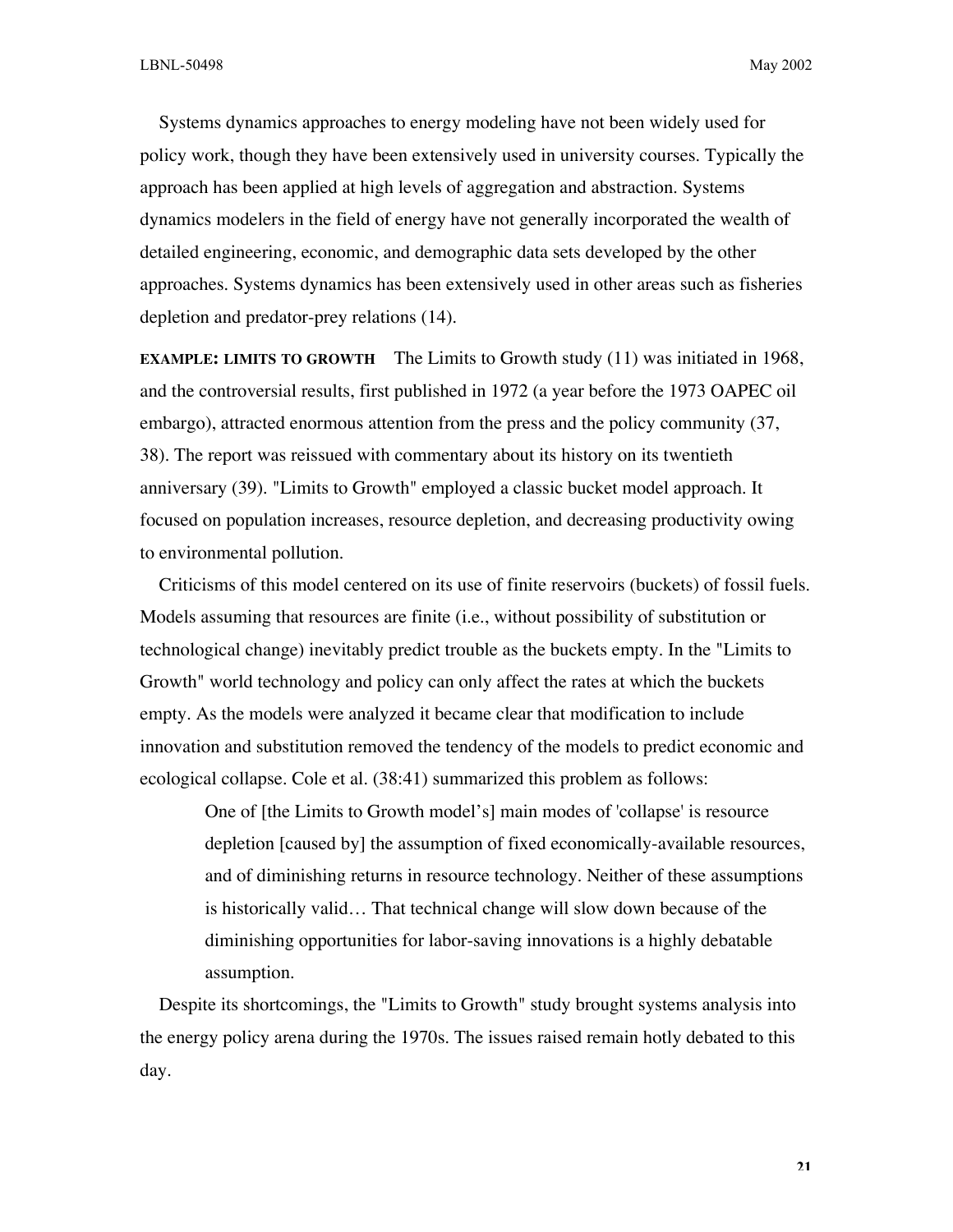The "Limits to Growth" study was by no means the first in which a model was based on finite resources. In 1865 Jevons wrote a classic study of the energy future of England (1), from which the quote at the beginning of this article is taken. Jevons observed that because coal was England's major energy resource, and detailed geological research had characterized its size, England had but two choices: to burn the coal quickly and go out in a blaze of glory or to burn it slowly and eventually become a dying ember. The discovery of oil, along with other technological developments, falsified Jevons' pessimistic view. Nevertheless, the work is an important precursor to modern systems dynamics techniques and is considered so important by the economics community that on its centennial it was reprinted in its entirety.

#### **3.6. Scenario Analysis**

The term "scenario" is taken from a Hollywood approach in which story lines are worked out descriptively and characterized on story boards. It was introduced as a forecasting tool by Herman Kahn. Scenarios are descriptive conceptions of possible energy futures. The descriptions can be fleshed out to any degree, including numerical analysis. For an excellent discussion of the scenario process see Schwartz (40).

**STRENGTHS AND WEAKNESSES** A scenario approach helps make assumptions explicit. At its best, scenario analysis can stimulate users to consider possibilities they had not conceived of before. The quality of the scenarios depends critically on the expertise and wisdom of the scenario-building team. The best scenarios highlight the possibility of structural changes.

Scenarios are weak when they assume without careful reflection that the key drivers of the analysis will continue unchanged indefinitely.

**EXAMPLE: THE SHELL "RIVER OF OIL" SCENARIOS** During the 1960s a group at the Royal Dutch Shell Corporation, under the leadership of Pierre Wack, used scenario analysis as a vehicle for communication within the organization (41, 42). The driving metaphor, the "river of oil," portrayed the company as floating down that river (**Figure 7**). Scenarios ranged from optimistic (trouble-free continued expansion of production) to pessimistic (political limitation on production, industry restructuring). Optimistic scenarios were portrayed as smooth spots on the metaphorical river, and pessimistic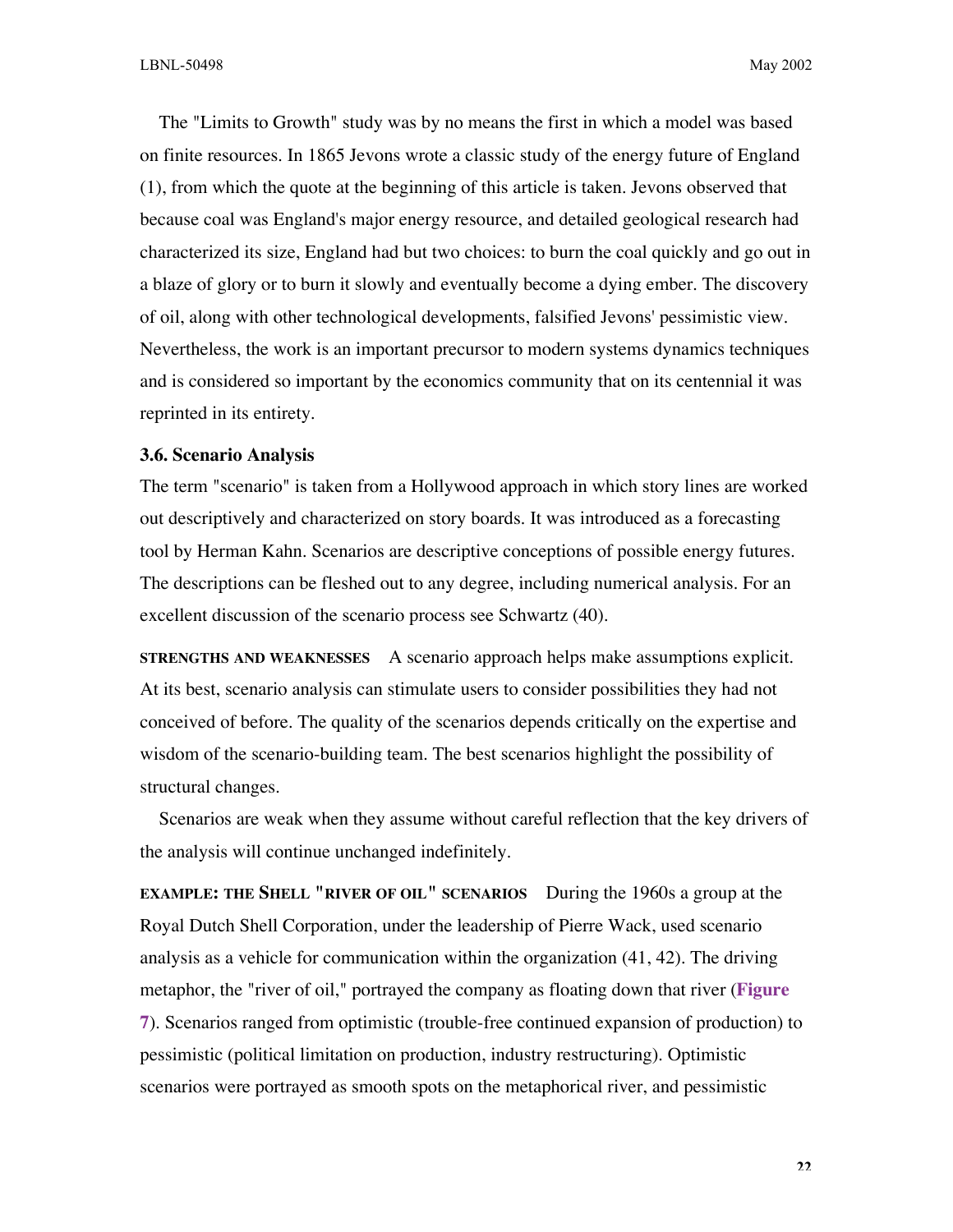scenarios were described as rapids or waterfalls caused by technical constraints, economic difficulties, or political tensions. The most important prospective tension identified in the scenarios was the growing market power of a few oil-producing nations, especially Saudi Arabia.



**Figure 7** The "river of oil" metaphor used by the Royal Dutch Shell Corporation prior to the first oil embargo of 1973 [redrawn from (42)]. The metaphor proved helpful in preparing the company for the embargo.

The educational process engendered by this exercise made Shell managers sensitive to possible surprises, and it allowed the company to respond more readily after the 1973 OAPEC embargo. The energy scenario analysis approach pioneered at Shell continues to be used successfully by the Global Business Network. For example, a 1990 Global Business Network scenario included a pessimistic forecast emphasizing Middle-East terrorism that seems remarkably prescient today (43).

**EXAMPLE: SEVEN TOMORROWS** This highly readable set of scenarios was a product of the futures group at SRI International (44). Seven futures were described in story form, and each was fleshed out with numerical estimates for key variables (energy, GNP, population, etc.). The authors were well aware that events they could not plausibly foresee might upset all their intellectually defensible scenarios. They addressed this inevitable shortcoming by including an implausible scenario, "apocalyptic transformation, in which a remarkable individual emerged in the American West preaching a gospel of low impact values. His message resonated, and the structure of the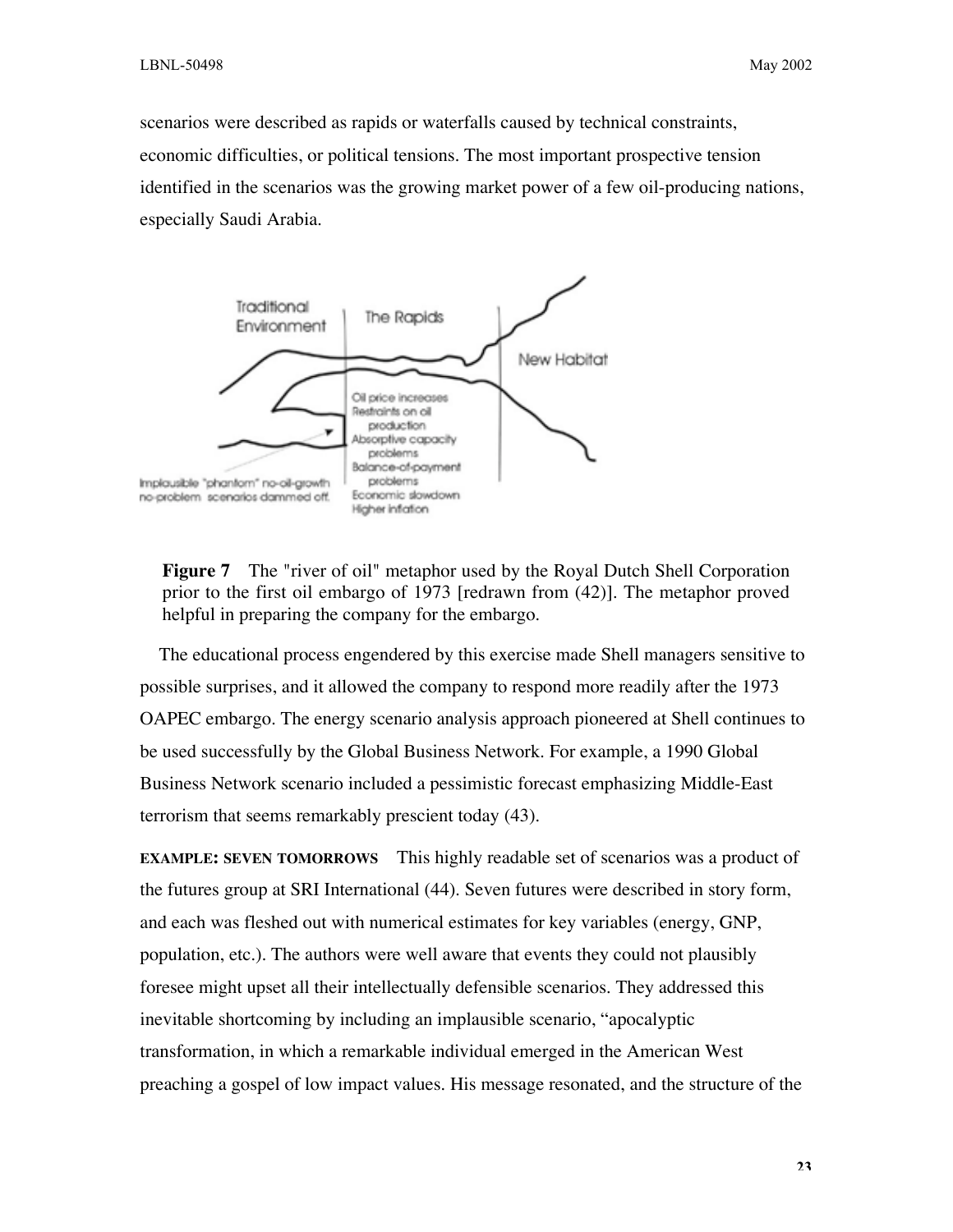nation changed." This type of thinking can broaden views and may help the next generation of forecasters avoid the kinds of embarrassments exemplified by **Figure 1**.

**EXAMPLE: SOFT ENERGY PATHS** Lovins' "soft paths" were designed to argue that a low-energy future for the United States was feasible (45, 46). The approach posited a scenario based on the concept of unexplored options (the road not taken) and argued that we would be better off if we would take it. Lovins' qualitative numerical estimates of energy use were below those of almost all other forecasts and turned out to have been remarkably accurate. His goal was to make the case that technical advances would allow the nation to shift away from historic trends of an ever more fossil- and nuclear-based energy supply and toward renewables. His scenario (**Figure 8**) hits energy use at the end of the twentieth century almost exactly. However, it shows energy use decreasing, whereas use in the United States actually increased by 1.7% per year, from 87 EJ in 1990 to 103 EJ in 2000. The original figure includes supply mixes, with a focus on renewables. The year-2000 scenario (and actual) supply mixes were oil/gas 26% (63%), coal 23%  $(22\%)$ , nuclear 0%  $(22\%)$ , and renewable 26%  $(7\%)$ .



**Figure 8** The soft path scenario. Simplified from Lovins (45). Actual energy use in 2000 is shown. This scenario was impressionistic but was driven by a large number of engineering and economic calculations about the potential for efficiency increases and for renewable supply.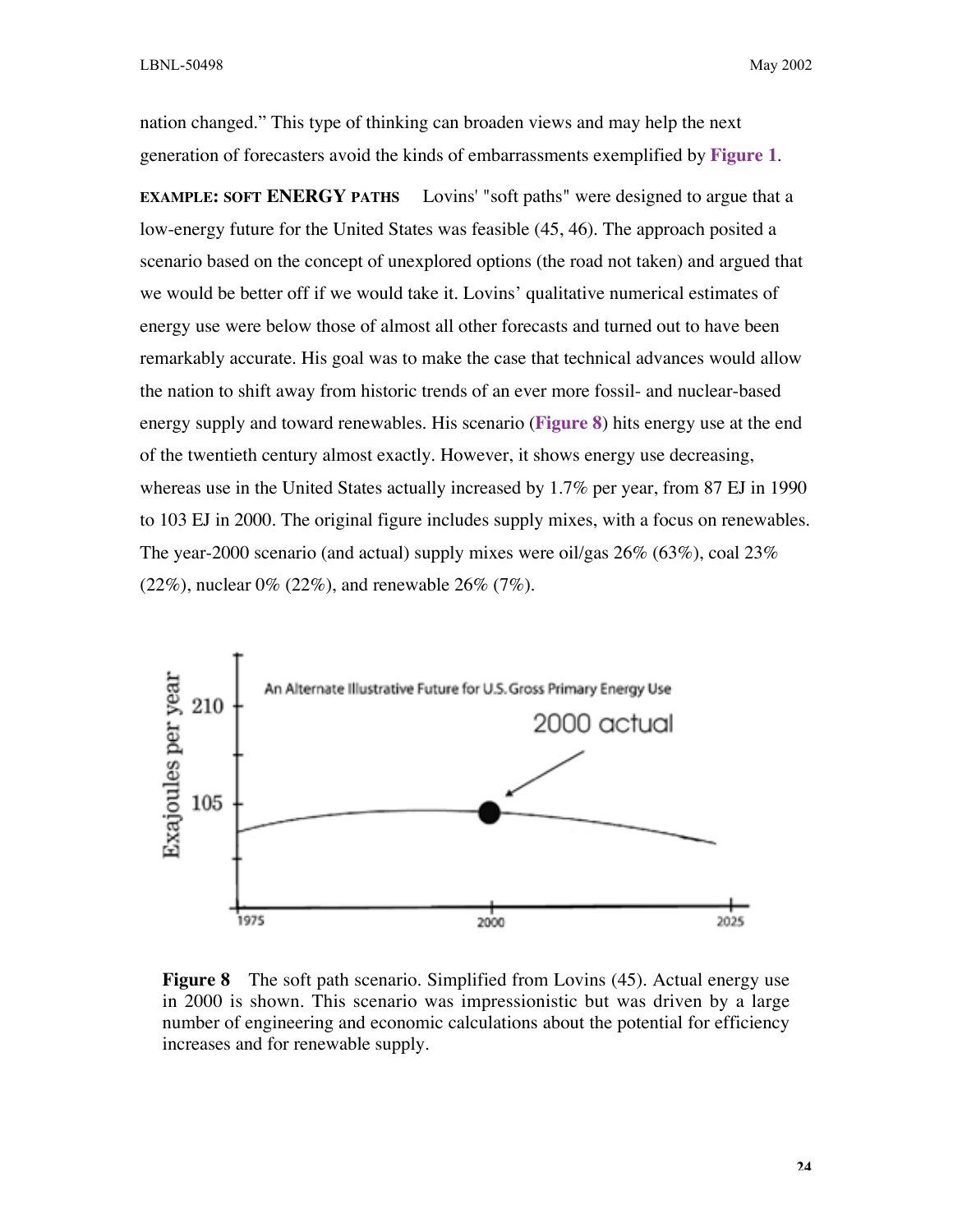## **4. RISK AND UNCERTAINTY**

The best forecasts change thinking and guide policy or action. Naturally, questions arise about the risk of misjudgments and errors arising from forecasts and how to manage these risks (19, 47). The discipline of understanding, assessing, and managing risk is a broad arena called "risk analysis." This discipline is relatively young, having been developed mostly in the past half century. It encompasses the following components:

- <sup>n</sup> probabilistic risk assessment,
- **n** generation of options to reduce risk, and
- <sup>n</sup> evaluation of costs and benefits of risk-reduction strategies.

Classically, probabilistic risk assessment attempts to evaluate risk as the expected value of an undesirable consequence. This evaluation considers the following sequence of questions: (*a*) What, specifically, can go wrong? (*b*) How likely is it to go wrong in this particular way? *c*) What are the consequences of it going wrong in this way? The "total risk" is the product of items (*b*) and (*c*) summed over all the possible items in category (*a*).

The consequences of a particular failure must be measured in units appropriate to the risk being evaluated. For public health this might be excess annual deaths per million population, whereas for environmental issues it might be number of species driven to extinction annually. For financial calculations it could be the net present value of loss; for genetic impacts it could be mutations. The way in which the results are framed is enormously important. Framing affects the way in which results are perceived and can have great impact---both positive and negative---on credibility. For example, people tend to be more risk-averse in situation in which they stand to lose a lot than in a situation in which they stand to gain a lot (48--51). People tend to be more tolerant of voluntarily chosen risks than of risks forced upon them (52, 53).

Most forecasting exercises do not lend themselves directly to risk analysis. The consequences of the forecast (or of any actions based on the forecast), rather than the forecast itself, are the proper subject of risk and uncertainty analysis. However, placing uncertainty bounds on long-term energy forecasts is particularly difficult, because the models are not validatable, as discussed in Section 1.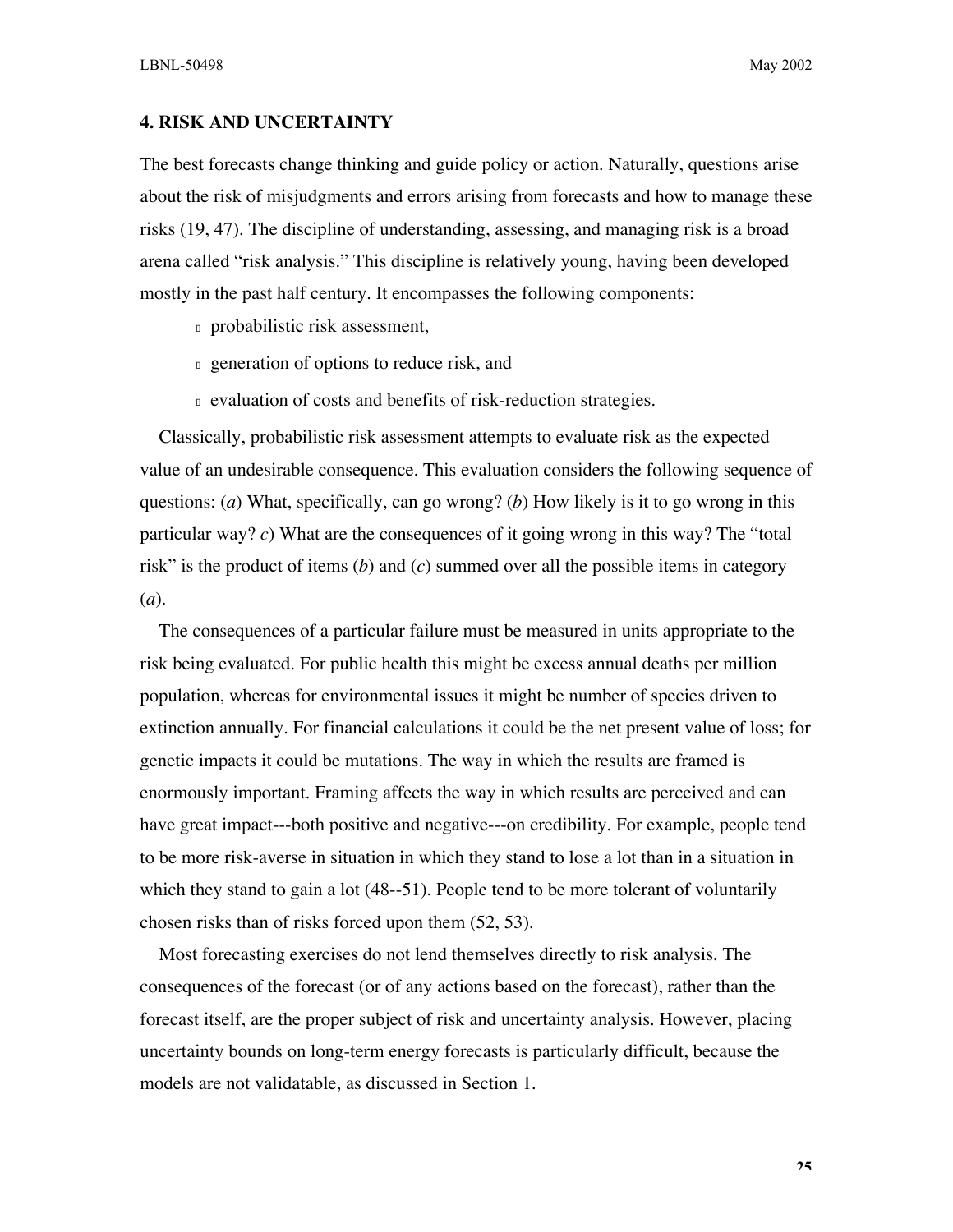Most of the time the forecasting team can do no better than to bracket what they think is likely to take place. Upside and downside risks may differ vastly in cost and consequence. Small-probability, high-consequence outcomes tend to be viewed by the public very differently from large-probability, low-consequence outcomes, even though the risk-analysis framework treats the two cases as identical if the cost (probability times consequence) is identical.

An additional difficulty in assessing the risk associated with policies based on forecasts is that experts usually cannot evaluate the probability that a forecast was based on a flawed model (i.e., the model completely missed some crucial factor or mechanism). In modeling parlance this is called "model mis-specification" or "conceptual model misfit." In addition, the mindset of the modelers can make the team complacent about the risk of such conceptual misfits in their models.

For example, in 2000--2001 California had numerous unanticipated electrical outages. Much blame was placed on the California Energy Commission (CEC) for failing to anticipate electricity demand growth. The CEC recently examined the accuracy of their electric forecasts dating back to 1988 and found that they generally *over*estimated peak load (54). This indicates that the growth in demand was not unanticipated and that their models did not suffer from large conceptual misfits. Moreover, the CEC load forecasts were generally off by 5% or less (3000 MW or less in absolute terms) from the actual statewide peak load.

The conceptual misfit came into play in the mental models of participants in the California power market in 2000 and 2001. Virtually no one expected a combination of (*a*) a dry winter in the North West United States, reducing the hydroelectric power available for export to California; (*b*) increases in populations and power consumption in neighboring states, leaving less power for export to California; (*c*) many unscheduled and concurrent shut downs of power plants; (*d*) California utilities forced to bid on the spot market for electricity; (*e*) lack of price signals to electricity consumers, because they continued to receive power at earlier (low) fixed prices; and (f) potential for market manipulation by some of the major suppliers owing to loopholes in the deregulation process and rules. These factors were ignored by market participants before the crisis, but they proved decisive in driving events during it.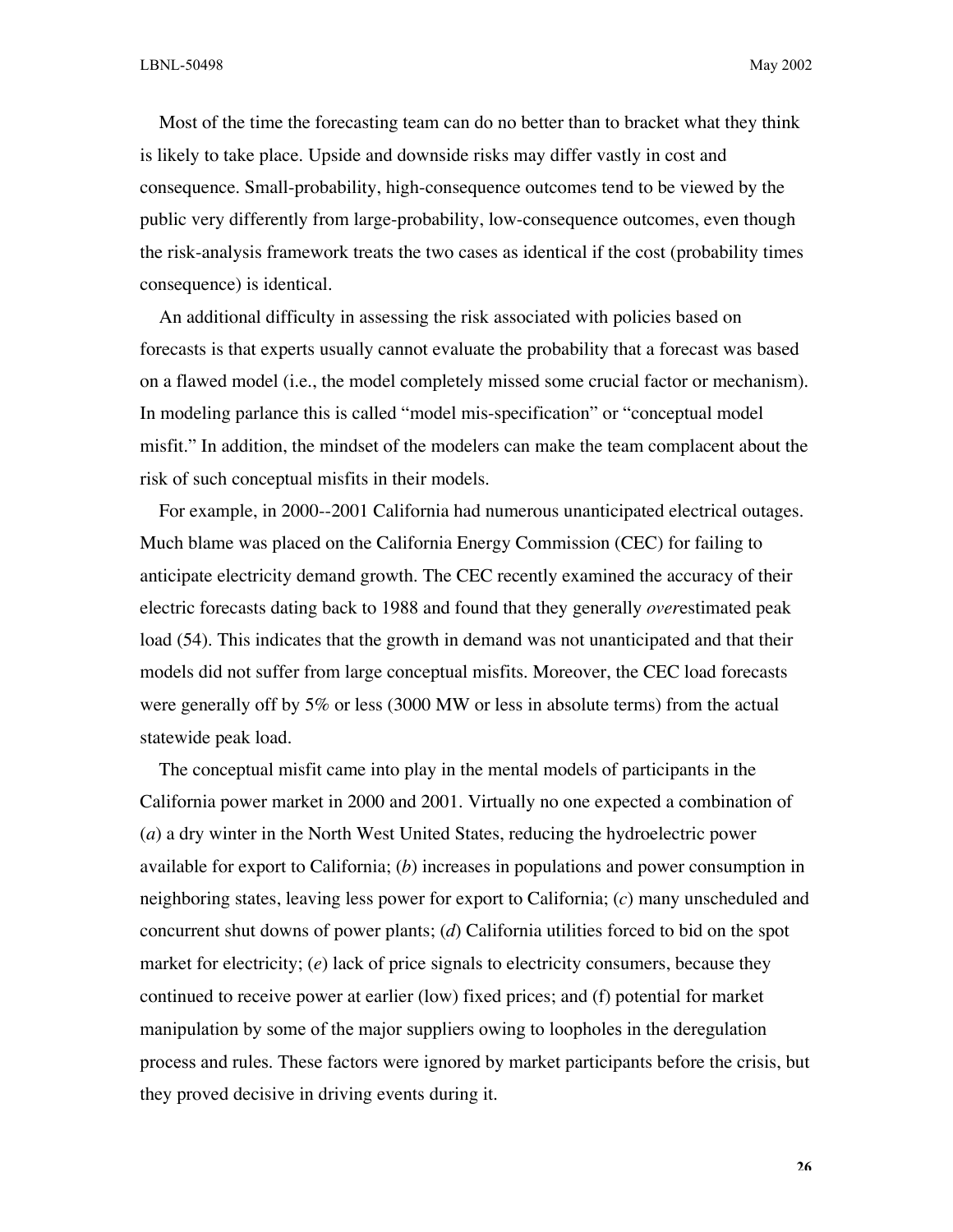Another type of major risk is that the analysis may be framed from a particular vantage point, thereby leaving out alternative perceptions. The above discussion, for example, omits all mention of where new power plants might be sited. Proposed sites have often been in low-income regions, or in regions with minority populations. Proposals that seem obviously unobjectionable to the group making them---often the dominant socioeconomic group---have often come under attack from other groups that consider themselves disenfranchised. Thus, the apparently technical field of risk assessment can have significant or even dominant value components. Embedded values can be hidden so deeply---or so generally accepted among analysts and decision-makers---that even the authors of the reports are unaware of the values they have included. This is a primary reason why analysis should be undertaken independently by several groups with different world views and why users of analysis should cast their nets wide.

## **5. HOW FORECASTS ARE PERCEIVED: QUALITY, ATTENTION, AND IMPACT**

The technical quality of an analysis does not assure impact. Energy forecasts are carried out for a variety of reasons. They are commonly released in complex, sometimes sharply polarized, political environments with contending interests, sometimes with the ruling political mindset already made up. Greenberger et al. reviewed 14 major energy studies undertaken in 1972--1982 (5). They found 9 to be highly controversial and politicized in their execution, reception, or use [for study citations see (5)]. The Ford Energy Policy project, initiated in 1972 and released in 1974, called forth plaudits as well as resentment and antagonism owing to its conclusions emphasizing the need for energy conservation to be driven by regulatory measures (55, 56). The Energy Research and Development Administration (ERDA) was stunned by the criticism of its first report (ERDA-48) released in 1975, which slighted conservation options and adopted a supply focus.

In 1977, the year of the incoming Carter administration, the outgoing ERDA produced its most comprehensive study, the Market Oriented Program Planning Study. Unexpectedly to the ERDA, this study became the center of a highly publicized conflict with the new administration over estimates of future gas supply. The classified CIA study completed in April 1977 on the international energy situation buttressed (fortuitously) the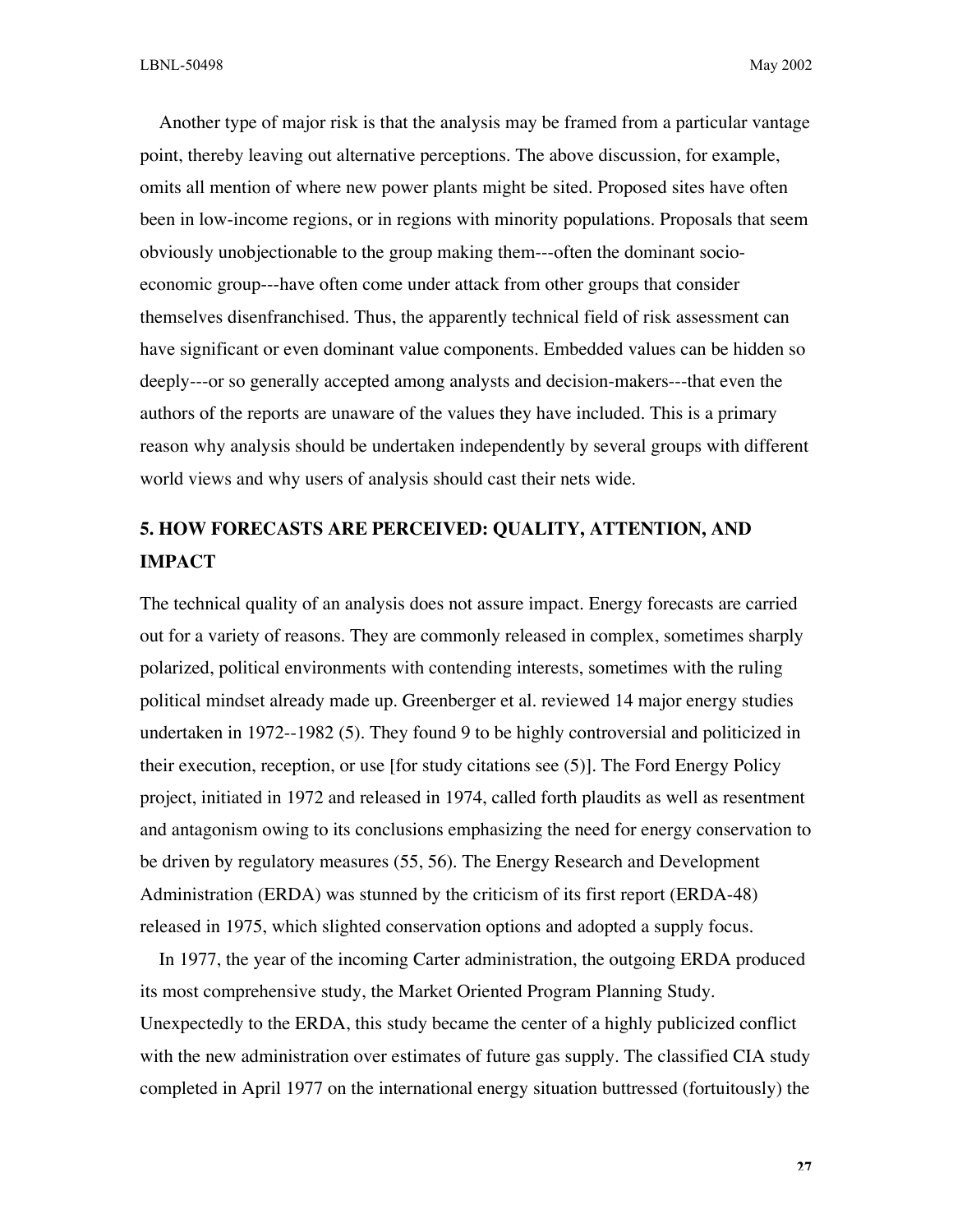Carter administration's energy position so well that most of it was declassified with alacrity and released to the public with great publicity, developments that stunned the CIA's own analysts. The released study became controversial and was savagely attacked for tailoring its conclusions, yet the CIA analysts had no prior idea of the central role their report would be selected to play in supporting Carter's National Energy Plan.

Sometimes the media attention focuses on a misunderstood or dramatic (but possibly minor) aspect of a study and virtually ignores the more substantial conclusions. The media coverage of WAES (Workshop on Alternative Energy Strategies) report in May 1977 emphasized looming shortages without making a distinction between long-term supply/demand imbalances that could be managed by gradual market adaptation and short-term overnight shortages that would cause long lines at gas pumps. It was a major disappointment to WAES members, who regarded their study as "a call for action, not a cry of despair." Another WAES disappointment was the failure of the study to reach the highest levels of the government. Carter never invoked the WAES study to support his policies---he invoked the CIA study that had arrived at a more opportune time, one month earlier. The Ford-MITRE study garnered little media attention, but was highly influential, as some of the study's participants assumed important roles in the administration and put into effect some of the study's main recommendations.

Technical quality, attention, and impact are subjective evaluations for any energy study. However, it is possible to gauge a measure of these attributes by conducting surveys of energy experts to seek their assessments of selected energy forecasts. Greenberger et al. systematically surveyed close to 200 members of what they call the "energy elite" for their assessment of 14 energy studies from 1972--1980 (5). They used an "attitude" survey of the experts to divide them according to their allegiance to one of the two core viewpoints. One group, labeled "traditionalist," was growth oriented, favored nuclear power, believed in deregulation and the market's ability to efficiently allocate resources, and was skeptical about the near-term promise of solar energy. The other group, labeled "reformist," had great sensitivity to environmental concerns, favored vigorous enforcement of environmental protection laws and promotion of a resourceconserving ethic, and was troubled about the implications of today's energy decisions for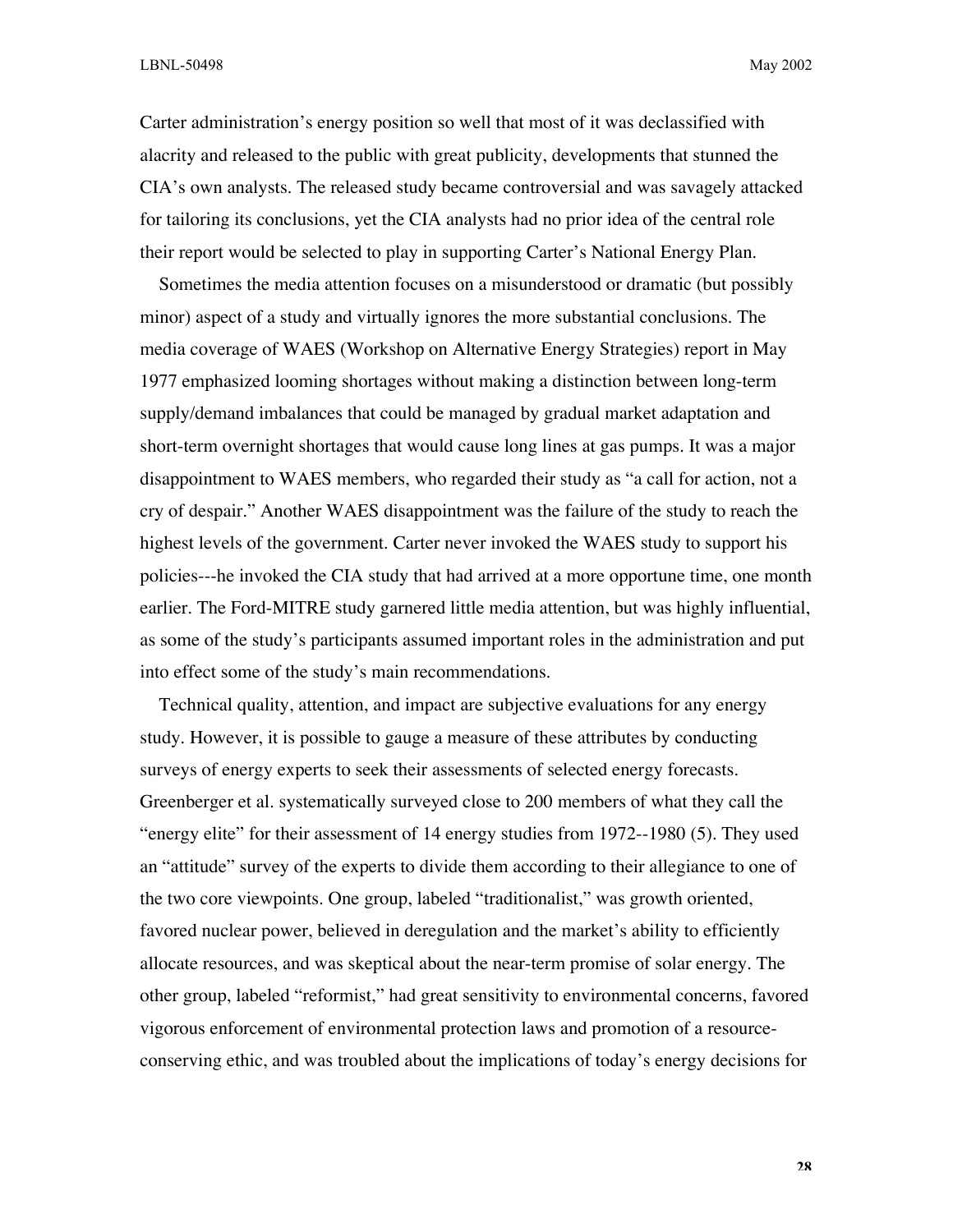future generations. This group opposed primary reliance on nuclear power and favored greater emphasis on renewables such as solar and biomass.

Each participant was asked to rate each study from the perspective of analytical strength, attention (from the media), and impact, assigning letter grades from A (highest) to E (lowest). Grades from within each group were averaged. As one would expect, the assessments are distinctly different across the two groups. Table 1, reproduced from Reference 5, summarizes the survey results for 12 energy futures studies.

**TABLE 1** Assessment of 12 energy futures studies from the 1970s by two groups of energy experts with different viewpoints about renewable and traditional energy systems. The survey was carried out by Greenburger et al. (5) and is discussed in Appendix A of their book.

| Study                          | Quality <sup>a</sup> |        | Attention <sup>a</sup> |        | <b>Influence</b> <sup>a</sup> |        |
|--------------------------------|----------------------|--------|------------------------|--------|-------------------------------|--------|
|                                | Trad.                | Refor. | Trad.                  | Refor. | Trad.                         | Refor. |
| Ford Energy Policy Project     | D                    | $A-$   | A                      | B      | A                             | A-     |
| Project Independence Report    |                      | E      | B                      | B      |                               | D      |
| ERDA-48 and ERDA 76-1          | D                    | E      | D                      | C      | D                             | D      |
| <b>MOPPS</b>                   |                      | D      | D                      | D      | E                             | E      |
| Ford-MITRE Study               | B                    | B      | C                      | D      | A                             | $A-$   |
| Lovins "soft paths"            | E                    | $A-$   | A                      | A      | A                             | $A-$   |
| <b>WAES</b> Study              |                      | B      | $\mathcal{C}$          | C      | C                             | B      |
| CIA assessment of int'l energy |                      | B      | B                      | B      | B                             | A      |
| <b>CONAES</b>                  | B                    | C      |                        | C      | D                             | D      |
| Stobaugh and Yergin            | D                    | A      | A                      | A      | A                             | A      |
| RFF-Mellon Study               | A                    | $B-$   | D                      | D      | D                             | E      |
| Ford-RFF Study                 | A                    | A      | D                      | D      | D                             |        |

<sup>a</sup>Participants assigned letter grades to each study, from A (highest) to E (lowest).

Trad., traditionalist group; Refor., reformist group (see text for details); ERDA, Energy Research and Development Administration; MOPPS, Market Oriented Program Planning Study; MITRE Corporation; WAES , Workshop on Alternative Energy Strategies ; CONAES, National Academy of Sciences Committee on Nuclear and Alternative Energy Strategies; RFF, Resources for the Future

One major theme that emerges from this study is that the interviewees' assessments differed enormously regarding quality and influence, and that there was little correlation between the two. The survey authors observed that "studies generally regarded high in quality tend to be non-controversial and integrative in nature. In reflecting ideas already known and accepted, they are not as likely to attract attention and exert influence (other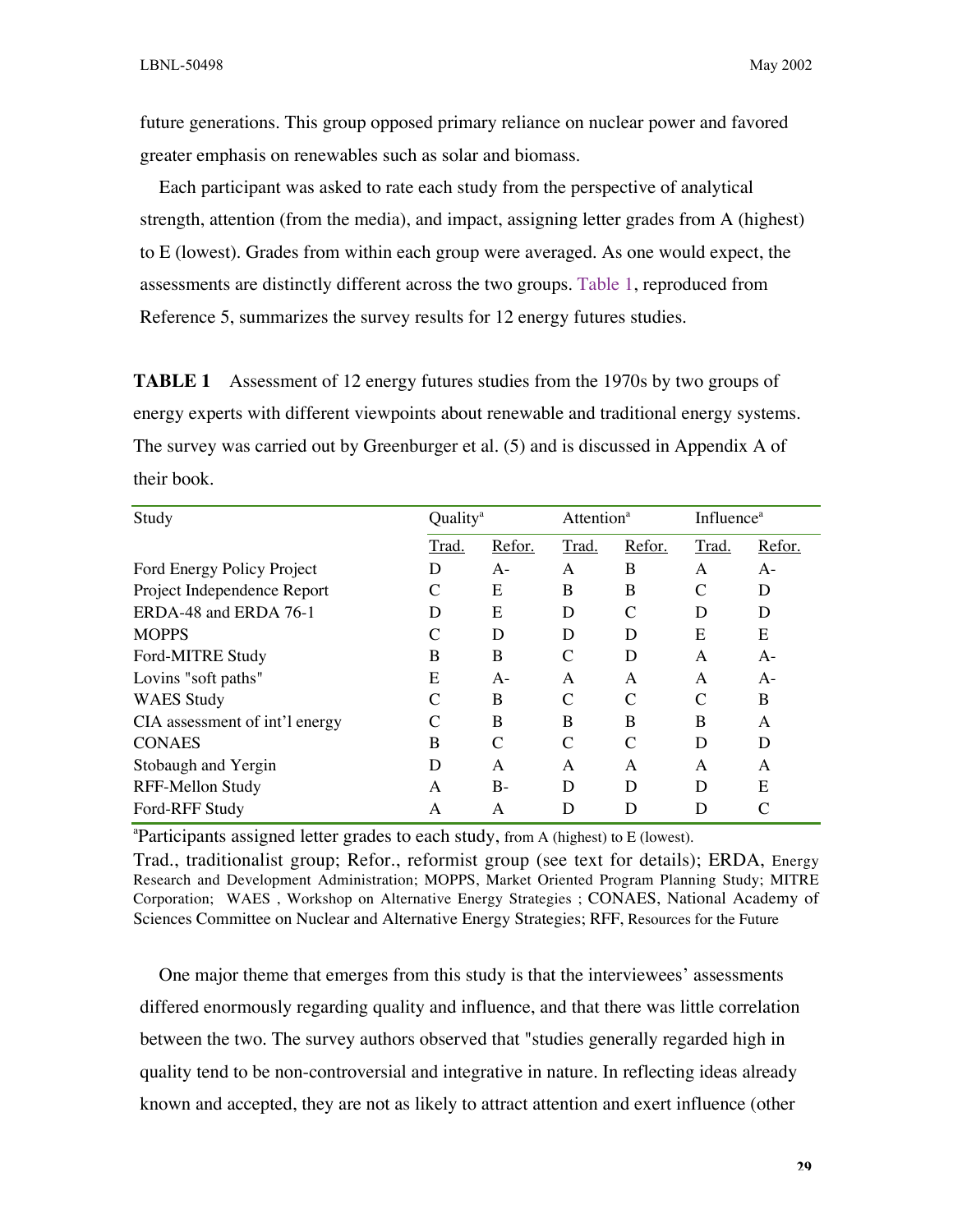things being equal) as studies with striking and fiery conclusions" (5). Another theme is that the assessment of analytical strength is correlated with the views of the reviewers. The Lovins, Ford Energy Policy Project, and Stobaugh and Yergin studies show the extremes most clearly. Both found favor with reviewers favoring renewables, whereas analysts who preferred traditional energy systems such as coal and nuclear power found them technically flawed.

Views on study quality were influenced by points of view. Greenberg et al. (5:75) found that energy policy analysts and policymakers who favored nuclear power (traditionalists) disliked both the methodology and the conclusions of the analysts who argued for the feasibility of demand reduction. Those characterized by Greenberger et al. as reformists were equally critical of the analysis of the traditionalists.

Little has changed in the intervening quarter century. Precisely the same split over precisely the same issues is occurring today in the debate over the Bush Administration energy program.

#### **6. OBSERVATIONS**

We summarize here the main lessons gleaned from the above reports, supplemented by our own experience.

#### **6.1. Document Assumptions**

The importance of clear and complete documentation to successful forecasting and scenario design cannot be overestimated. Instead of burying analytical assumptions and value judgments in "black box" models, as is so often done, it is essential that all assumptions be recorded in a form that can be evaluated, reproduced, and used by others. The uncertainties in predicting the future are vast, and making assumptions for the most uncertain variables is often the best we can do. Unless those assumptions are explicit, however, others can't evaluate their reasonableness, and one can't credibly claim to be doing anything akin to science. It is for this reason that simpler and more transparent models are often superior in accuracy and usefulness to large and complex ones, because the simpler models are more amenable to peer review of underlying data and assumptions.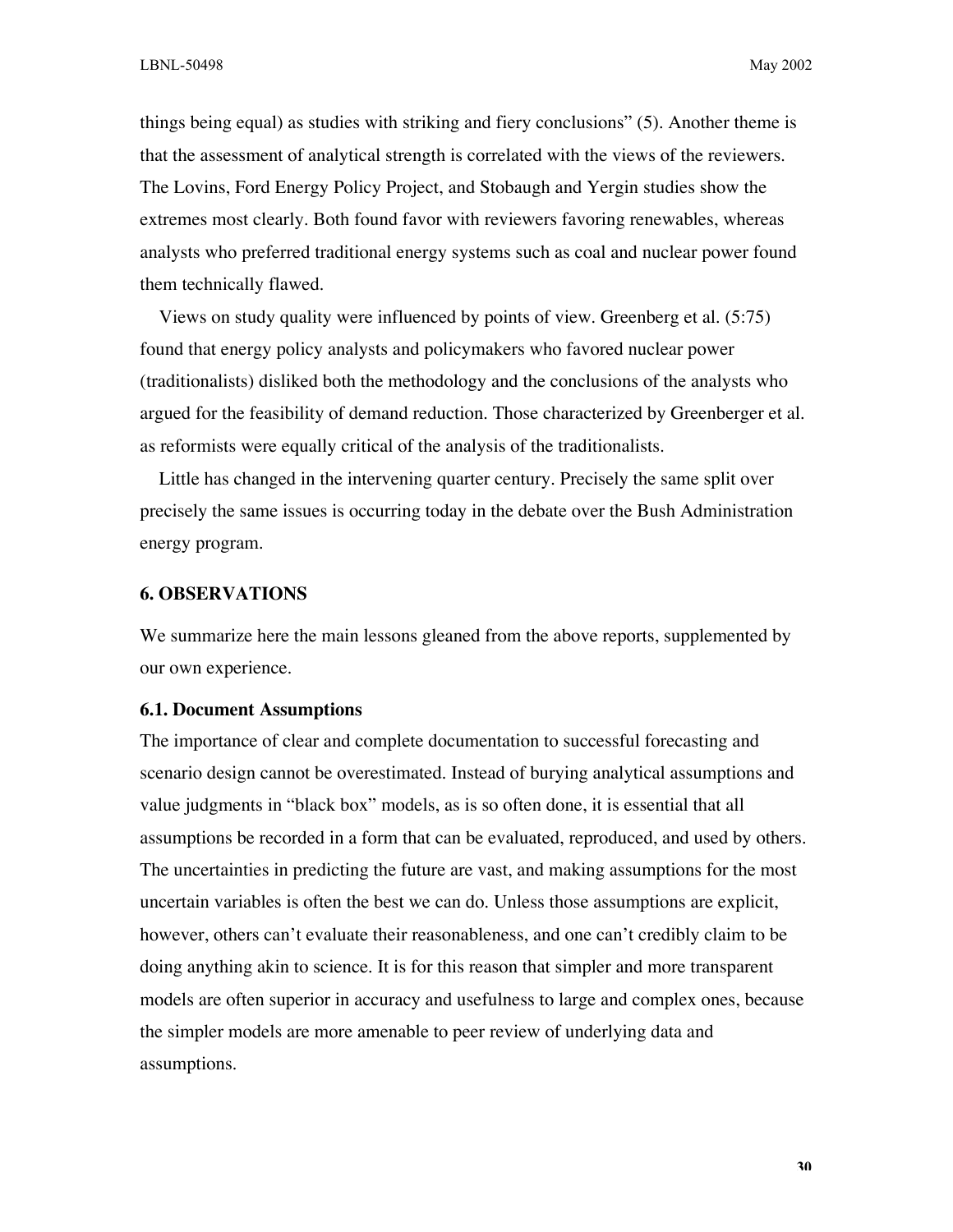Documentation and simple explanations lend credibility to any intellectual effort. They also acknowledge the previous work of others and allow readers to follow thought processes (they also allow authors to recreate their thinking months after they have achieved some conceptual breakthrough). Any competent analyst ought to be able to recreate an analysis from the documentation provided, and the original author should be able to do the same more quickly than others can. Finally, the process of documenting one's results can help one check those results and ensure accuracy.

The importance of transparency of models cannot be overestimated. A model that the audience can actually grasp is inherently more persuasive than a "black box" that no one outside of a small circle of analysts understands. Transparent models for which the input data and assumptions are also well documented are even more compelling but are, sadly, all too rare.

#### **6.2. Link the Model Design to the Decision at Hand**

Thousands of person-hours are wasted each year because people asking for forecasts have no clear idea of what decision they are trying to influence or who will make that decision. No forecasting exercise should be undertaken without clearly defining the audience and the decision they will be called upon to make. What decisions are being considered? Who will make them, and when? Answering these questions can allow for more effective use of forecasting resources.

## **6.3. Beware of Obsession with Technical Sophistication**

Accurate data compilation and careful scenario creation are more important to achieving forecasting success than are complex programming or esoteric mathematics. As discussed above, there is no evidence that more complex models are any more accurate in forecasting the future than are simpler models.

Simple and transparent models, properly used, can be immensely powerful. Analysts at the International Institute for Applied Systems Analysis (IIASA) found this out to their chagrin when Will Keepin, a visiting scholar at IIASA, was able to almost exactly reproduce the results of a multiyear, multimillion dollar study using some of the study's key input assumptions and a hand calculator (57, 58). Keepin showed that the study's results followed directly from the input assumptions. He concluded that the study's projections of future energy supply "are opinion, rather than credible scientific analysis,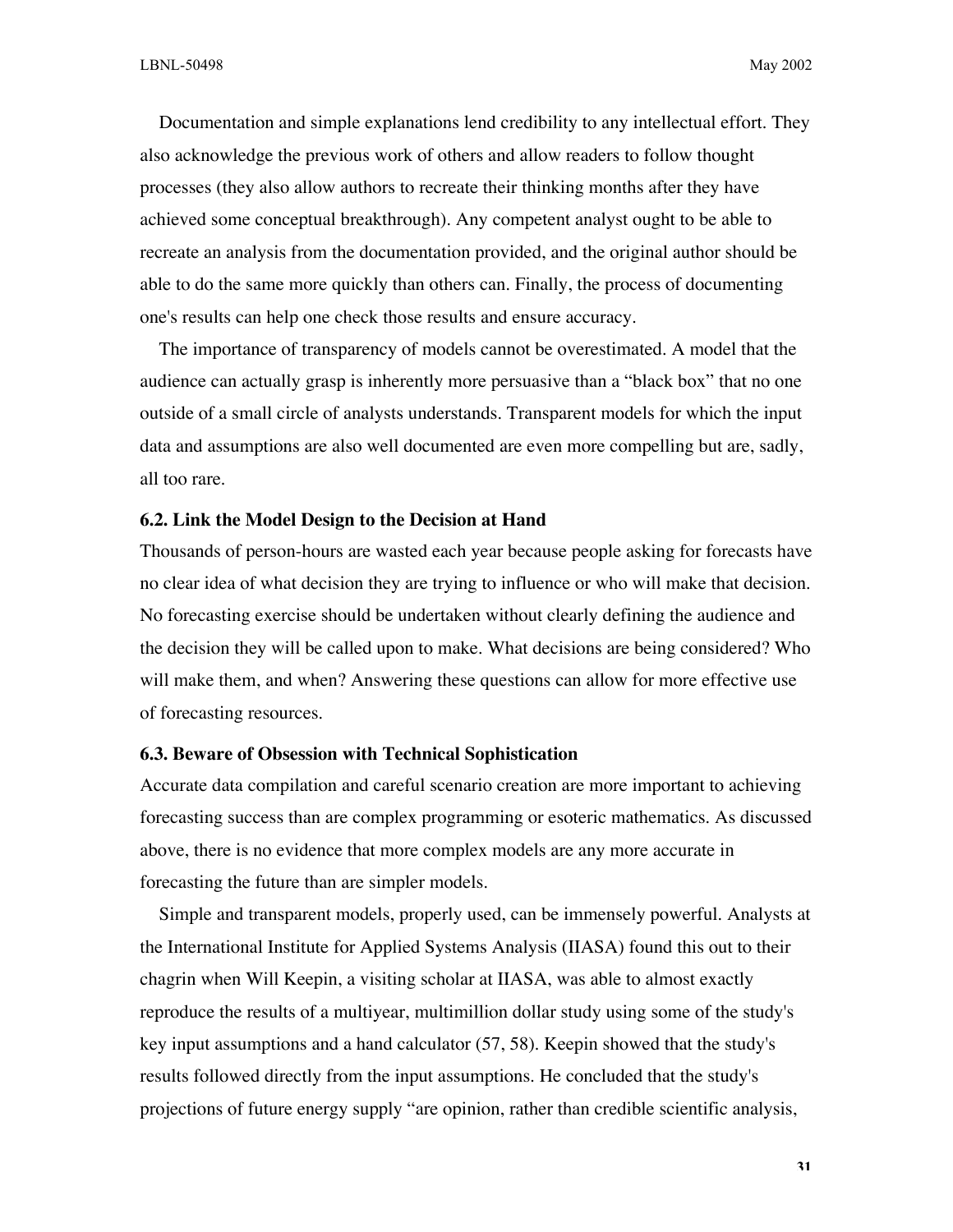and they therefore cannot be relied upon by policy makers seeking a genuine understanding of the energy choices for tomorrow."

Beware of big complicated models and the results they produce. Generally they involve so much work to keep them current that not enough time is spent on data compilation and scenario analysis. Morgan & Henrion, in their book *Uncertainty*, devoted an entire chapter to such models and began by summarizing this fundamental truth:

There are some models, especially some science and engineering models, that are large or complex because they need to be. But many more are large or complex because their authors gave too little thought to why and how they were being built and how they would be used (59:289

Such large models are essential only for the most complex and esoteric analyses, and a simpler model will usually serve as well (and be more understandable to your intended audience).

Do not be too impressed by a model's complexity. Instead, ask about the data and assumptions used to create scenarios. Focus on the coherence of the scenarios and their relevance to your decisions, and ignore the marketing doublespeak of those whose obsession with tools outweighs their concern with useful results.

#### **6.4. Watch Out for Discontinuities and Irreversibility**

One of the biggest unsolved issues in forecasting relates to the treatment of discontinuities. In the analysis of climate change, for example, many climate models assume linear responses to perturbations in greenhouse gas concentrations. Unfortunately, there is an unknown nonzero probability that the climate system may respond in a discontinuous manner to rapid changes in greenhouse gas concentrations. For example, there may be thresholds beyond which the climate "snaps" to a new equilibrium level that is far from the current one, which could include substantially different ocean circulation and temperature patterns (60--62). Such discontinuities are inherently difficult or impossible to predict, but they remain important to consider, particularly when they might lead to large, irreversible, or catastrophic impacts (63:93, Ch. 19).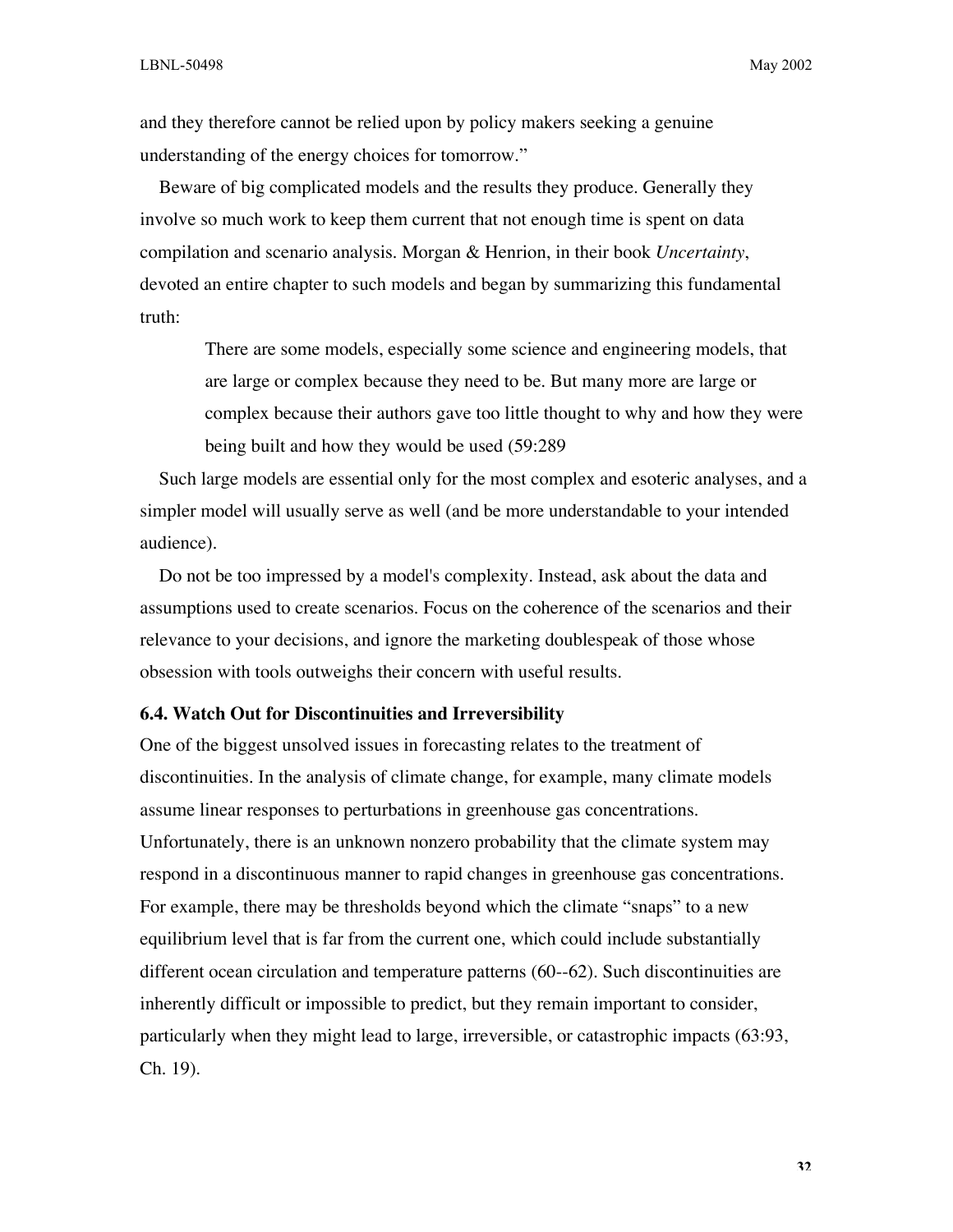## **6.5. Do Not Assume Fixed Laws of Human Behavior**

A common failing afflicting even sophisticated analysts is that they seek immutable laws of human behavior, much as the physicist discovers physical laws through experiment. Such generalizations about human and economic systems often fail because these systems are adaptable in ways that physical systems are not. Policy choices affect how the future unfolds, and parameters that embody historical behavior are bound to lead us astray whenever a forecast relies on those parameters to forecast far into the future (64). Assuming that human behavior is immutable will inevitably lead to errors in forecasting, no matter which kind of modeling exercise you undertake.

Modelers often create forecasts assuming that key input parameters will be similar to their historical values, even when exploring futures that are unlike anything that has ever happened before. This error is particularly egregious for forecasts that look many decades ahead, and can lead to colossal errors.

Most economic forecasting models embody historical experience through relationships that are derived statistically and then use those relationships to forecast the future. These models are often used to assess the potential effects of proposed changes in government policy or business strategy. The fact that these models embody history does not mean they can give an accurate picture of a world in which the fundamental relationships upon which they depend are in flux  $(65)$ .

At a minimum, if the statistically derived relationships embedded in such a model are the very ones that would be affected by choices or events, then those relationships must be modified in the analysis. For example, after the OAPEC embargo of 1973 energy efficiency became important; energy growth and electricity growth rates dropped dramatically. Forecasts that assumed continuance of historic relations between economic and energy growth were grossly wrong. If society decides that climate change is sufficiently threatening that large-scale preventive action is required, such action will represent a similarly large change in historical patterns.

Many prominent forecasters continue to fall prey to the pitfalls described above. The world in which policies and technologies are adopted is one governed by increasing returns to scale, institutional change, and path dependence (66, 67). Forecasts that do not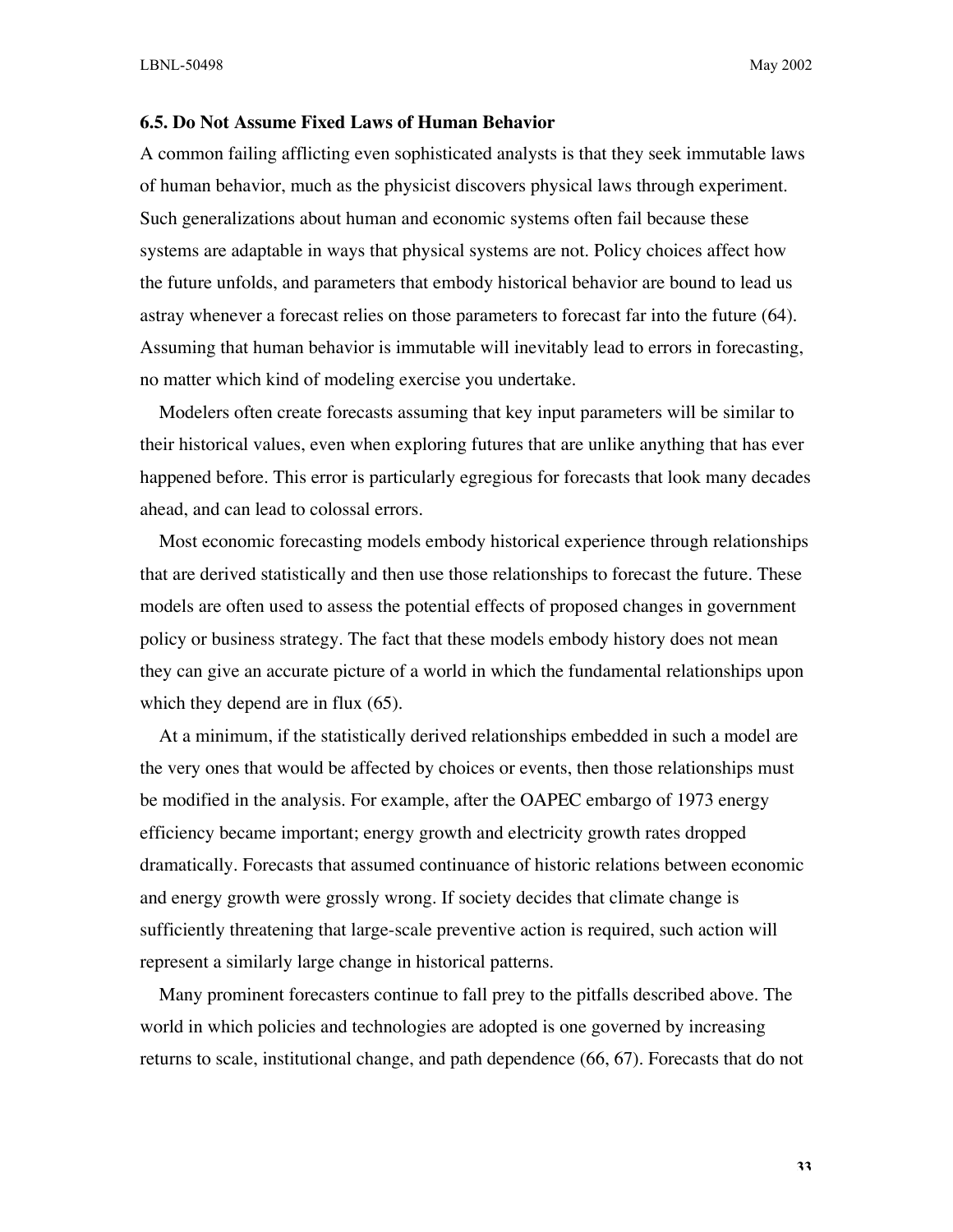account for the dynamic nature of human behavior and technology adoption in characterizing these effects are bound to miss the mark.

#### **6.6. Use Scenarios**

If forecasts are part of your planning process, do not rely on only one. Use a set of forecasts or scenarios to explore the future (40, 66, 68, 69). Schwartz's examples of scenario analysis typically have only a small quantitative component, but many other futurists err by focusing too much on the mechanics of forecasting and quantitative analysis (e.g., on particular modeling tools and techniques) and far too little on careful scenario development. Quantitative analysis can lend coherence and credence to scenario exercises by elaborating on consequences of future events, but modeling tools should support that process and not drive it.

In the face of inevitably imperfect forecasts, the most important way to create robust conclusions is to create many well-considered scenarios. No credible analysis should rely on just one or two forecasts. It is also important to look at projections undertaken by different groups, using a variety of techniques, and funded by organizations with different goals.

Vary key factors, and investigate which of them to ignore and which to dissect further. All forecasts are wrong in some respect, but if the process of designing them teaches you something about the world and how events may unfold, creating them will have been worth the effort.

#### **6.7. Use Combined Approaches**

In his analysis of the accuracy of time-series techniques by electric utility load forecasters, Huss (31) concludes, "combination forecasts seemed to outperform all other time series techniques tested. These techniques seem to be able to take advantage of the best characteristics of all techniques which comprise the combination." Combining different approaches allows biases in one technique to offset biases in other techniques (15, 19, 21).

## **6.8. Expect the Unexpected and Design for Uncertainty**

Naturally, questions arise about the risks of misjudgments and errors resulting from forecasts and how to manage these risks (70, 71). One approach is to identify and adopt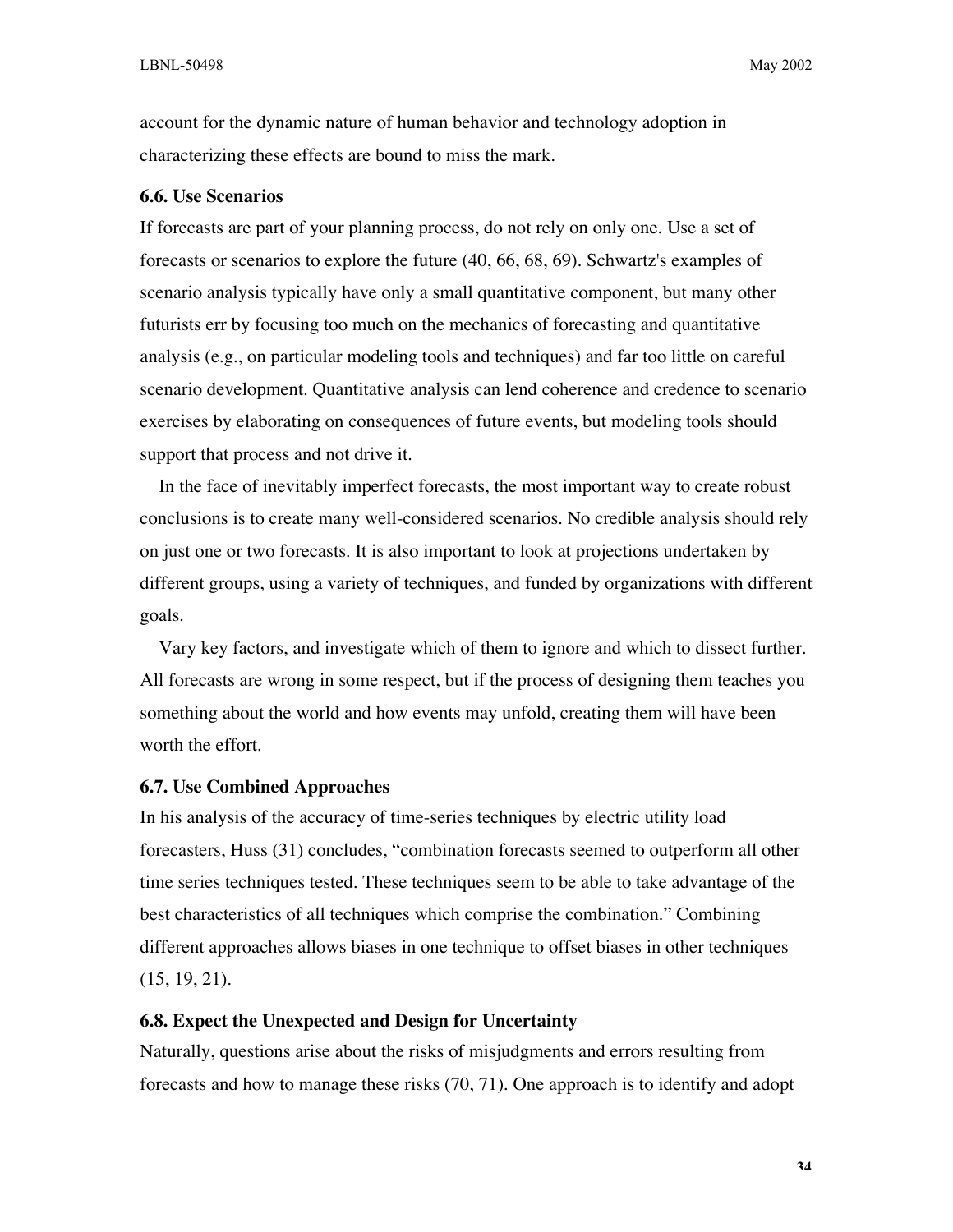strategies that are robust in the face of the inevitably imperfect and uncertain forecasts. For example, several computer companies have moved to "build-to-order" manufacturing, which allows them to assemble computers as requested by customers. This strategy reduces dependence on forecasts but introduces other challenges in manufacturing (which are surmountable using current technology). This same lesson applies equally well to other such decisions: If the key variables are difficult or impossible to foresee, then use scenario analysis to evaluate the possible outcomes (47), assess the situation from multiple perspectives (72), analyze the uncertainties using statistical techniques and formal risk assessment where appropriate, and adopt strategies that are less dependent on forecasts. Also consider using concepts like the precautionary principle (73, 74) as risk minimization tools.

## **6.9. Communicate Effectively**

Forecasts can be technically strong but can fail to influence their target audience because of poor communication of the results. Conversely, a forecast that is not technically sophisticated but that is communicated effectively can sometimes be influential in spite of its inherent weaknesses. A forecast that is successful for one group may be a total failure for another. The way in which the results are framed can be enormously important to a study's credibility and influence (48--51, 75).

In the Greenberger et al. (5) study discussed in Section 5 they note that over time some studies that were initially highly controversial for both technical and policy reasons became more widely accepted. An example is the Ford Energy Policy Project (55), about which Greenberger et al. wrote, "Its heresy became the new orthodoxy within four years." Not surprisingly, these changes did not come about passively. The authors of these studies engaged in vigorous and effectively communicated defense of their findings. A similar observation applies to Lovins' early soft path analysis. Lovins' prolific, effectively communicated, and highly documented defense of his study is contained in the proceedings of a U.S. Congressional hearing (which also included attacks on his views) (76, 77)

When creating a forecast leave enough time to craft an effective summary of the results in a form that your intended audience will find compelling. The time spent will pay off in greater influence in policy debates.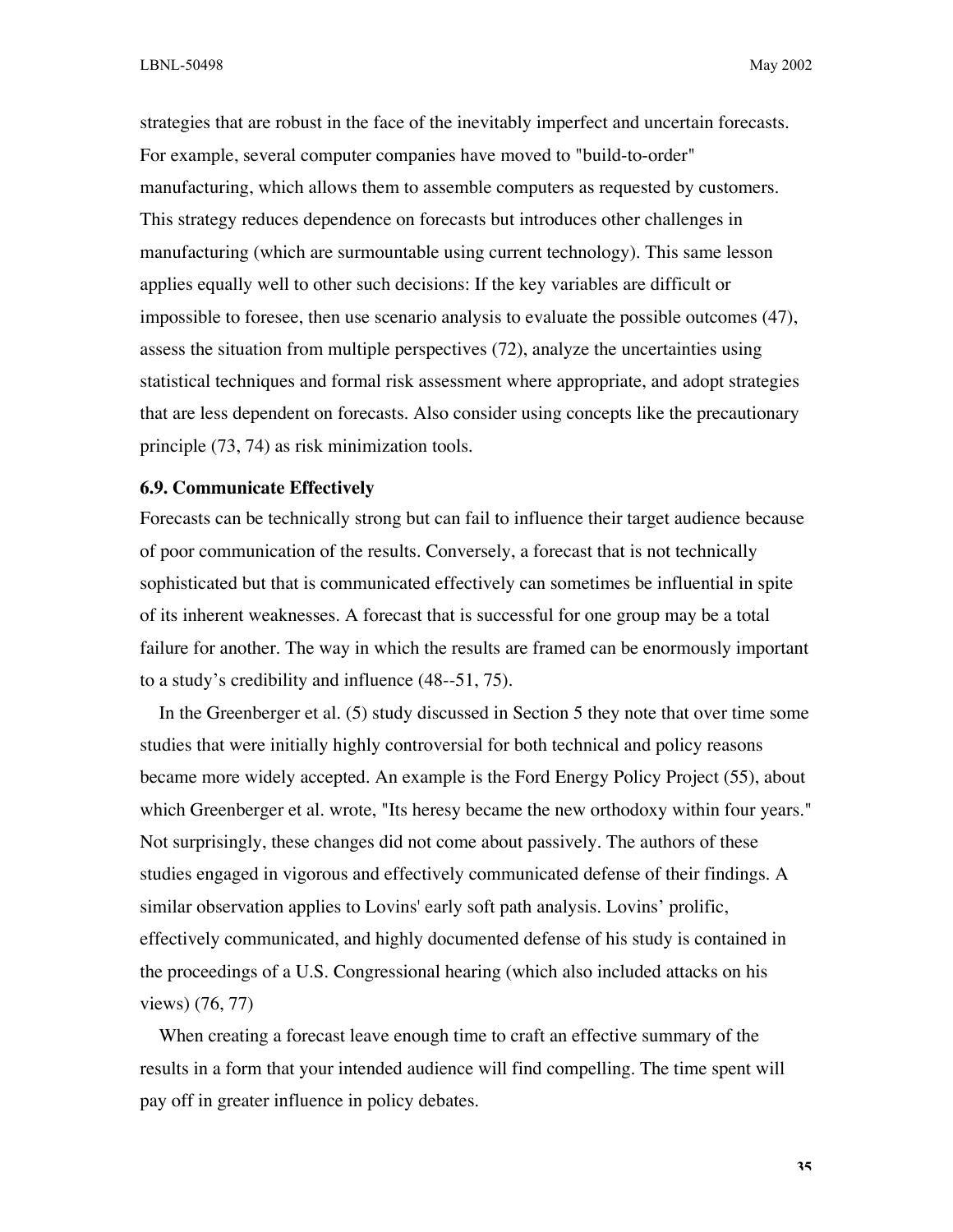## **6.10. Be Modest**

We need to be humble in the face of our modest abilities to foresee the future  $(21, 71, 71)$ 78). This caution is especially warranted when assessing effects of technological choices on the environment, as discussed above, but it applies equally well to most energy forecasts. Fundamental limitations on our ability to foresee consequences has important implications for the ways we use forecasts in our planning.

Reading some old writings is both instructive and humbling. We have already noted Jevons' (1) book exploring the prospect of England's running out of coal. In 1893 The World Columbian Exposition was held to celebrate the technological prowess of the time (79:226). Great thinkers of the day were asked to prognosticate about the next hundred years and were consistently off the mark. George Westinghouse, founder of Westinghouse and inventor of the modern compressed air train brake, wrote that trains were unlikely ever to go faster than 30 miles per hour. He saw this as no problem, however, because there was no need to go faster.

A century ago, H.G. Wells (80) departed from his traditional science fiction writing and wrote a book expressing his personal views as to how the world might unfold during the twentieth century. He thought aircraft might have a marginal role by the end of the twentieth century, thereby totally overlooking the role they were to play in World War I, only a dozen years ahead. However, he foresaw with unbelievable prescience the coming of freeways and the age of the automobile.

#### **7. CONCLUDING REMARKS**

The question of how to improve forecasts is more than an academic one. It affects any number of critical public policy debates that the world must confront in the coming decades, including climate change, population growth, the AIDS crisis, and the growing gap between rich and poor.

Viewed in terms of forecast accuracy, the forecasts summarized in **Figure 1** did not do well. Might it be possible to do better today? Two decades ago Ascher warned,

[F]orecasting theorists have not confronted the cold fact that there are no decent guidelines for selecting the appropriate forecasting method from among the great diversity of possibilities. Via hindsight they have demonstrated that particular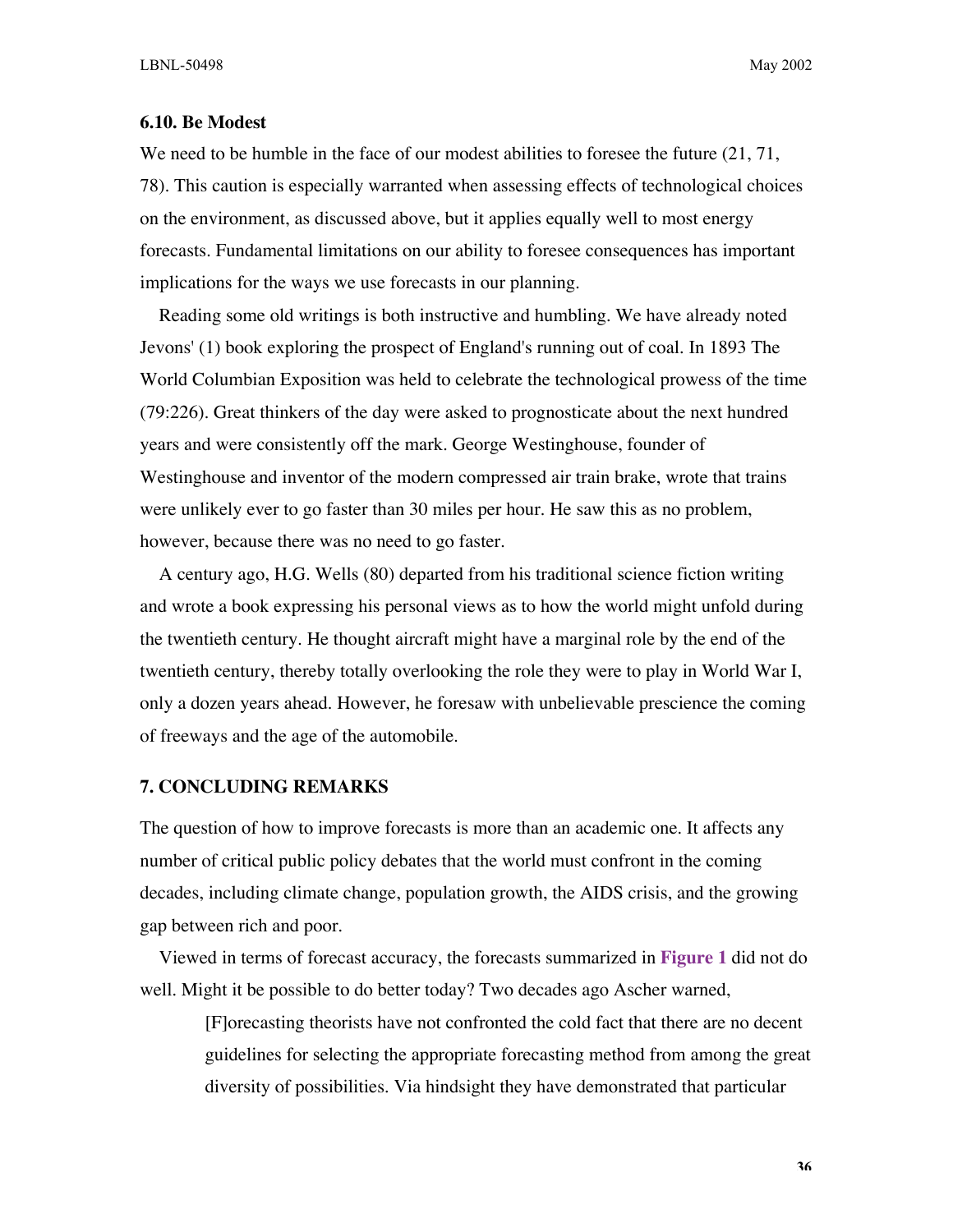approaches would have been appropriate for specific technological patterns, but this in itself does not establish what sorts of approaches, growth models, or formulae should be applied to current problems… (21:125)

Ascher was optimistic about improvements in short-term forecasting but believed long-term forecasting techniques were unlikely to become more accurate owing to rapid and unanticipated changes in society as a whole (21:210--211). The main reason is that time- and context-invariant statements about the accuracy of different long-run forecasting methods for energy, population, and economic activity will likely fall prey to the inherent unpredictability of pivotal events such as the 1973 oil shocks. Whereas people could predict that something like the oil shock might happen (the Royal Dutch Shell Corporation did), no one at that time could have anticipated with certainty that it would happen, or when it would happen. The same holds true for the Great Depression in the 1930s (81) and the terrorist attacks of September 11, 2001. Such events are beyond human ability to foresee, but they affect how the future will evolve.

Forecasters tend to be prisoners of their own world view and tend to take too narrow a view of the possibilities for change. Forecasters are human and belong to human institutions. More often than we would like to believe, forecasts are unduly influenced by the particular perspective of the sponsoring institution, and perspectives alien to that organization are downplayed, misrepresented or ignored.

Although forecasters often portray their advice as totally rational, completely objective, and value free, every human choice embodies values. One purpose of the analysis embodied in forecasts is to support public or private choices; in this context it cannot be "clean" or value free. It can, however, illuminate the consequences of choices so that the people and institutions making them can evaluate the alternative outcomes based on their own values and judgment. Hidden assumptions and value judgments exist in every forecast, but the best forecasters make these explicit, so that users of their work are fully informed.

In significant ways long-term forecasts are getting better. Models that rely principally on correlations are increasingly being challenged. It is unlikely that models exploring energy futures with long-run rising energy prices can plausibly be based on elasticities derived from experience with short-run falling prices. Engineering analysis is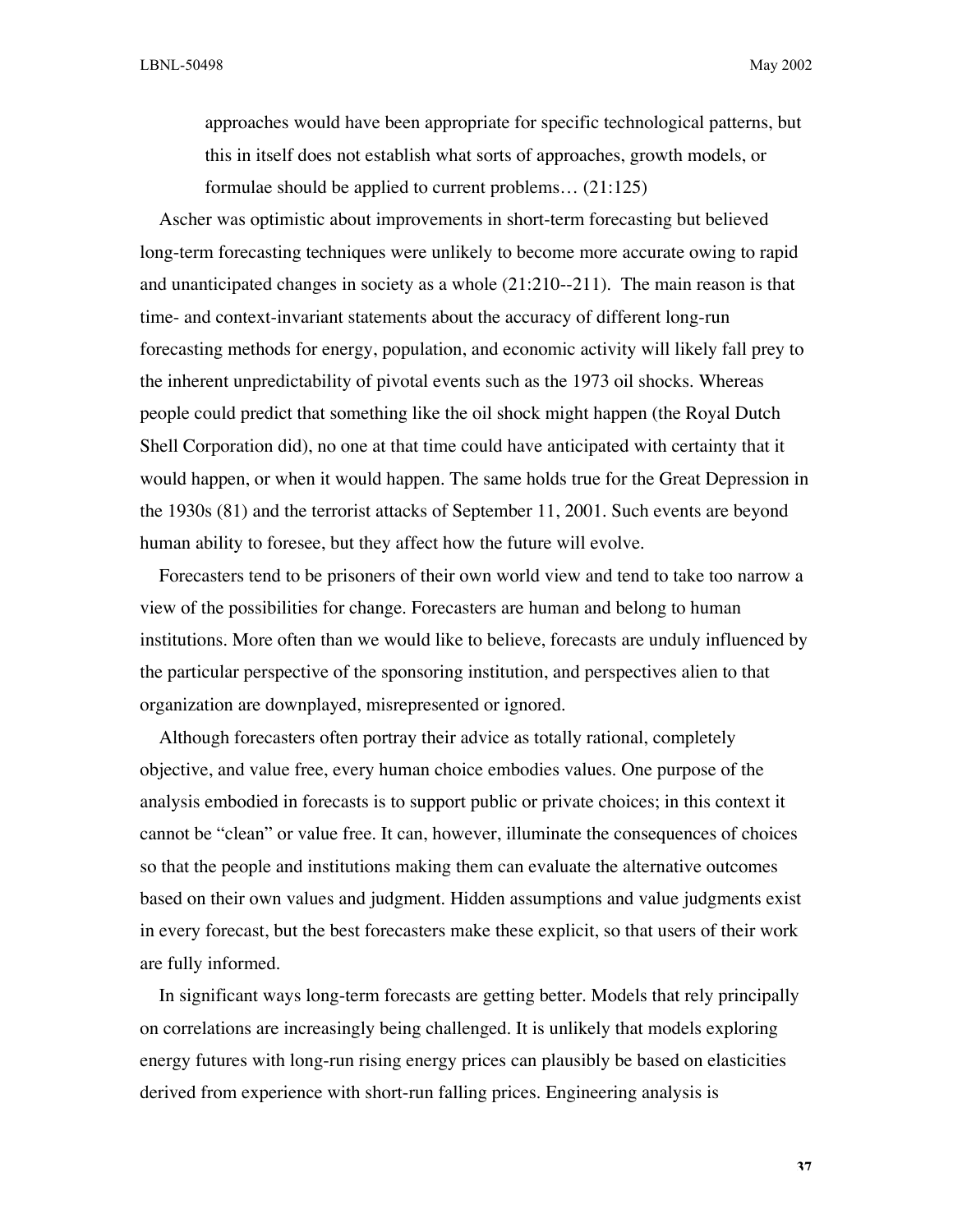increasingly being used to assess what is feasible and appears to be cost effective, but at the same time there is growing realization that the marketplace is sticky, with transaction costs and institutional resistance often playing dominant roles.

The prospect of global climate change has engendered much new analysis. Many analysts from different backgrounds are involved, collectively bringing to bear a broad set of views. This has led to expanded sets of proposals. The carbon emissions scenarios developed under the auspices of the Intergovernmental Panel on Climate Change (IPCC) cover a large range (82). To a significant degree they illustrate the extent to which the world's energy future can be one that humans design. Indeed, the IPCC work suggests that the current estimates of uncertainty in human action exceed the uncertainty estimates in the response of the atmospheric system: Uncertainties in future greenhouse gas emissions exceed the uncertainties in the amount of global warming per unit greenhouse gas emitted. In this instance increased acknowledged uncertainty is an indicator of improved methodology.

## **ACKNOWLEDGMENTS**

This work was partially supported by the Office of Atmospheric Programs of the U.S. Environmental Protection Agency. Prepared for the U.S. Department of Energy under Contract No. DE-AC03-76SF00098. Lee Schipper and Rob Socolow gave us much valuable help, both technical and editorial. We are grateful to David Lorenzetti for extensive editorial assistance, and to Skip Laitner of the U.S. Environmental Protection Agency for funding this work and contributing significant technical and editorial suggestions.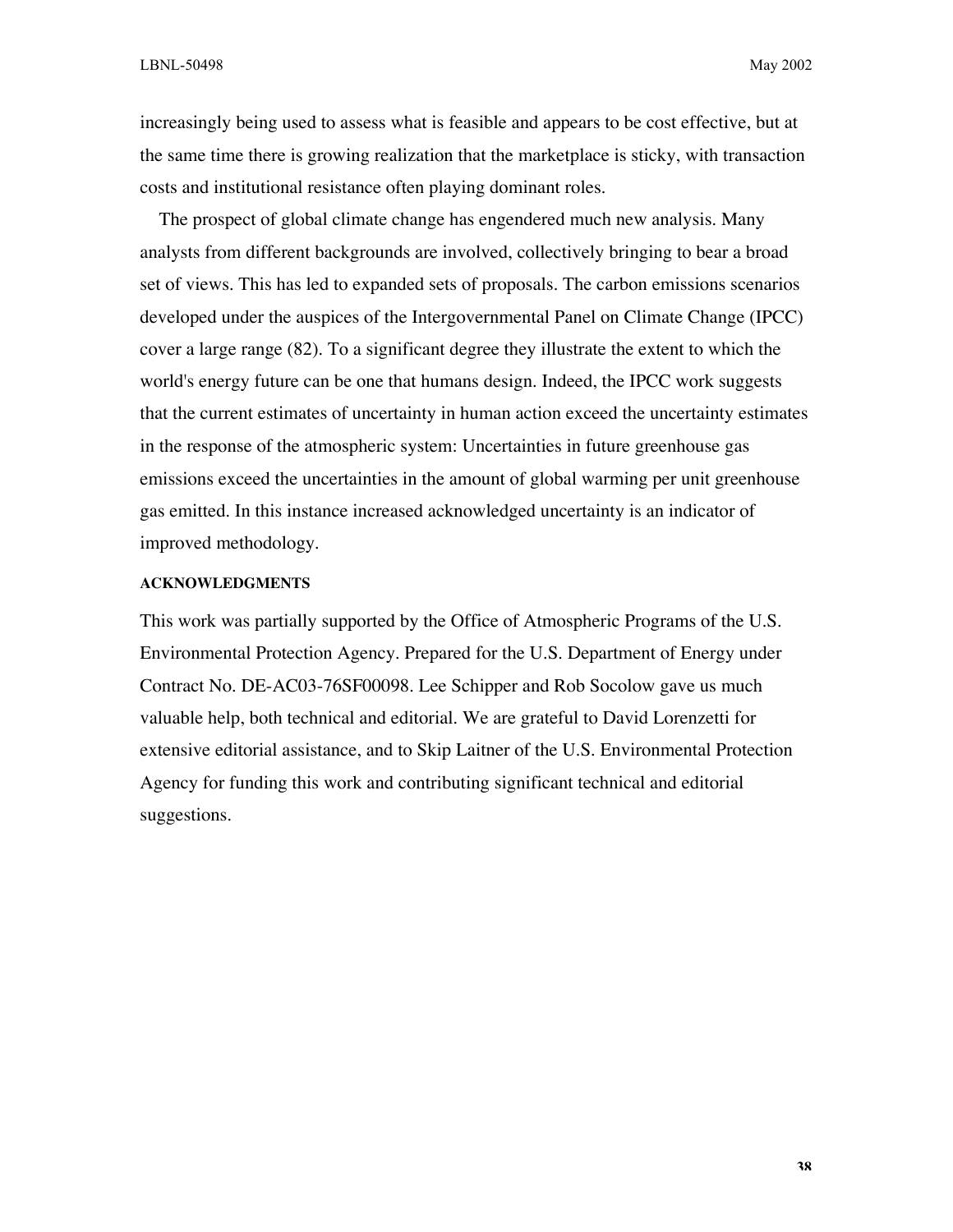#### **LITERATURE CITED**

- 1. Jevons WS. 1865. *The Coal Question: An Inquiry Concerning the Progress of the Nation, and the Probable Exhaustion of our Coal-Mines.* (Reprinted 1965). New York: Kelley. 467 pp.
- 2. Bella D. 1979. Technological constraints on technological optimism. *Technol. Forecast. Soc. Change* 14:15--26
- 3. US Dep. Energy. 1979. *Energy Demands 1972 to 2000. Rep. HCP/R4024-01*. Washington, DC: DOE
- 4. Energy Information Admin. 2001. *Annual Energy Outlook 2002 with Projections to 2020.* http://www.eia.doe.gov/oiaf/aeo/index.html
- 5. Greenberger M, Brewer GD, Hogan WW, Russell M, 1983. *Caught Unawares: The Energy Decade in Retrospect*. Cambridge, MA: Ballinger. 415 pp.
- 6. Hodges J, Dewar J. 1992. *Is It You Or Your Model Talking? A Framework For Model Validation.* Santa Monica, CA: RAND
- 7. United States Atomic Energy Commission. 1962. *Civilian Nuclear Power: A Report to the President* (reprinted in *Joint Committee on Atomic Energy 1968*)
- 8. Holsendorph E. 1973. Oil independence---it seems unlikely. *NY Times* Dec. 2, Sec. 2, pp. 1, 15
- 9. Energy Inf. Admin.. 2002. *Petroleum Imports by Country of Origin, 1960-2000.* www.eia.doe.gov/emeu/aer/txt/tab0504.htm
- 10. JCAE. 1968. *Nuclear Power Economics: 1962-1967.* Joint Comm. on Atomic Energy, 90th Congress, Second Session. Comm. Print, Washington, DC
- 11. Meadows DH, Meadows DL, Randers J, Behrens WW 1972. *The Limits To Growth; A Report For The Club Of Rome's Project On The Predicament Of Mankind*. New York: Universe Books. 205 pp.
- 12. Dörner D. 1996. *The Logic of Failure: Recognizing and Avoiding Error in Complex Situations*. Cambridge, MA: Perseus Books. 225 pp.
- 13. Hannon B, Ruth M. 2000. *Dynamic Modeling*. New York: Springer-Verlag. 247 pp.
- 14. Ford A. 1999. *Modeling the Environment: An Introduction to System Dynamics Modeling of Environmental Systems*. Washington, DC: Island. 401 pp.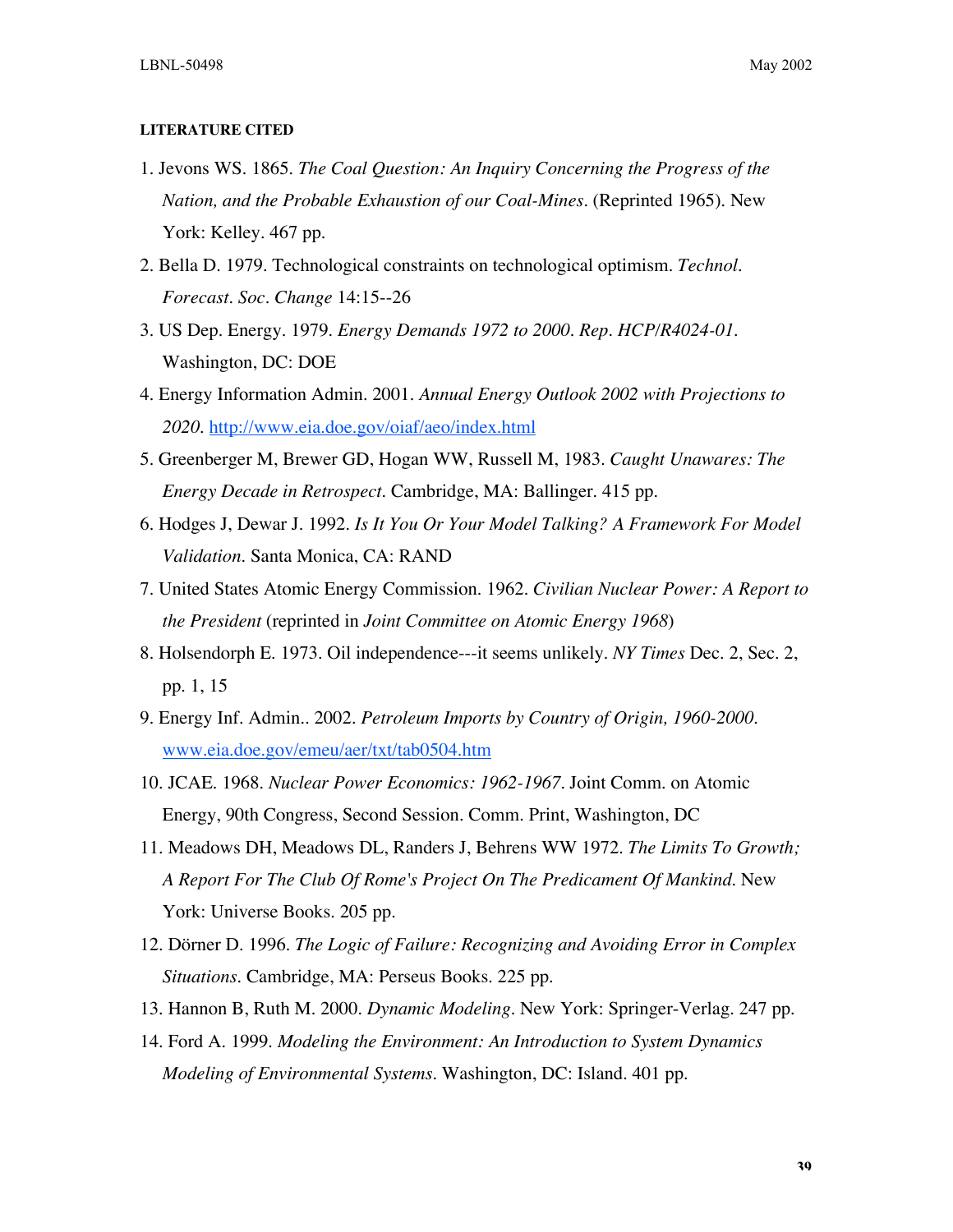- 15. Armstrong JS, ed. 2001. *Principles of Forecasting: A Handbook for Researchers and Practitionershttp://*. Norwell, MA: Kluwer Academic. 849 pp.
- 16. US Dep. Energy. 2001. *Annual Energy Outlook 2002, with Projections to 2020. Rep. DOE/EIA-0383(2002)*. Washington, DC: Energy Inf. Admin., U.S. DOE
- 17. Am. Inst. Physics. 1975. *Efficient Use Of Energy: A Physics Perspective (Report Of A Summer Study Held In Princeton, New Jersey, July 1974)*. AIP Conf. Proc. No. 25, M Ross, RH Socolow, principal investigators. 237 pp.
- 18. MIT. 2002. http://sysdyn.mit.edu/road-maps/rm-toc.html
- 19. Armstrong JS. 1978. *Long Range Forecasting: From Crystal Ball to Computer*. Chichester, UK: Wiley-Interscience. 612 pp.
- 20. Green RD. 1985. *Forecasting with Computer Models: Econometric, Population and Energy Forecasting*. New York: Praeger Scientific. 256 pp.
- 21. Ascher W. 1978. *Forecasting: An Appraisal for Policy Makers and Planners*. Baltimore, MD: Johns Hopkins Univ. Press. 239 pp.
- 22. Robinson JB. 1988. Loaded questions: new approaches to utility forecasting. *Energy Policy* 16:58--68
- 23. Dupree WG Jr, West JA. 1972. *United States Energy Through the Year 2000*. Washington, DC: US Dep. Interior
- 24. Dupree WG Jr, Corsentino JS. 1975. *United States Energy Through the Year 2000 (Revised)*, Washington, DC: US Dep. Interior, Bureau of Mines
- 25. Starr C. 1979. Energy planning: a nation at risk. In *Current Issues in Energy: A Selection of Papers by Chauncy Starr*, pp. 153--90. New York: Pergamon
- 26. Sanstad AH, Koomey JG, Laitner S. 2002. *Back to the Future: A Note on Long-Range Energy Price and Quantity Projections in Retrospect*. Lawrence Berkeley National Laboratory Report LBNL-48107

27. Huss WR. 1985. Comparative analysis of company forecasts and advanced time series techniques using annual electric utility energy sales data. *Int. J. Forecast.* 1:217-- 39

28. Jorgenson DW, Goettle RJ, Wilcoxen PJ, Ho MS 2000. *The Role of Substitution in Understanding the Costs of Climate Change Policy*, Arlington, VA: Pew Cent. Global Clim. Change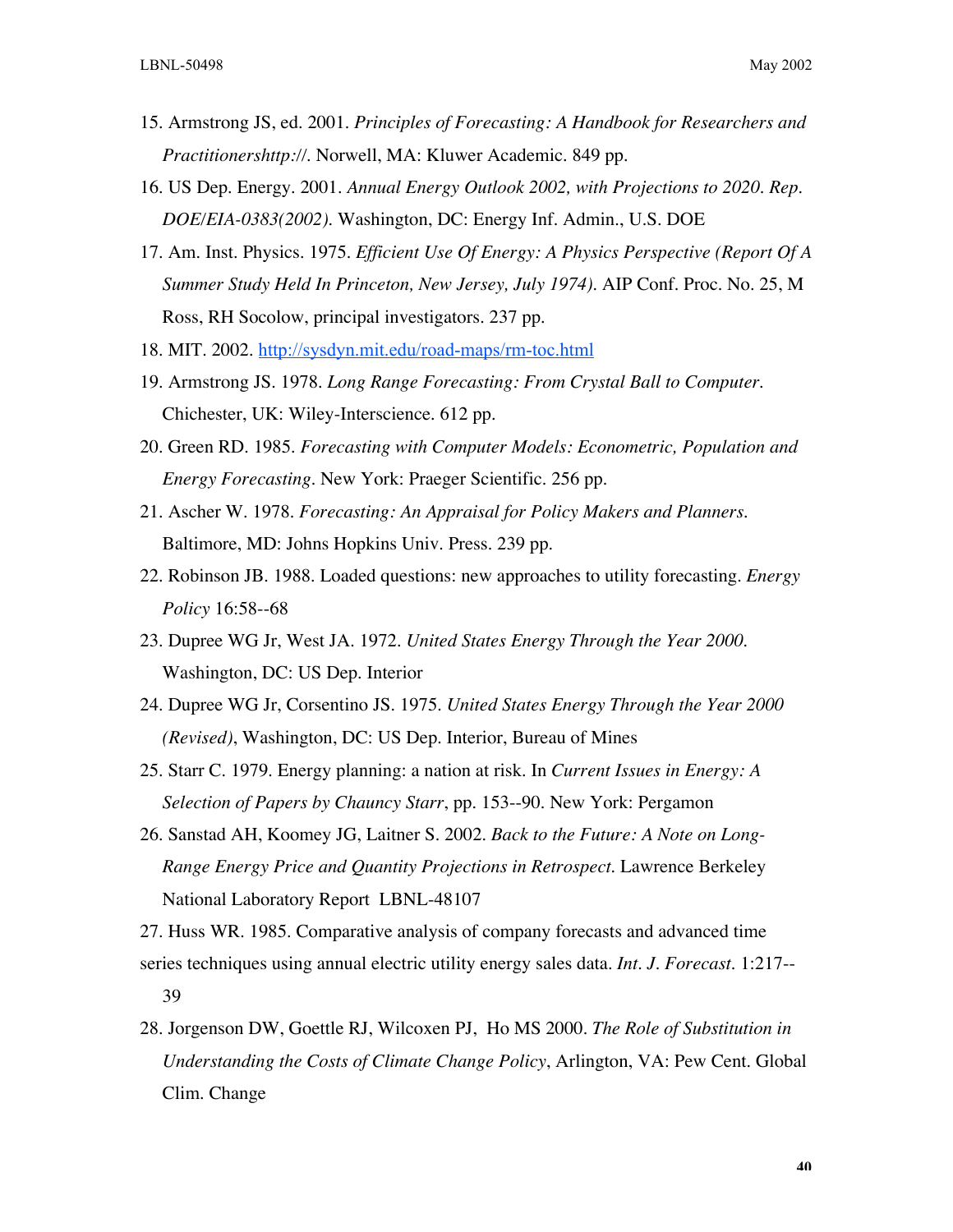- 29. Rosenfeld AH. 1999. The art of energy efficiency: protecting the environment with better technology. *Annu. Rev. Energy Environ.* 24:3--82
- 30. Brown RE, Koomey JG. 2002. Electricity use in California: past trends and present usage patterns. Lawrence Berkeley National Laboratory Report LBNL-47992; . *Energy Policy.* Forthcoming
- 31. Huss WR. 1985. What makes a good load forecast? *Public Util. Fortnightly*116(11):3--11
- 32. Huss WR. 1985. Can electric utilities improve their forecast accuracy? The historical perspective. *Public Util. Fortnightly*:116(13):3--8
- 33. Landsberg HH, Fischman LL, Fisher JL. 1963. *Resources in America's Future: Patterns of Requirements and Availabilities 1960-2000*. Baltimore: Johns Hopkins Press for Resources for the Future. 1017 pp.
- 34. Landsberg HH. 1985. Energy in transition: a view from 1960. *Energy J.* 6:1--18
- 35. Forester JW. 1969. *Urban Dynamics*. Cambridge, MA: MIT Press
- 36. Morecroft JDW, Sterman JD, eds. 1994. *Modeling for Learning Organizations*. Portland, OR: Productivity
- 37. McCutcheon R. 1979. *Limits of a Modern World: A Study of the Limits to Growth Debate*. Boston: Butterworth
- 38. Cole HSD, Freeman C, Jahoda M, Pavitt KLR. 1975. *Models of Doom: A Critique of the Limits to Growth. With a Reply by the Authors of The Limits to Growth*. New York: Universe Books
- 39. Meadows DH, Meadows DL, Randers J. 1992. *Beyond the Limits: Confronting Global Collapse: Envisioning a Sustainable Future (Sequel to "The Limits to Growth).* Post Mill, VT: Chelsea Green. 300 pp.
- 40. Schwartz P. 1996. *The Art of the Long View: Planning for the Future in an Uncertain World*. New York: Doubleday. 256 pp.
- 41. Wack P. 1985. The gentle art of reperceiving-scenarios. 1. Uncharted waters ahead. *Harv. Bus. Rev.* 63:5:73--89
- 42. Wack P. 1985. The gentle art of reperceiving-scenarios. II. Shooting the rapids. *Harv. Bus. Re*63:6:2--14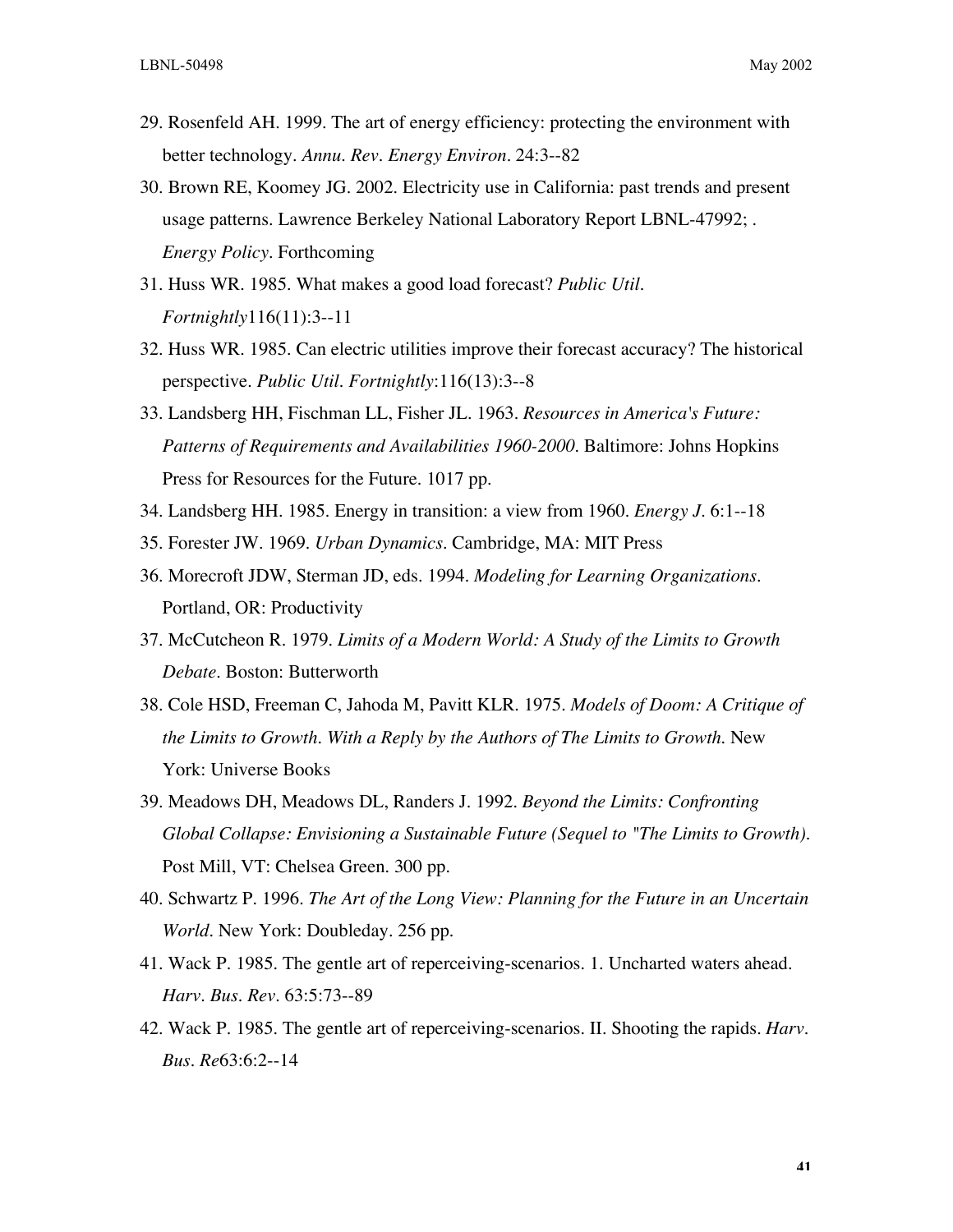- 43. Global Bus. Netw. 1990. *On the Plains of Babylon: The 1990 GBN Scenario Book*. Emeryville, CA: GBN
- 44. Hawken P, Ogilvy J, Schwartz P. 1982. *Seven Tomorrows: The Potential Crises that Face Humankind---and the Role of Choice in Determining the Future*. New York: Bantam. 235 pp.
- 45. Lovins A. 1976. The Road Not Taken. *Foreign Aff.* 55:1:65--96
- 46. Lovins AB. 1979. *Soft Energy Paths: Toward a Durable Peace*. New York: Harper Colophon. 231 pp.
- 47. South. Calif. Edison. 1988. Planning for uncertainty: a case study (Southern California Edison). *Technol. Forecast. Soc. Change* 33:119--48
- 48. Kahneman D, Tversky A, eds. 2000. *Choices, Values, and Frames*. Cambridge: Cambridge Univ. Press. 840 pp.
- 49. Tversky A, Kahneman D. 1974. Judgment under uncertainty: heuristics and biases. *Science* 185:1124--31
- 50. Tversky A, Kahneman D, eds. 1982. *Judgment under uncertainty: heuristics and biases*. Cambridge: Cambridge Univ. Press. 555 pp.
- 51. Tversky A, Kahneman D. 1986. Rational choice and the framing of decisions. *J. Bus.* 59:S251--78
- 52. Covello VT, Sandman PM, Slovic P. 1988. *Risk Communication, Risk Statistics, and Risk Comparisons: A Manual for Plant Managers*. Washington, DC: Chem. Manuf. Assoc. 58 pp.
- 53. Starr C. 1988. Social benefits versus technological risk. in *Science, Technology and Society: Emerging Relationships*, ed. R Chalk, pp. 166--72. Am. Assoc. Advancement Sci Publication No 88-12, Washington DC, 262 pp..
- 54. Calif. Energy Commission. 2001. *Previous Energy Commission Peak Electricity Demand Forecasts*. Sacramento, CA: Calif. Energy Commission
- 55. Ford Foundation. 1974. *Exploring Energy Choices: A Preliminary Report: Energy Policy Project*. 84 pp.
- 56. Freeman SD, Baldwin P, Canfield M J, Carhart S, Davidson Jet al. 1974. *A Time to Choose: America's Energy Future.* (Final Rep. of the Energy Policy Project of the Ford Foundation). Cambridge, MA: Ballinger. 511 pp.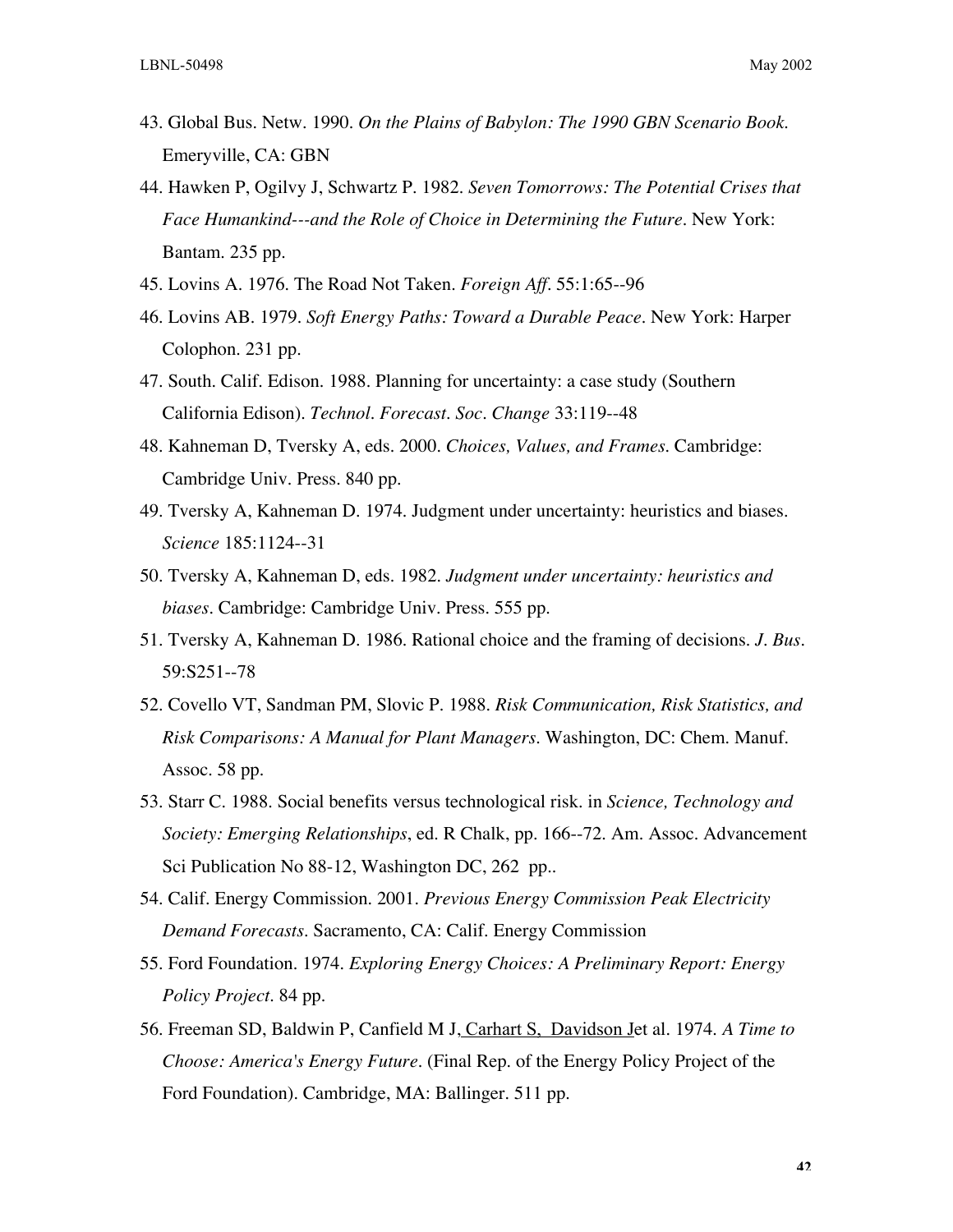- 57. Keepin B. 1983. *A Critical Appraisal of the IIASA Energy Scenarios. Rep. WP-83- 104*, Int. Inst. Appl. Syst. Anal.
- 58. Keepin W, Wynne B. 1984. Technical analysis of IIASA energy scenarios. *Nature* 312:691--95
- 59. Morgan MG, Henrion M. 1992. *Uncertainty: A Guide to Dealing with Uncertainty in Quantitative Risk and Policy Analysis*. New York: Cambridge Univ. Press. 332 pp.
- 60. Broecker WS. 1991. The great ocean conveyor. *Oceanography* 4:79--89
- 61. Broecker WS. 1997. Thermohaline circulation, the Achilles heel of our climate system: Will man-made CO2 upset the current balance? *Science* 278:1592--88
- 62. Taylor K. 1987. Rapid climate change. *Am. Sci.* 87 No. 4 www.sigmaxi.org/amsci/articles/99articles/taylor.html
- 63. Intergov. Panel on Clim. Change. 2001. *Climate Change 2001---Impacts, Adaptation, and Vulnerability. Contribution of Working Group II to the Third Assessment Report to the Intergovernmental Panel on Climate Change*. New York: IPCC. Cambridge: Cambridge Univ. Press. 1032 pp.
- 64. Koomey J. 2002. From my perspective: Avoiding "the big mistake" in forecasting technology adoption. *Technol. Forecast. Soc. Change* :69 No. 5: 511-8
- 65. Koomey J. 2001. *Turning Numbers into Knowledge: Mastering the Art of Problem Solving*. Oakland, CA: Analytics Press. 221 pp. www.numbersintoknowledge.com
- 66. Arthur WB. 1990. Positive feedbacks in the economy. *Sci. Am.* 274:92--98
- 67. Laitner JAS, DeCanio SJ, Peters I. 2000. *Conceptual Frameworks to Reflect Behavioral and Social Relationships in the Assessment of Climate Mitigation Options*. Presented at IPCC Expert Meeting on "Conceptual Frameworks for Mitigation Assessment from the Perspective of Social Science," Karlsruhe, Germany
- 68. Weingart JM. 1978. The Helios strategy: an heretical view of the potential role of solar energy in the future of a small planet. *Technol. Forecast. Soc. Change* 12:373-- 415
- 69. Michael DN. 1997. *Learning to Plan and Planning to Learn*. San Francisco: Jossey-Bass
- 70. Kammen DM, Hassenzahl DM. 1999. *Should We Risk It? Exploring Environmental, Health, and Technological Problem Solving*. Princeton, NJ: Princeton Univ. Press